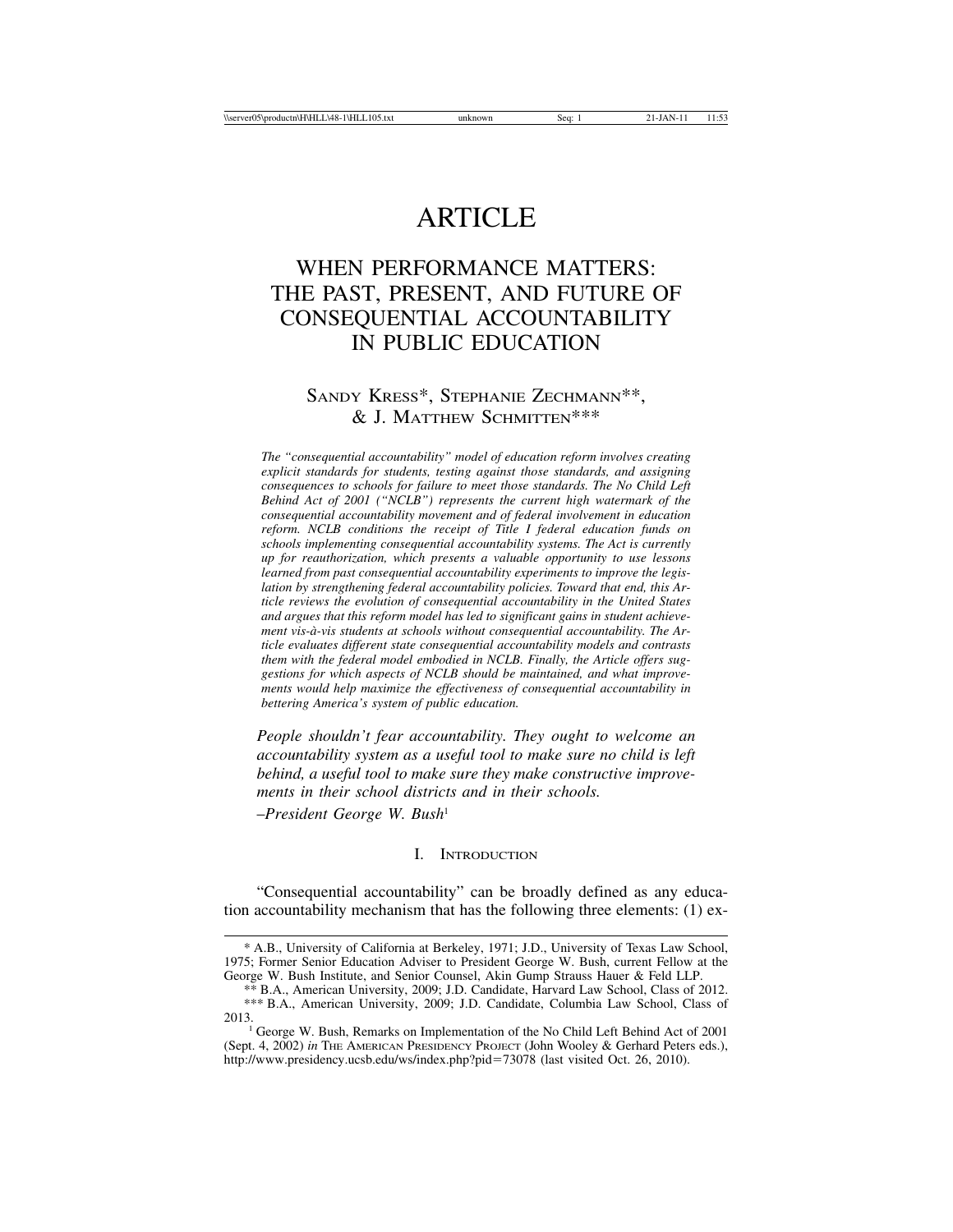plicit, publicized standards; (2) regular testing against those standards; and (3) consequences linked to performance.2 In 2001, the No Child Left Behind Act ("NCLB")<sup>3</sup> dramatically changed the federal education landscape by requiring states to develop and implement "consequential accountability" systems as a condition of receiving Title I federal education funds, which the federal government provides to schools and districts with a high percentage of students from low-income families.4 While NCLB brought consequential accountability into the national spotlight, it is only the most recent chapter in a long history of reformers advocating for greater accountability to improve the American public school system. The consequential accountability movement itself began in the 1990s, when nearly forty states integrated the concept into their education policies and when Congress introduced it into federal education policy through the Improving America's Schools Act of 1994 ("IASA").5

Studies have shown that the implementation of consequential accountability systems in the 1990s likely resulted in significant gains in student achievement in the states that employed them. The momentum created by the early success of the accountability movement provided much of the impetus for the passage of NCLB in 2001. Now, nearly ten years after the law's passage, substantial additional data and research are available to inform future legislation and policymaking.

This Article will discuss the past, present, and future of consequential accountability in the United States and offer evidence to support the proposition that consequential accountability has led to gains in student achievement in the late 1990s and 2000s. In Part II, the Article presents a selective history of education reform in the United States, highlighting the events that played an important role in the development and evolution of consequential accountability in the state and federal context.

In Part III, the Article evaluates the empirical evidence concerning the effectiveness of consequential accountability systems. First, it reviews the literature on the use and effect of consequential accountability in the 1990s, which makes the case that states employing consequential accountability models saw statistically significant gains in student achievement during the 1990s as measured against their "non-accountable" counterparts. Next, it

<sup>2</sup> The definition of "consequential accountability" used in this Article is essentially the same definition provided in Eric A. Hanushek & Margaret E. Raymond*, Does School Accountability Lead to Improved Student Performance?*, 24 J. POL'Y ANALYSIS AND MGMT. 297, 311- 12 (2005) (differentiating between states with just tests and standards—or "report card" states—and states that attach consequences to school performance—or "consequential accountability" states). Hanushek and Raymond define a state as a "consequential accountability" state if it both reports the results of standardized testing and attaches consequences to

school performance vis-à-vis the test results. *Id.* at 306.<br><sup>3</sup> No Child Left Behind Act of 2001, Pub. L. No. 107-110, 115 Stat. 1425 (2002) (codified at 20 U.S.C. §§ 6301-7941 (2006)).

<sup>&</sup>lt;sup>4</sup> See 20 U.S.C. § 6311 (2006). <sup>5</sup> Improving America's Schools Act of 1994, Pub. L. 103-382, 108 Stat. 3518 (1994) (codified as amended at 20 U.S.C. § 6301 (2006)).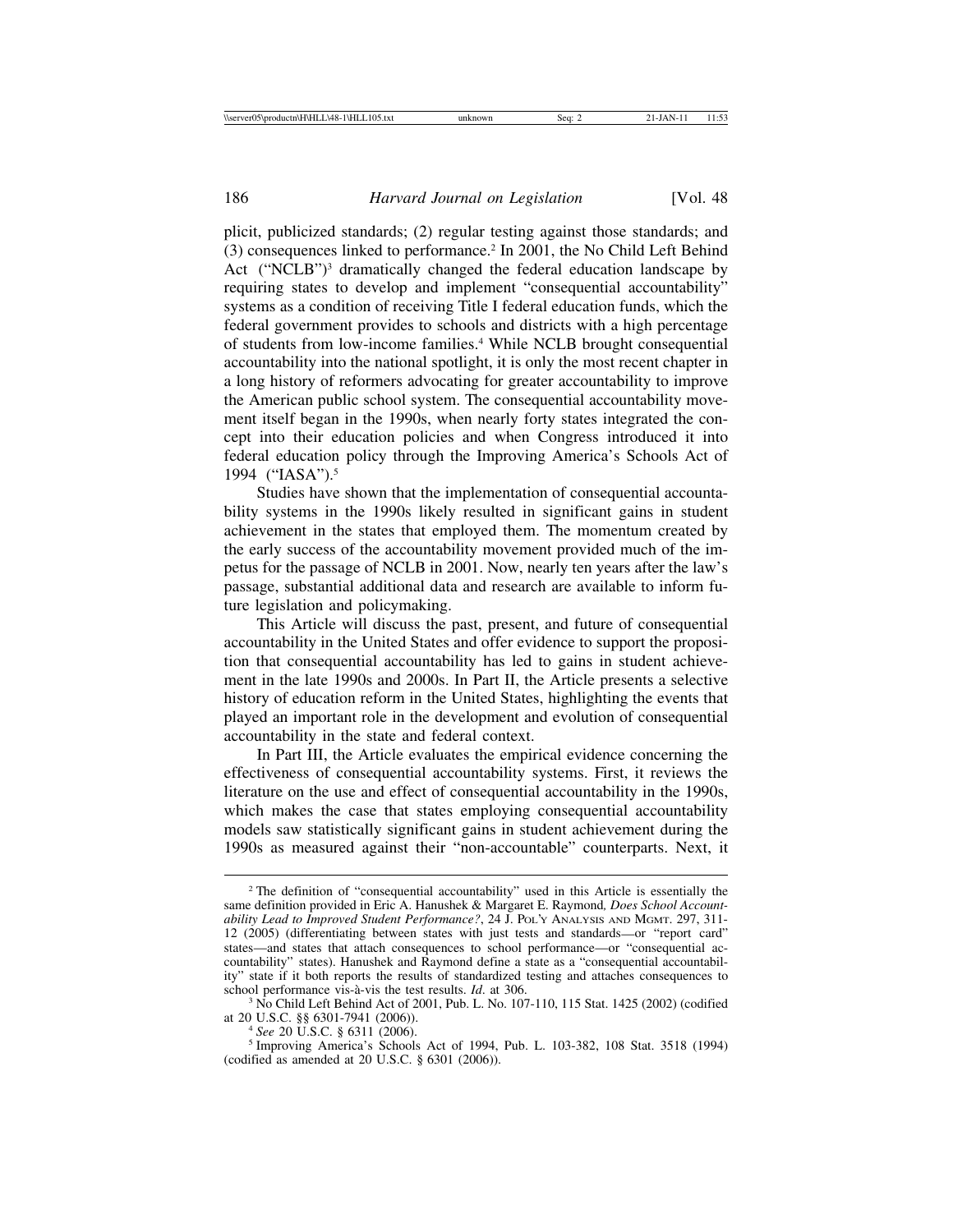assesses data from the post-2000 era, arguing that the substantial increases in the rate at which student achievement rose in this era, compared to the previous decade, are due, at least in part, to the flowering of the consequential accountability movement in the late 1990s and with the passage of NCLB in 2001.

In Part IV, the Article discusses several state consequential accountability systems in detail. It seeks to provide the reader with an understanding of some key characteristics of successful accountability systems, as well as insight into how such provisions compare with the provisions of NCLB. Part V highlights some of the commonly cited problems with accountability systems and assesses the validity of these criticisms of consequential accountability. Finally, in Part VI, the Article evaluates the current administration's proposals for the reform of NCLB and offers suggestions for how to maintain the positive aspects of NCLB while modifying aspects that need sharpening.

II. HISTORY OF EDUCATION REFORM IN THE U.S.

#### *A. The Early Evolution of Public Education in America*

The role of public education in American society has changed significantly since its inception in the 17th century. Society's demands on and expectations of the public education system have increased dramatically since the establishment of the first public school in 1635.<sup>6</sup> Under the current system of compulsory public education for all children, the vast majority of Americans take the existence of public education for granted, and the focus on education reform has largely shifted from increasing access to improving quality.

The Boston Latin School, founded in 1635, was the first public school in the United States and is currently the oldest existing public school in the country.7 Yet, compulsory and free public education did not become mainstream in America until Horace Mann and other leaders of similar mind entered the scene some 200 years later. As the newly appointed Secretary of Education in Massachusetts, Mann observed firsthand the decrepit condition of schools in his state that, ironically, likely had the most progressive public education system in the United States at the time. Horace Mann described the then-existing state of public education in Massachusetts in most unflattering terms:

In this Commonwealth, there are 3,000 public schools, in all of which the rudiments of knowledge are taught. These schools, at

<sup>6</sup> *Boston Latin School*, ENCYCLOPEDIA BRITANNICA, *available at* http://www.britannica. com/EBchecked/topic/74909/Boston-Latin-School (last visited Oct. 26, 2010). <sup>7</sup> *Id.*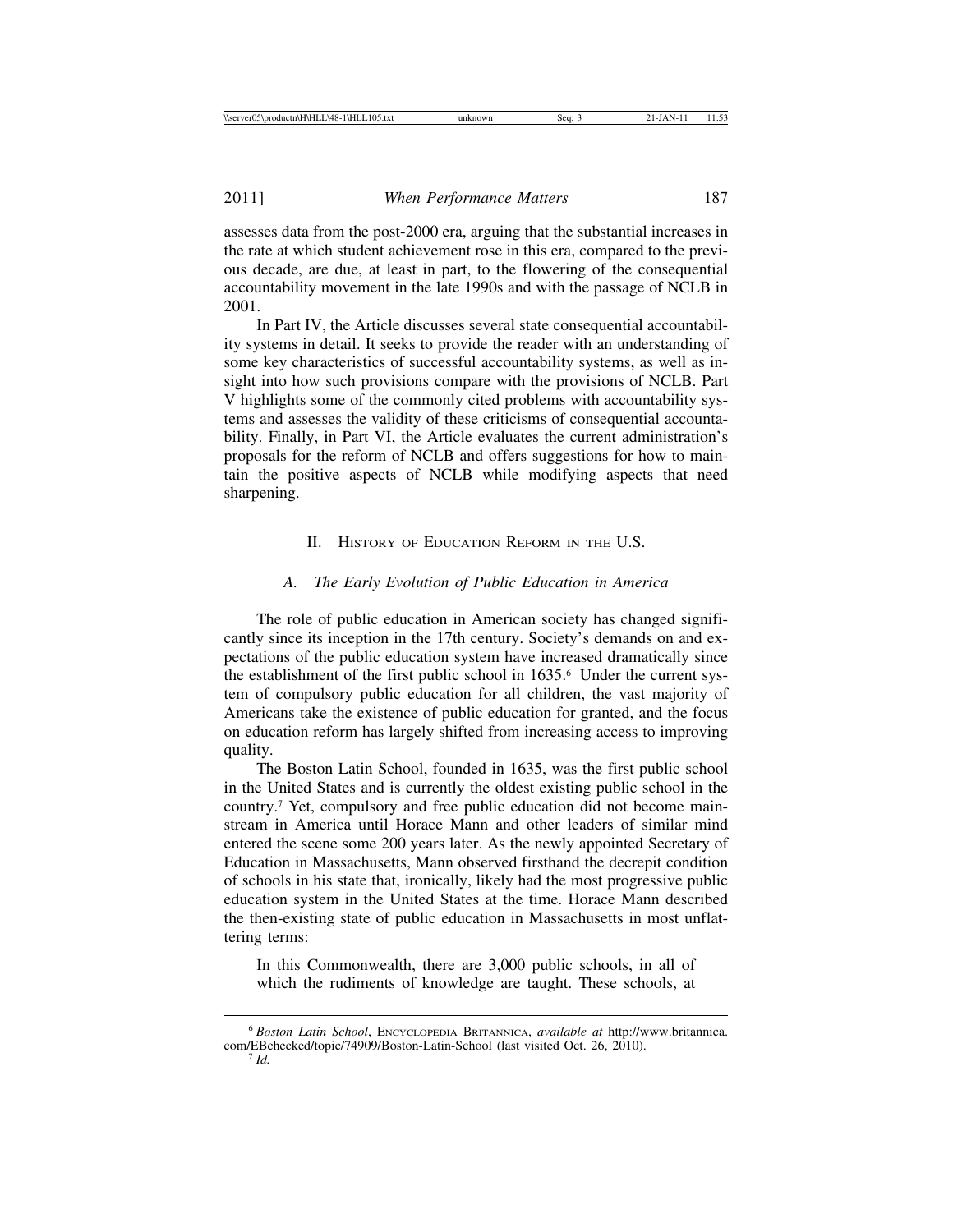the present time, are so many distinct independent communities; each being governed by its own habits, traditions, and local customs. There is no common, superintending power over them; there is no bond of brotherhood or family between them. They are strangers and aliens to each other. As the system is now administered, if any improvement in principles or modes of teaching is discovered by talent or accident, in one school, instead of being published to the world, it dies with the discoverer. No means exist for multiplying new truths, or preserving old ones.<sup>8</sup>

An ever-colorful commentator, Mann is rumored to have suggested that Massachusetts took better care of its livestock than its children.<sup>9</sup> A year after his appointment as the Secretary of Education in Massachusetts, Mann founded and became the editor of *The Common Journal*, 10 which was based on a principle that, among other things, a commonly educated public was necessary—and even "indispensable"—to free society.11 Mann's principles eventually triumphed, and now every child in the United States is entitled to—indeed, required to—receive an education.12

From 1890 to 1930, the portion of fourteen- to seventeen-year-olds entering high school increased from less than 10% to more than 70%.13 The development of a common expectation that students across America would enter and hopefully complete high school was a crucial achievement by the middle decades of the twentieth century.

#### *B. Modern Education Reform*

Modern efforts to improve the quality of public education were prompted significantly by two major social and historical forces—the civil rights movement and a growing and widespread concern about the vital importance of education to our national security. This Article picks up the story

<sup>13</sup> Daniel P. Resnick, *Minimum Competency Testing Historically Considered*, 8 REV. RES. EDUC. 3, 17-18 (1980), *available at* http://www.jstor.org/stable/1167122?origin=JSTOR-pdf.

 $^8$  LAWRENCE A. CREMIN, AMERICAN EDUCATION: THE NATIONAL EXPERIENCE,  $1783\text{-}1876$  155 $\,(1980).$ 

<sup>&</sup>lt;sup>9</sup> SARAH MONDALE, SCHOOL: THE STORY OF AMERICAN PUBLIC EDUCATION 28 (2002).<br><sup>10</sup> Common School Journal for the year 1839 (Horace Mann ed., 1839).<br><sup>11</sup> *See id.* at 5.<br><sup>12</sup> States differ on when students are allowed to dr

ancy laws. According to an op-ed in the New York Times by Barbara Ehrenreich, a growing number of cities have begun ticketing and sometimes handcuffing teenagers found on the streets during school hours. Barbara Ehrenreich, Op-Ed., *Is It Now a Crime to Be Poor?*, N.Y. TIMES, Aug. 9, 2009, *available at* http://www.nytimes.com/2009/08/09/opinion/09ehrenreich. html?pagewanted=2. In Los Angeles, the fine for truancy is \$250; in Dallas, it can be as much as \$500. *Id*. There is even at least one website, Hooky Map.com, that displays public data on truancy geographically, highlighting areas that are relatively more or relatively less likely to see a high percentage of truant students. *Florida Hooky Map*—*School Attendance by Zip*— *Percent of Florida Students Absent 21 Days* +, HOOKY MAP, http://www.hookymap.com (last visited Oct. 26, 2010).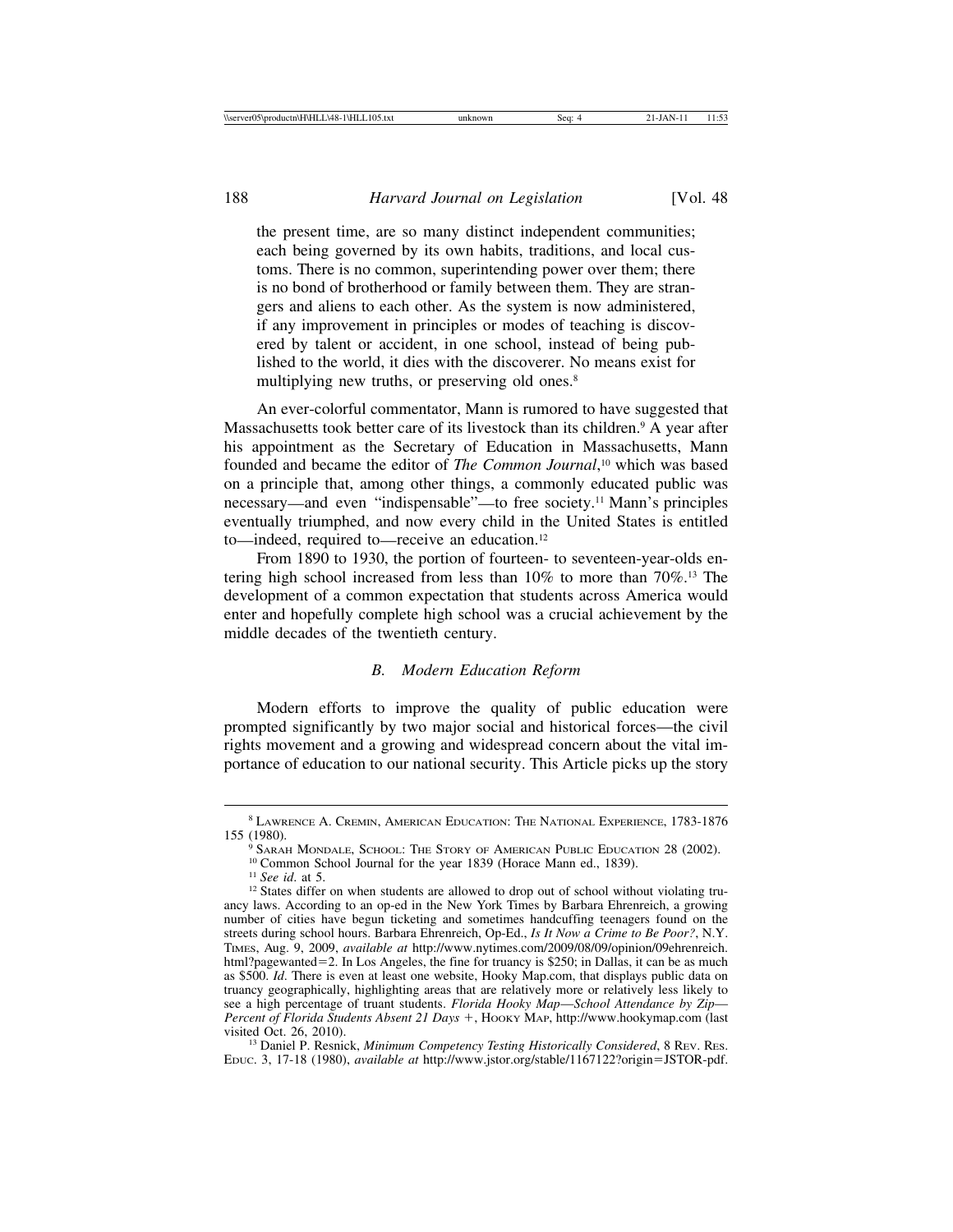of education reform in the 1950s, when through litigation, and later legislation, the nation became increasingly committed to equal and, ultimately, effective education for children of color.

The Supreme Court's decision in *Brown v. Board of Education*<sup>14</sup>—and the desegregation of schools that followed—has been described as perhaps the most important development in U.S. educational policy of the last century.15 *Brown* was decided twenty-six years before the establishment of the U.S. Department of Education, which today represents the institutional face of federal involvement in education. However, *Brown* thrust the federal government, largely through federal district courts and the desegregation orders they issued, directly into the policies, budgets, and practices of many school districts across the country.16 The increasing concern about the education of poor and minority children that grew out of the civil rights period provided much of the impetus needed for the education reform efforts that followed.

In 1965, eleven years after *Brown*, Congress passed the landmark Elementary and Secondary Education Act ("ESEA"), which represents a major piece of civil rights legislation due to its focus on improving the educational opportunities of poor children.17 This Act, the first of its kind, involved the federal government in the ongoing operations of state and local education affairs, initially through funding districts with schools that primarily serve students from low-income families. Congress originally authorized the ESEA through  $1970$ ,<sup>18</sup> but it has been reauthorized repeatedly since.<sup>19</sup>

In the wake of this burst of interest in educating all students, many states began in the 1970s to explore and implement early forms of accountability, largely with a focus on "minimum competency."<sup>20</sup> That is, states established minimum levels of proficiency for their students, and predicated students' advancement in certain ways on meeting those minimums. For instance, several states required students to pass minimum competency tests in order to advance a grade level or, in some cases, to graduate high school.<sup>21</sup> The aim of this philosophy was to "show the tax-paying public that graduates had been prepared to function at a demonstrable level of competence."<sup>22</sup>

<sup>17</sup> Elementary and Secondary Education Act, Pub. L. No. 89-10, 79 Stat. 27 (1965) (codi-<br>fied as amended at 20 U.S.C.  $\S$  6301-7941 (2006)).

<sup>18</sup> 79 Stat. at 36.<br><sup>19</sup> See, e.g., No Child Left Behind Act of 2001, Pub. L. No. 107-110, 115 Stat. 1425 (2002) (codified at 20 U.S.C. §§ 6301-7941 (2006)) (latest reauthorization). <sup>20</sup> *Id.* at 4. <sup>21</sup> *See* Resnick, *supra* note 13, at 8-9. <sup>22</sup> *Id.* at 9.

<sup>14</sup> 347 U.S. 483 (1954). <sup>15</sup> Sarah J. Reber, *School Desegregation and Educational Attainment for Blacks* 2 (Nat'l Bureau of Econ. Research, Working Paper No. 13193, 2007), *available at* http://www.nber.

<sup>&</sup>lt;sup>16</sup> *See, e.g., Cooper v. Aaron,* 358 U.S. 1 (1958) (holding that all school districts were bound by the Supremacy Clause to follow *Brown*, notwithstanding any state laws or policies to the contrary; the case stemmed from the Little Rock Nine incident); *Griffin v. County School Board of Prince Edward County*, 377 U.S. 218 (1964) (requiring a county to levy taxes to keep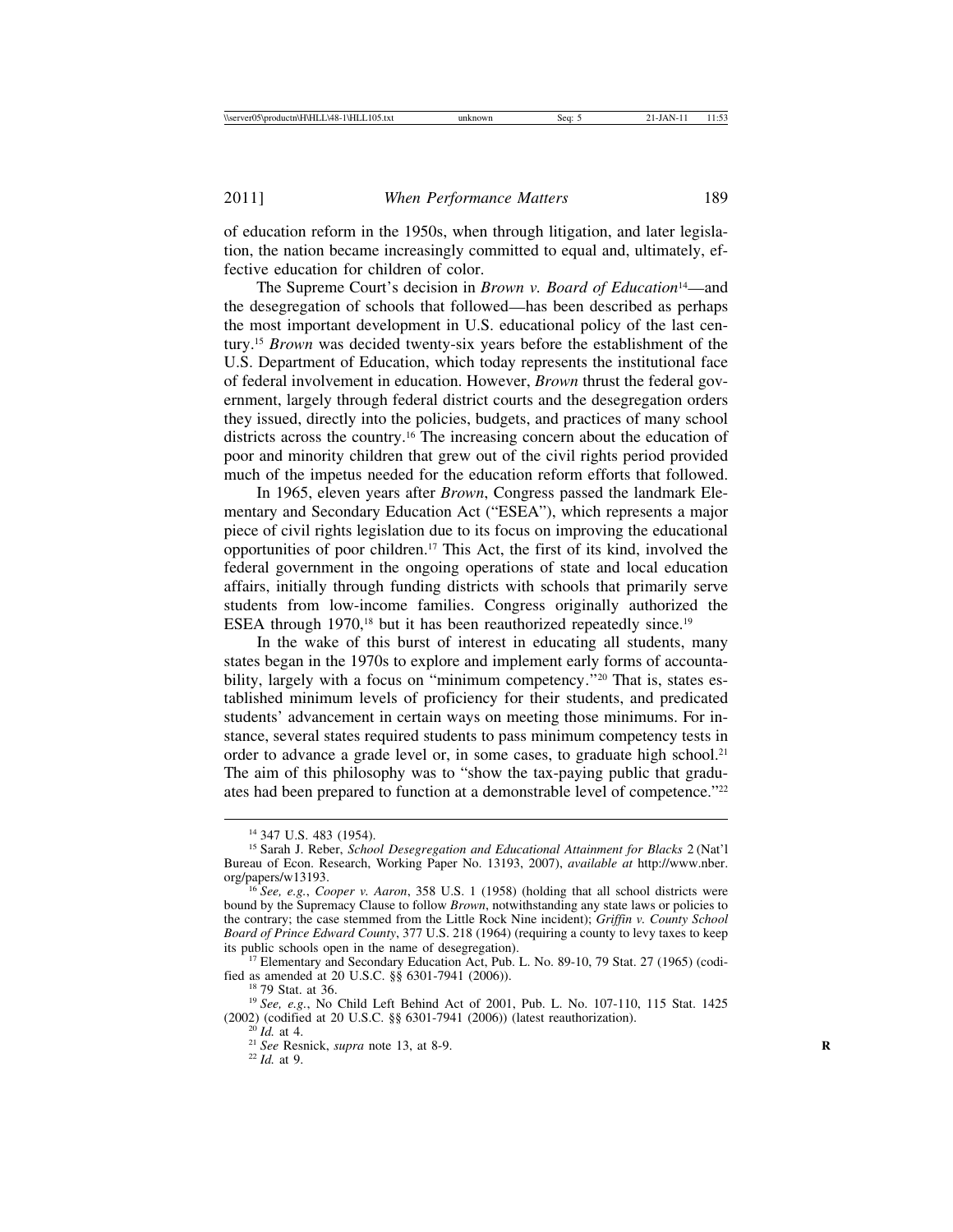As a contemporaneous journal article described it, "minimum competency tests are intended to return meaning to the high school diploma by requiring that students meet various indicia of basic competence."23

The publication of *A Nation at Risk* ("*Nation*") by the U.S. Department of Education in 1983 brought increased attention to education reform in the United States.24 This landmark report described in the direst of terms the failings of the educational system, and, playing upon Cold War-era fears, analogized its potential detrimental effects to that of a foreign act of war.25 It argued that the nation's prosperity was imperiled and implied that other nations with better-educated populaces would overtake the U.S. economy if the education system were not reformed.26

*Nation* characterized the need to raise the level of education in the United States as a matter of national security, and called for a shift away from "minimum competency" toward a more "input-focused" education reform approach that would lead to a much better educated citizenry.<sup>27</sup> Whereas "minimum competency" focused primarily on showing minimal levels of student proficiency, "input-focused" reform was geared toward setting high expectations and assuring schools certain resources, such as more money and more teachers, to help students attain these standards of proficiency. The impact of the report was enormous, both in terms of its effect on education reform philosophy and its impact on the role of the federal government in education policy.28 During its first year, 70,000 copies of *A Nation at Risk* were sold, and approximately seven times that number were produced and distributed.29

States and districts enacting *Nation*-influenced reforms increased school budgets, decreased student/teacher ratios, increased credit requirements for graduation, increased the number of science classes students were required to take, lengthened schools days and school years, and raised

<sup>26</sup> Diane Ravitch, *A Historic Document*, *in* Our Schools & Our Future: Are We Still At Risk? 28 (Paul E. Peterson ed., 2003).

<sup>27</sup> See MASSELL & FUHRMAN, *supra* note 24, at 5.<br><sup>28</sup> *Id.* at 2 (noting that, despite huge state budget deficits, state legislatures "eagerly" enacted *Nation*-inspired reforms; for example, between 1983 and 1985, 41 states increased high school graduation requirements, a "diffusion rate" more than four times the historical rate for state policies without specific federal impetus). <sup>29</sup> *Id.* at 1.

<sup>&</sup>lt;sup>23</sup> Lorrie Shepard, *Technical Issues in Minimum Competency Testing*, 8 REV. RES. EDUC.<br>30, 30 (1980), *available at http://www.jstor.org/stable/1167123?origin=JSTOR-pdf.* 

<sup>&</sup>lt;sup>24</sup> DIANE MASSELL & SUSAN FUHRMAN, TEN YEARS OF STATE EDUCATION REFORM, 1983-1993: OVERVIEW WITH FOUR CASE STUDIES **v** (1994).

<sup>&</sup>lt;sup>25</sup> See NAT'L COMM'N ON EXCELLENCE IN EDUC., A NATION AT RISK: THE IMPERATIVE FOR EDUCATIONAL REFORM 5 (1983) [hereinafter NATION AT RISK], *available at* http://reagan.procon.org/sourcefiles/a-nation-at-risk-reagan-april-1983.pdf ("If an unfriendly foreign power had attempted to impose on America the mediocre educational performance that exists today, we might well have viewed it as an act of war. As it stands, we have allowed this to happen to ourselves. . . . We have, in effect, been committing an act of unthinking, unilateral educational disarmament.").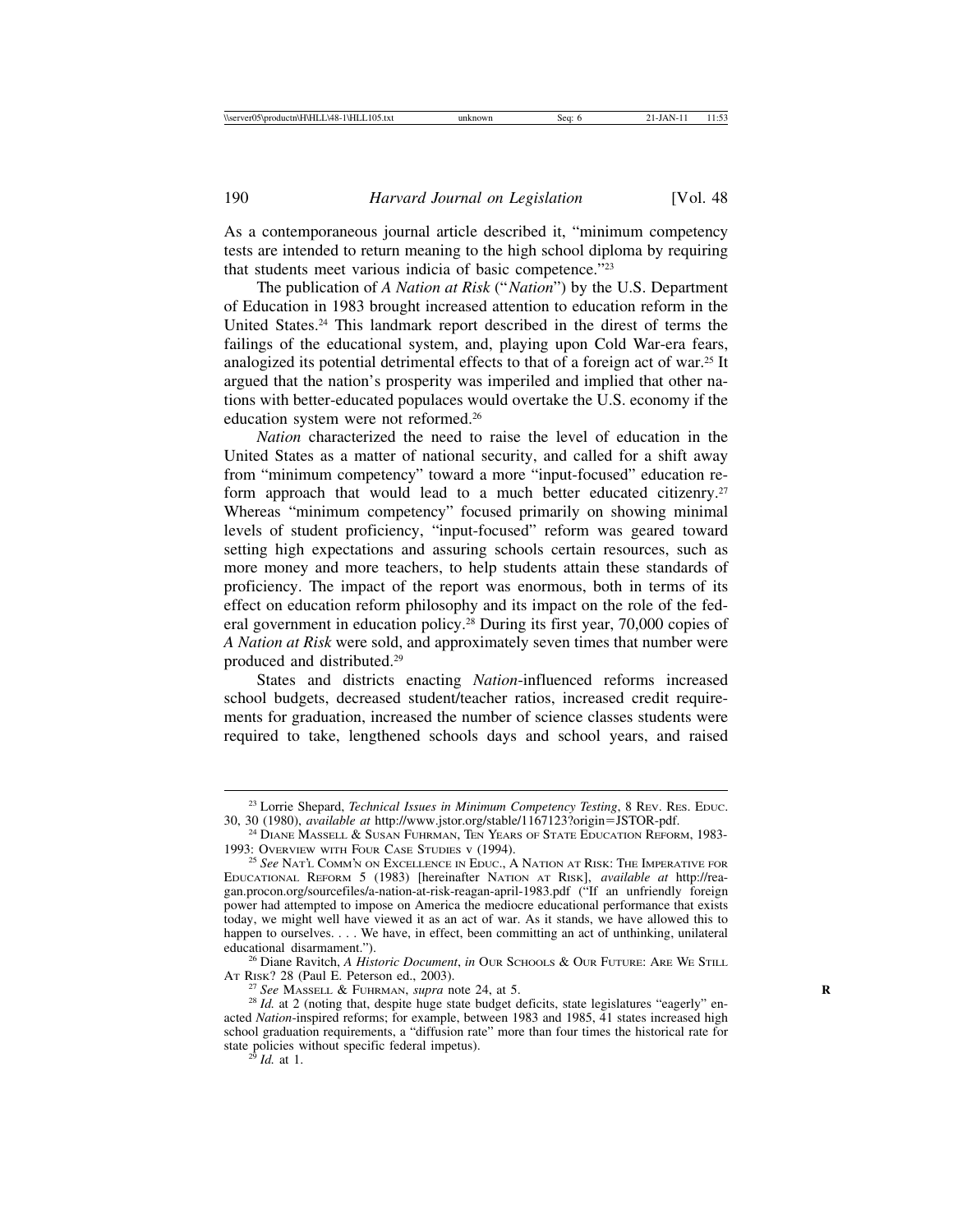teacher salaries, among other measures.30 The report's impact was such that an extraordinary number of states authorized commissions to examine and propose implementation of many of its policy recommendations, notwithstanding budget constraints due to a recession.<sup>31</sup>

The impact that the 1983 *Nation* report had on the federal government's role in education is somewhat ironic. The Reagan administration, which took office two years prior to the release of *Nation*, had intended to dismantle the U.S. Department of Education.<sup>32</sup> After *Nation*'s release, however, it was politically unfeasible to dismantle the Department and, although *Nation* was not accompanied by large new federal programs,33 the report "end[ed] the debate about abolishing the department and guaranteed its political survival."34 Having survived the Reagan administration, the federal government's role in education policy grew with each successive administration.

Beginning in the late 1980s, and with increasing momentum in the 1990s, another dramatic shift occurred in education policy as a result of disillusionment with the sparse results of "input-focused" reform.35 This seismic philosophical shift changed the focus from reliance on certain inputs to a more results-oriented approach, in which the focus was on the achievement of improved student results, or what may be called outputs.

During this era, a new direction in policy emerged, one based on standards-based reform, that is, a systemic approach to school policy in which critical attention is paid to: (a) the standards by which students are taught, (b) the measurement and disclosure of how well students learn to those standards, and (c) in some states, accountability for success or failure in achieving improved learning. According to Eric Hanushek and Margaret Raymond, these three facets of standards-based reform are the backbone of "consequential accountability," the focus of this Article.<sup>36</sup>

The standards-based reform movement began at the state level. By the 1994-1995 school year, virtually every state had developed explicit standards of achievement and had implemented tests that were aligned with those standards.<sup>37</sup> Some states focused mostly or exclusively on implementing the first two elements, putting emphasis on the articulation of curriculum standards and testing against those standards, principally for diagnostic purposes. In these states, testing was only loosely connected to accountability; it was used mainly to divide students into academic tracks or for diagnostic

<sup>&</sup>lt;sup>30</sup> NATION AT RISK, *supra* note 25, at 13-20.<br><sup>31</sup> See MASSELL & FUHRMAN, *supra* note 24, at 2.<br><sup>32</sup> Ravitch, *supra* note 26, at 27.<br><sup>33</sup> MASSELL & FUHRMAN, *supra* note 24, at 1.<br><sup>34</sup> Terrell H. Bell, *Reflections On* 

<sup>&</sup>lt;sup>35</sup> See MASSELL & FUHRMAN, *supra* note 24, at 3-5 (describing how the *Nation* reforms led to an increase in inputs but not necessarily an increase in results).

<sup>&</sup>lt;sup>36</sup> Hanushek & Raymond, *supra* note 2, at 306.<br><sup>37</sup> DIANE MASSELL ET AL., PERSISTENCE AND CHANGE: STANDARDS-BASED REFORM IN NINE STATES 3 (1997).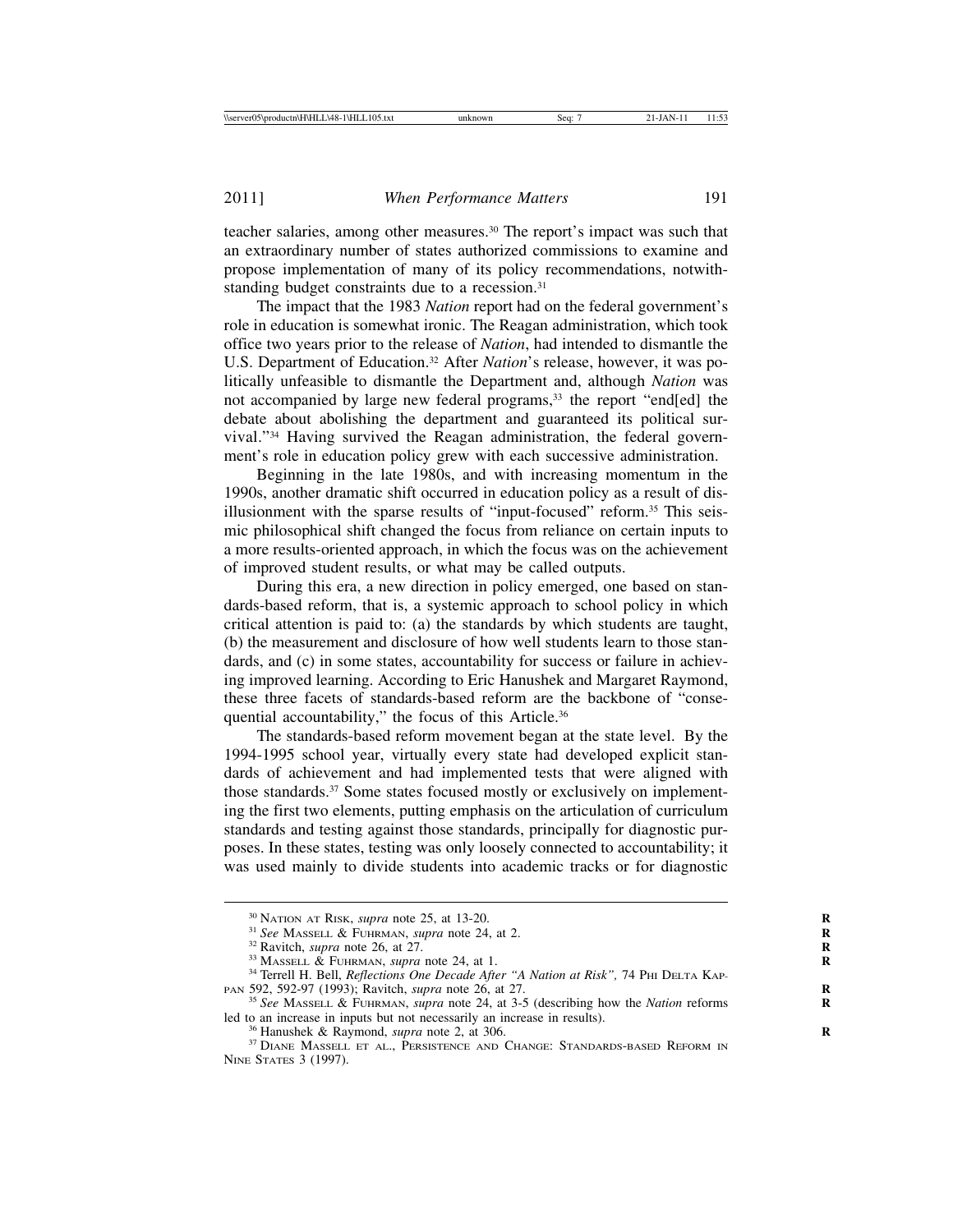purposes.38 One might refer to these states as "pure standards and testing" states.

Other states, however, used tests for more than just diagnostic or tracking purposes. In addition to having standards and assessments, these states made a fundamental change in policy and attached *consequences* for schools based on the assessment results.<sup>39</sup> These "consequential accountability" states used tests to sanction schools that performed poorly and to reward schools that performed well.

The rationale behind such a system is as follows: by attaching incentives to increases in student achievement, schools will be more motivated to effectuate such improvements. The novelty of the approach was that, for the first time, there would be consequences for *schools* for their performance. Test results have sometimes had consequences for *students*, and such testing was not new. For example, New York has used Regents examinations to test students' command of high school curriculum since the 19th century,<sup>40</sup> and the Iowa Test of Basic Skills ("ITBS") dates back to 1935.41 However, these tests were primarily diagnostic: "[h]ow well students, classes, or schools performed on [them] had few consequences [for the school itself]."42

Texas was among the pioneers of the consequential accountability movement, implementing a statewide accountability system in 1993.43 Under its system, Texas used a state assessment to measure school performance directly so that it could sanction those schools not meeting performance targets and reward schools exceeding targets.<sup>44</sup> By 1996, twelve states employed some version of a "consequential accountability" model and by 2000 that number had grown to thirty-nine.45 The states that began adopting the philosophy that schools should be held accountable for the progress (or lack thereof) of their students laid much of the groundwork for the eventual passage of NCLB, the current high watermark of federal involvement in education policy.

The federal government also began to move toward consequential accountability in the 1990s. George H.W. Bush was elected in 1988 promising to be "the education president."46 Commensurate with his promise, the trend toward decreasing the federal government's share of education expenditure

<sup>&</sup>lt;sup>38</sup> Martin Carnoy & Susanna Loeb, *Does External Accountability Affect Student Out-comes? A Cross-State Analysis, 24 EDUC. EVALUATION & POL'Y ANALYSIS 305, 306 (2002).* 

<sup>&</sup>lt;sup>39</sup> Hanushek & Raymond, *supra* note 2, at 1-2.<br>
<sup>40</sup> Carnoy & Loeb, *supra* note 38, at 306.<br>
<sup>41</sup> Id.<br>
<sup>42</sup> Id.<br>
<sup>43</sup> Id.<br>
<sup>44</sup> Id.<br>
<sup>44</sup> Id.<br>
<sup>44</sup> Id.<br>
<sup>44</sup> Id.<br>
<sup>45</sup> Hanushek & Raymond, *supra* note 2, at 298. States types of consequences attached to performance. *Id.* at 310. This Article discusses the different consequential accountability models in depth. *See infra* Part IV.

<sup>&</sup>lt;sup>46</sup> PBS, *Domestic Politics*, AMERICAN EXPERIENCE GEORGE H.W. BUSH, http://www.pbs. org/wgbh/amex/bush41/more/domestic.html (last visited Oct. 26, 2010).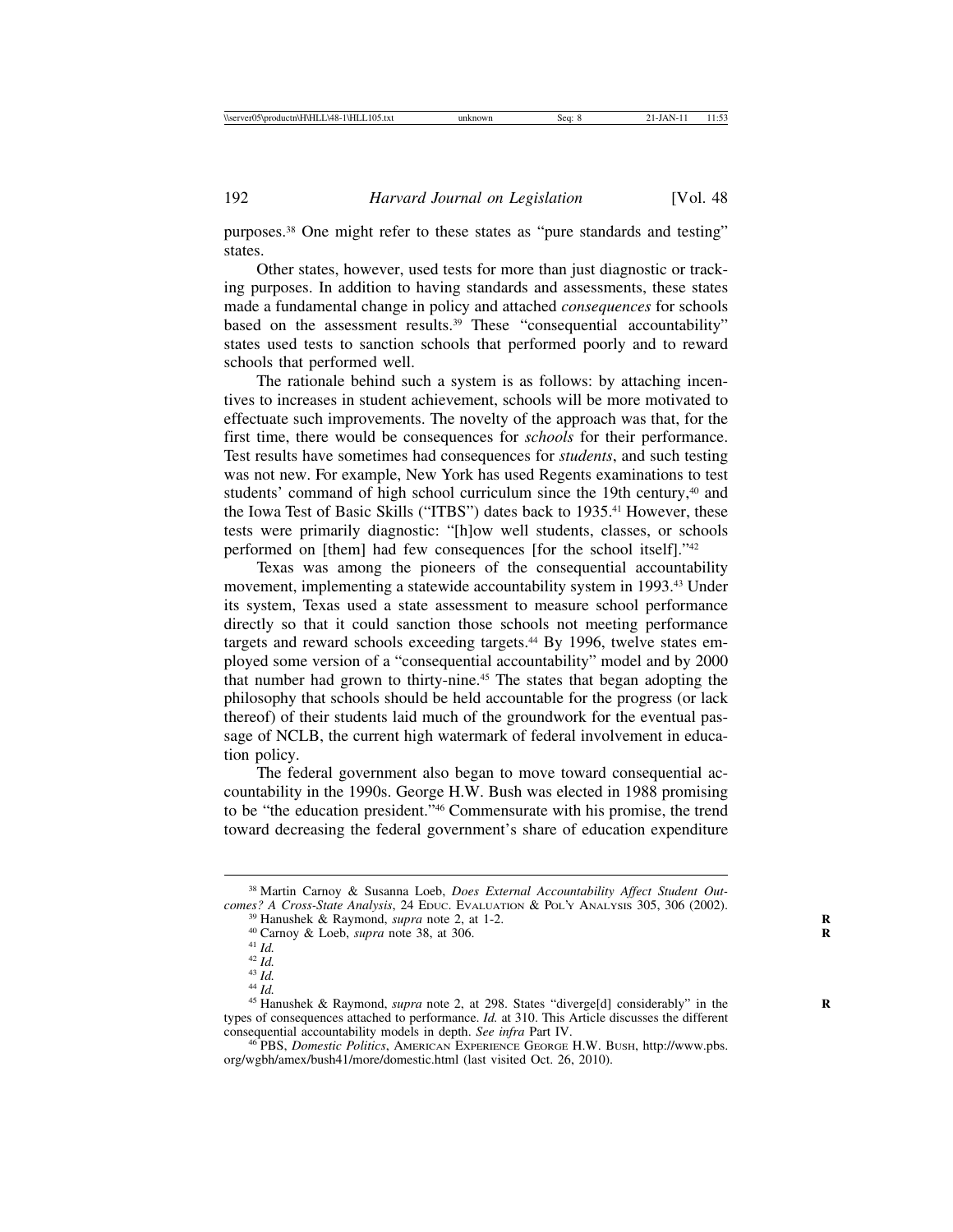reversed and, in fact, its share increased, albeit slightly, to 6.3%.<sup>47</sup> Additionally, the first year of the President's term included a historic "Education Summit" that led to a set of new, bipartisan national educational goals, the first of its kind since *Nation*. 48

In 1994, Congress passed and President Clinton signed into law the Improving America's Schools Act ("IASA"). For the most part, IASA merely consolidated several existing federal education programs and created new grants for state programs focused on areas such as professional development and English proficiency.49 However, IASA introduced an early version of what would be a defining provision of NCLB: federally mandated use of state assessments to measure students' progress toward state standards.<sup>50</sup> These state assessments were to be used to identify those schools in need of improvement. Schools that continuously performed poorly were identified for "corrective action."51 In practice, though, this mechanism did little to remedy the ills responsible for these schools' poor performance. Other than placement on a list of schools identified as in need of "corrective action," few consequences were attached to poor performance; worse still, some schools did not even know they were on such lists at all.<sup>52</sup>

NCLB, signed into law by President George W. Bush after less than a year in office,53 sought to remedy the failings of IASA's early effort at identifying problem schools. NCLB strengthened the accountability provisions of IASA while maintaining the basic premise that states should come up with the standards themselves and provide assessments against those standards. In sum, NCLB took a consequential accountability model that theretofore had existed in approximately 39 states and sought to implement it nationally.<sup>54</sup> At the time that it was passed, the No Child Left Behind Act of 2001 represented the high point of the federal government's involvement in efforts to assure and improve the quality of American education.

NCLB required schools in every state to bring their students up to full "proficiency"<sup>55</sup> in math and reading by 2014, but it allowed each state to devise its own plan as to how to get there.<sup>56</sup> Some states' plans called for

<sup>54</sup> *See* Hanushek & Raymond, *supra* note 2, at 298. *S* Specifically, NCLB required that 95% of all students in a school, as well as 95% of each principal subgroup of students, be proficient in math and reading by 2014. 20 U.S.C.  $\S\S 6311(b)(2)(C)(v)(II), 6311(b)(2)(I)(ii)$  (2006) (95% testing requirement).

<sup>&</sup>lt;sup>47</sup> MASSELL & FUHRMAN, *supra* note 24, at 11.<br><sup>48</sup> *Id.* at 19-20.<br><sup>49</sup> *See generally* U.S. Dep't of Educ., The IMPROVING AMERICA'S SCHOOLS ACT OF 1994: REAUTHORIZATION OF THE ELEMENTARY AND SECONDARY EDUCATION ACT (1995), *available*

<sup>&</sup>lt;sup>50</sup> Id.<br><sup>51</sup> Sara Mead, *Easy Way Out: "Restructured" Usually Means Little Has Changed*, 7 EDUC.<br>NEXT 53 (Winter 2007), *available at http://educationnext.org/files/ednext\_20071\_52.pdf.* 

<sup>&</sup>lt;sup>52</sup> *Id.* <sup>53</sup> President George W. Bush, Statement Upon Signing H.R. 138 (Jan. 8, 2002), *in* 2002<br>U.S.C.C.A.N. 1614.

<sup>&</sup>lt;sup>56</sup> See 20 U.S.C. § 6311 (2006) (discussing use of "State plans" and the requirements thereof, but containing much open-ended language allowing states flexibility).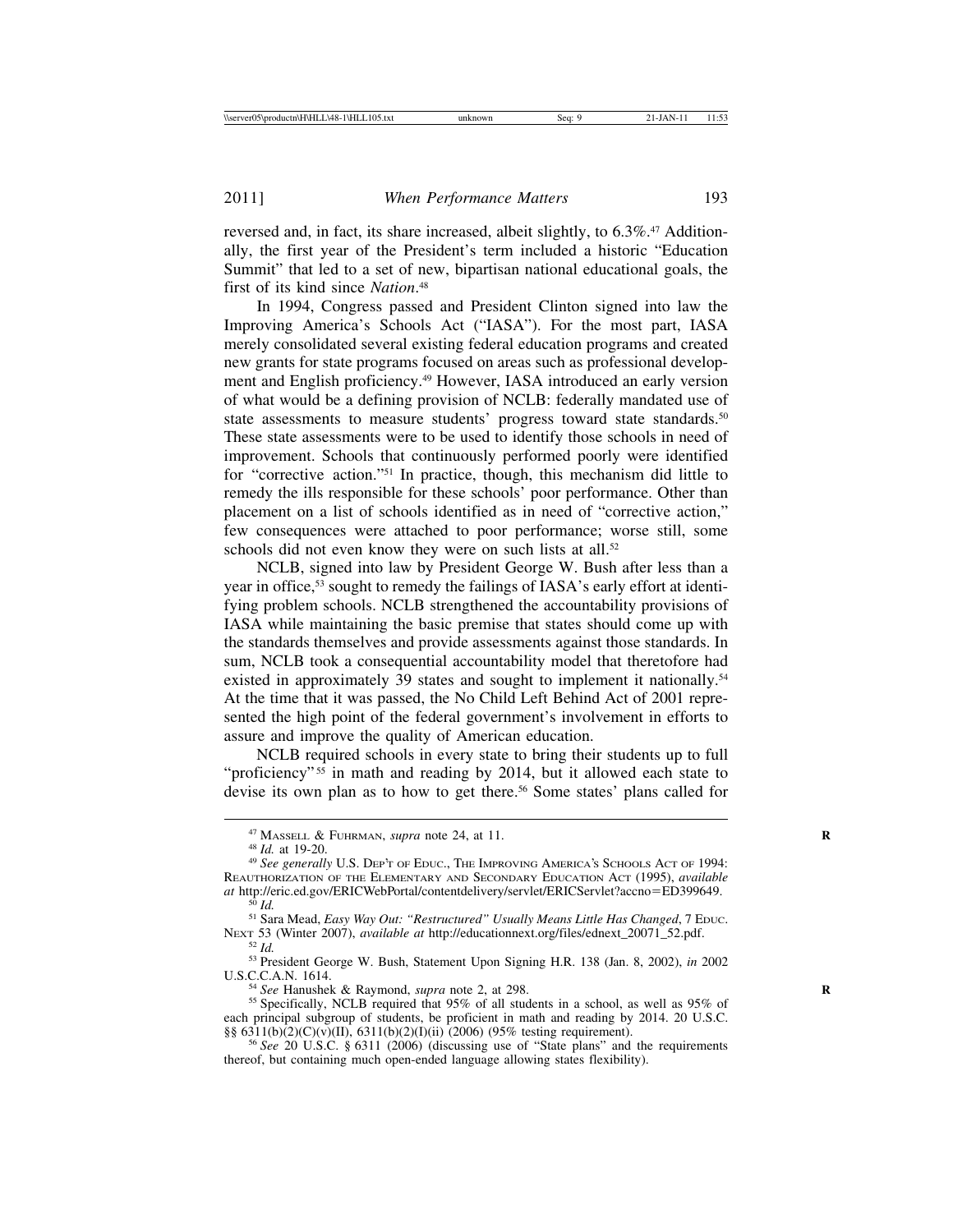fairly consistent growth in test scores while other states' plans called for slow initial growth with rapid growth closer to 2014.<sup>57</sup> Under NCLB, schools that fail to meet their goal for a given year are said to have not made Adequate Yearly Progress ("AYP").<sup>58</sup> Schools that do not make AYP are identified as needing improvement and are subject to a series of escalating interventions.59 For these low-performing schools, the interventions begin with school choice and supplemental tutoring for students.<sup>60</sup> If a school continuously fails to make AYP for five years, it must develop a restructuring plan, which goes into action if the school fails to make AYP for a sixth year. The restructuring options include: (1) closing and reopening as a charter; (2) replacing relevant staff; (3) turning governance over to the state; (4) contracting with a private management company to operate the school; and (5) "any other major restructuring of the school's governance designed to produce major reform."61

In many respects, the Obama administration extended these policies, pursuing an active education agenda in its first two years. Control of Congress, however, has recently shifted substantially in the mid-term elections, seemingly away from policies that favor a significant federal role. Reauthorization of the ESEA is also now four years overdue. In this uncertain environment, efforts to modify federal policy would benefit from an analysis of the general effectiveness of accountability systems on student achievement, including a close examination of legislation and policy at both the state and federal levels. The next Part of this Article will provide just that: an analysis of (1) the effectiveness of state regimes that enacted consequential accountability systems in the 1990s vis-à-vis states that did not and (2) the positive effects on student achievement of federal consequential accountability efforts implemented in the late 1990s and culminating with the passage of NCLB in 2001.

#### III. THE EFFECTIVENESS OF CONSEQUENTIAL ACCOUNTABILITY

#### *A. State Accountability Systems in the 1990s*

Historically, comparisons of student achievement across states have been difficult to make. There are multiple differences in important charac-

<sup>&</sup>lt;sup>57</sup> *See generally Approved State Accountability Plans*, U.S. DEP'T OF EDUC., http://www2.<br>ed.gov/admins/lead/account/stateplans03/index.html (last updated Aug. 2010).

<sup>&</sup>lt;sup>58</sup> 20 U.S.C. § 6311 (2006); 34 C.F.R. § 200.13-200.14 (2007).<br><sup>59</sup> 20 U.S.C. § 6316(b) (2006).<br><sup>60</sup> Mead, *supra* note 51, at 52.<br><sup>61</sup> 20 U.S.C. § 6316(b)(8)(B) (2006); Mead, *supra* note 51, at 52. This "fifth option" "safety valve" provision for schools that have heretofore often foreclosed the more stringent accountability options. See *infra* Part IV.B for a more elaborate discussion.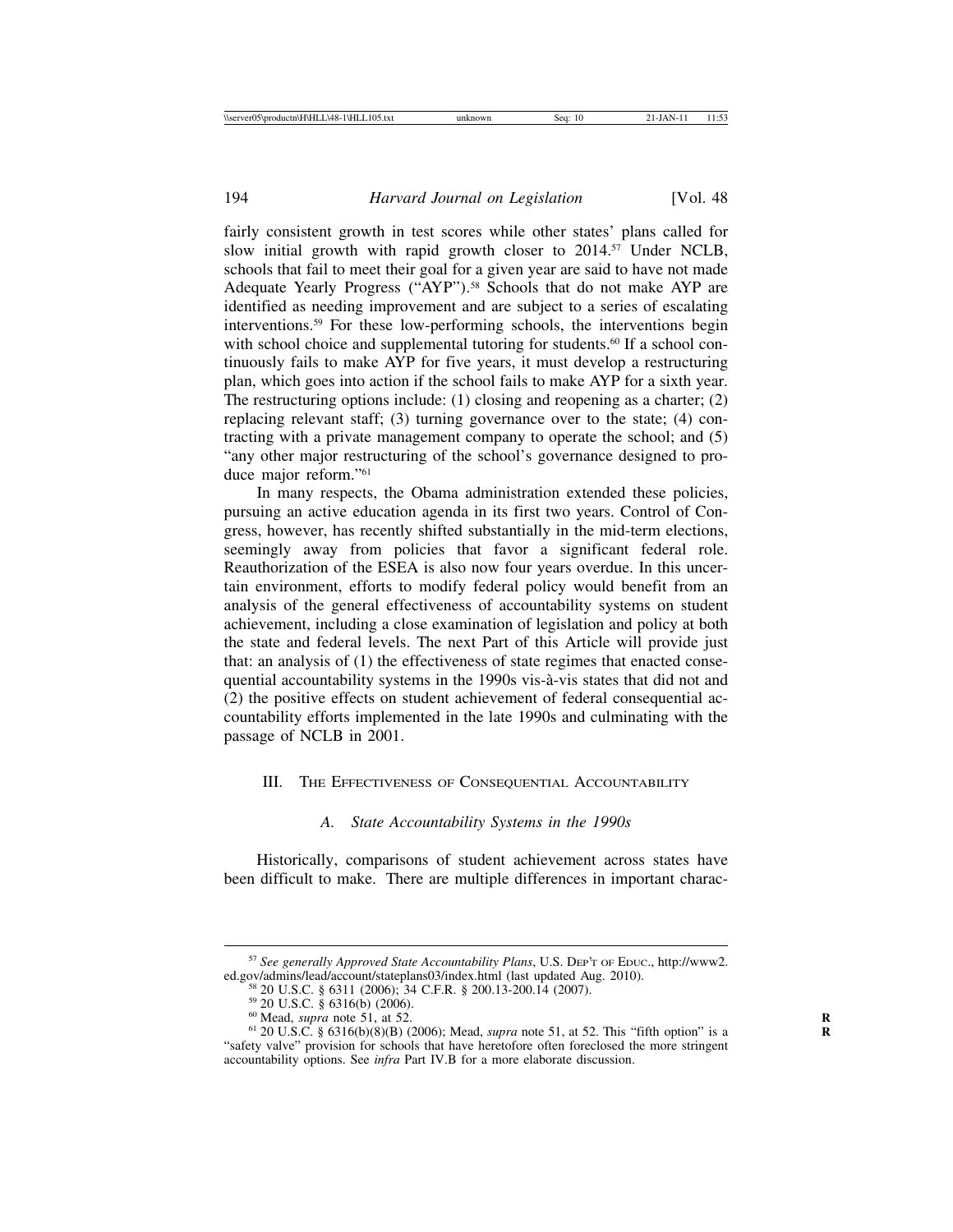teristics of education in the states, for example: crucial family variables; $62$ pupil-teacher ratios;<sup>63</sup> provision of pre-K programs;<sup>64</sup> average teacher experience;<sup>65</sup> average salary levels;<sup>66</sup> and per-pupil expenditures.<sup>67</sup> Lack of uniform measures of success compounds this difficulty. While tests like the SAT and ACT are given nationally, vastly different participation rates render them unreliable as comparative assessments,<sup>68</sup> and the fact that the tests are typically only taken by eleventh and sometimes twelfth graders precludes comparing year-to-test results.

At least the Department of Education alleviated the uniform measures problem when it began giving the National Assessment of Educational Progress ("NAEP") test to representative samples of students across the states.<sup>69</sup> NAEP test results have since become integral to the vast majority of educational reform studies. While comparative state data did not exist prior to the 1990s until the implementation of NAEP exams that provided state-level data, a plethora of *national* data for the period from the 1970s through the 1990s, as well as non-uniform state data, exists, allowing researchers to evaluate the accountability movement in all its phases and draw conclusions about its impact.

Eric Hanushek and Margaret Raymond's statistical analysis suggests that accountability had a positive impact on student performance in states that adopted consequential accountability systems in the 1990s. Specifically, states with consequential accountability tended to show more rapid gains in NAEP scores than states without.<sup>70</sup> Martin Carnoy and Susanna Loeb's research corroborates Hanushek and Raymond's findings by demonstrating that students in high-accountability states—states with very *strong* accountability systems that attach more stringent consequences to results—averaged significantly greater gains on the NAEP eighth grade math test than students in states without strong accountability programs.71 Their research shows that states that implemented accountability systems in the 1990s saw larger gains in NAEP performance between 1996 and 2000 than states that did not have accountability systems.72 The results were robust to numerous specification

- 
- 

<sup>62</sup> DAVID W. GRISSMER ET AL., IMPROVING STUDENT ACHIEVEMENT: WHAT STATE NAEP TEST SCORES TELL US xxi, xxiii, 97 (2000), *available at* http://www.rand.org/pubs/monograph

<sup>&</sup>lt;sup>63</sup> *Id.*<br><sup>64</sup> *Id.* at xxvi.<br><sup>65</sup> *Id.* at xviii.<br><sup>66</sup> *Id.*<br><sup>67</sup> *Id.*<br><sup>67</sup> *Id.*<br><sup>68</sup> *Id.* at 3.<br><sup>69</sup> *Id.* at 4; *see also* Hanushek & Raymond, *supra* note 2, at 304 (using NAEP data for further analysis). NAEP, prior to 1990, had been given to a representative sample of the *country*, known as "NAEP long-term trends," but it was only in this year that comparing states

<sup>&</sup>lt;sup>70</sup> Hanushek & Raymond, *supra* note 2, at 309-10.<br><sup>71</sup> Carnoy & Loeb, *supra* note 38, at 309. <sup>72</sup> *Id.* at 322.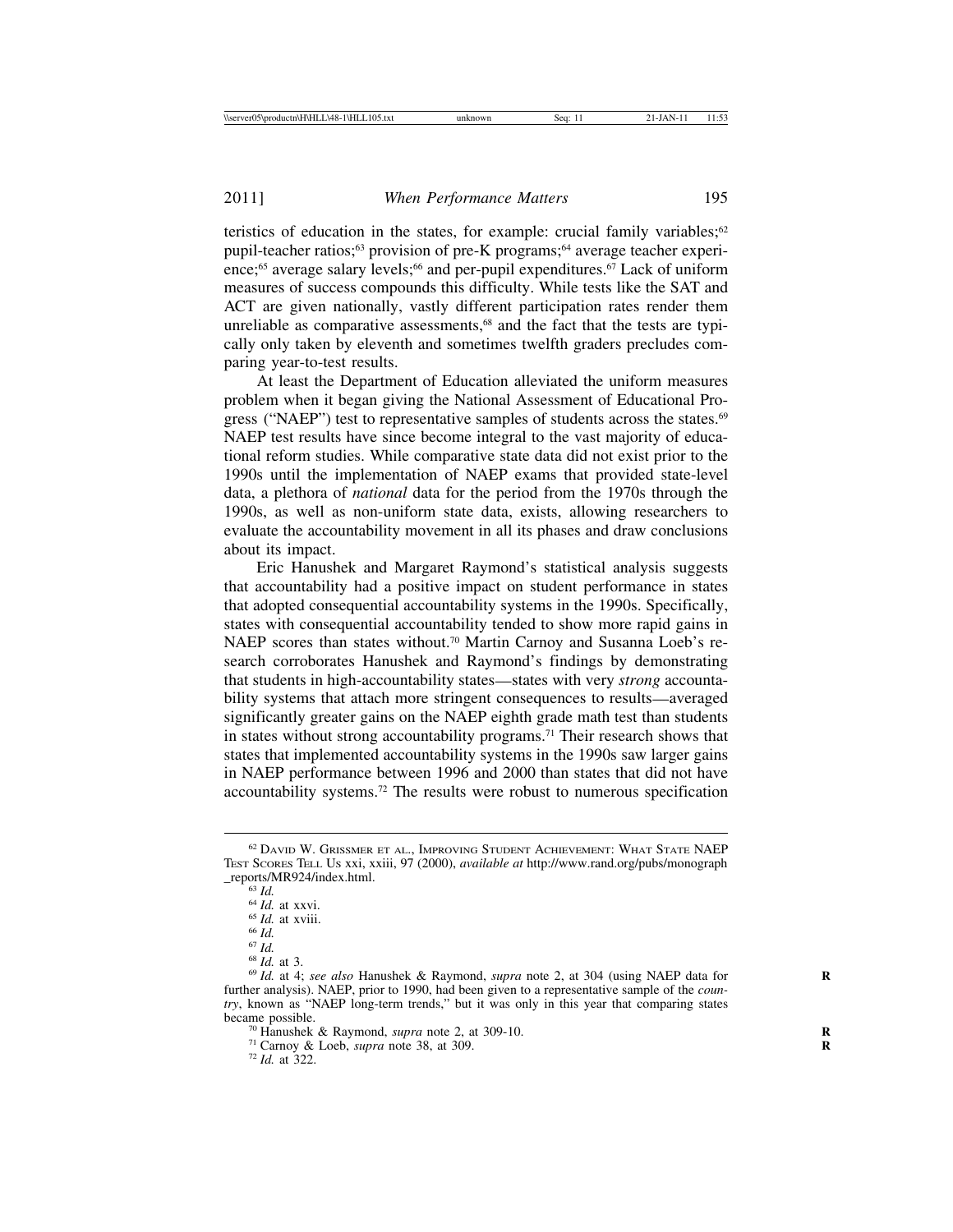checks, including controls for exclusion of students from tests due to classification as in need of special education or having limited English proficiency.73 In particular, there was a positive and significant relationship between the strength of states' accountability system and math achievement gains at the eighth grade level across racial/ethnic groups.74

In another study, the RAND Corporation similarly linked consequential accountability to increases in student achievement, and specifically found that the two states that pioneered the earliest consequential accountability models, North Carolina and Texas, had the largest NAEP gains during that time period.<sup>75</sup> Moreover, according to the RAND paper, several factors suggest that accountability reforms were the greatest cause of NAEP gains across the states in the 1990s.76 First, major changes in resources cannot explain these gains.<sup>77</sup> Also, a case study of Texas and North Carolina suggests that the most plausible cause of the gains in these states were their reform policies, which aligned standards, assessments, and accountability.78 Other things being equal, higher per-pupil expenditures, lower pupil-teacher ratio in lower grades, higher reported adequacy of teacher-reported resources, higher levels of participation in public pre-kindergarten, and lower teacher turnover all showed positive, statistically significant effects on achievement.79 However, according to RAND, these variables explain onehalf or less of the non-family difference in achievement across states.<sup>80</sup> While family factors explain the largest discrepancies in achievement, the RAND report suggests that most of the "non-family" differences are attributable to consequential accountability reforms.<sup>81</sup>

The most convincing evidence, however, in support of consequential accountability is that states that only embrace standards or assessments without accountability do not show the gains that full-fledged accountability states do. As stated earlier, Hanushek and Raymond define consequential accountability systems as being comprised of three elements: (1) standards; (2) assessments; and (3) accountability.82 States that embraced only the first one or two elements *did not* show statistically significant gains in student

<sup>&</sup>lt;sup>73</sup> *Id.* <sup>74</sup> *Id.* at 320. <sup>75</sup> GRISSMER ET AL., *supra* note 62, at 99-100.<br><sup>75</sup> GRISSMER ET AL., *supra* note 62, at 99-100.<br><sup>76</sup> *Id.* That is, according to the Grissmer report, there was no statistically significan lation sufficient to suggest relationship between NAEP success and resource-input differentials. *Id.*

<sup>&</sup>lt;sup>79</sup> *Id.* Other variables deemed important to improving student achievement under conventional wisdom—higher teacher salaries, higher teacher educational levels, and increased experience—did not show significant effects on achievement.  $Id$ .

<sup>&</sup>lt;sup>80</sup> *Id.* at 98. **IDE.** 80 *Id.* at 99-100. That said, the RAND report also indicates that nothing that government has done has shown greater effects than "family factor" differentials, which just goes to the limitations on government's ability to effectuate educational achievement on its own. <sup>82</sup> *See generally id.*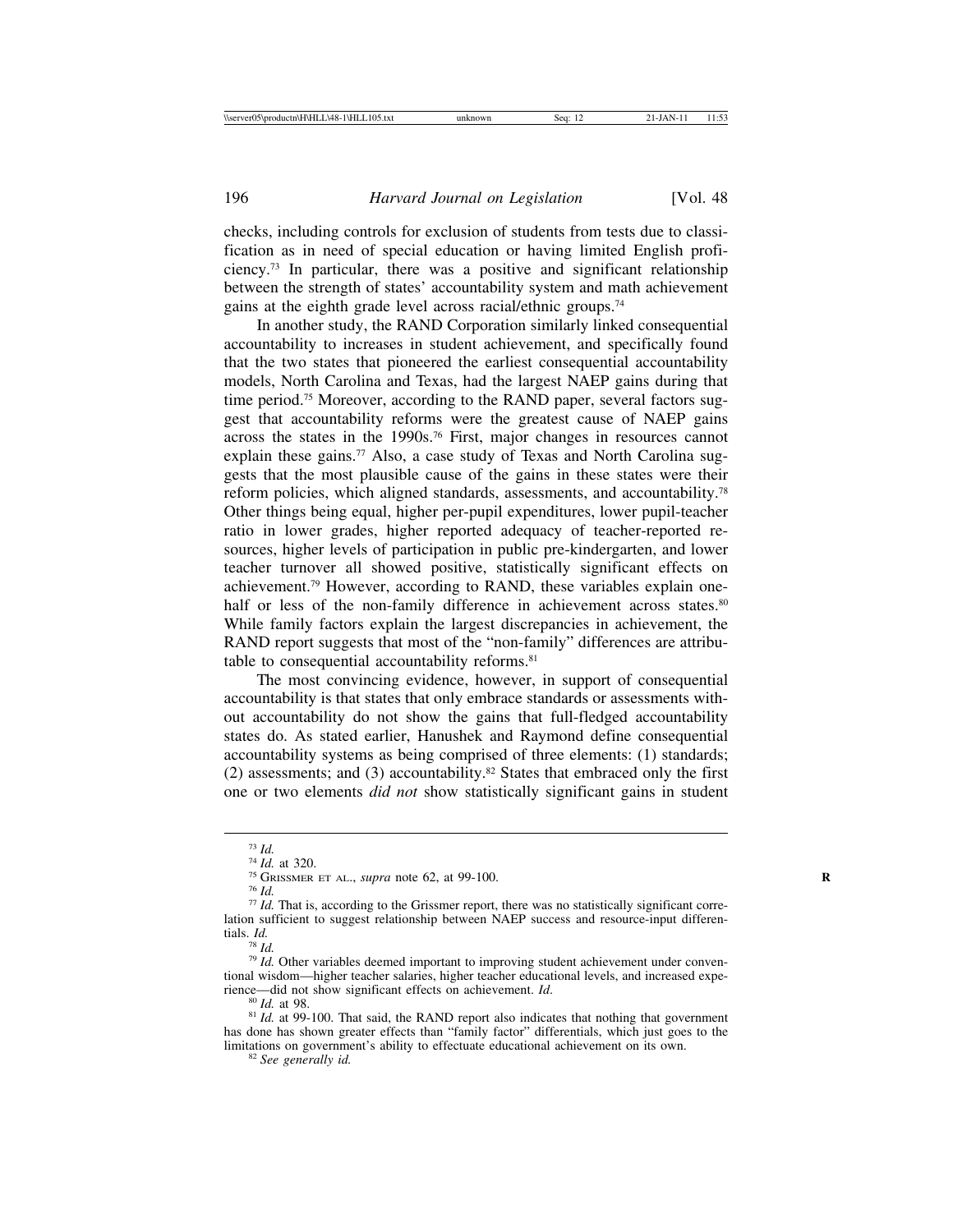achievement, whereas states that embraced all three elements did show such gains.<sup>83</sup>

As noted above, every state had "standards." Although there was variation in their implementation, states with standards that were implemented rapidly and aggressively did not perform better in any statistically significant way than did those with more incrementally-implemented standards,<sup>84</sup> which suggests that the standards *alone* mean little. Moreover, states that had assessments in addition to standards (but no accountability) also did not do particularly well. For example, states with "report card" systems—that is, where parents get a report card describing how the school is performing based on test results compared against some set of standards—did not perform better statistically than states without.<sup>85</sup>

In sharp contrast, states with standards, assessments, *and* accountability86 have performed significantly better than states that are lacking any one of these elements.<sup>87</sup> In fact, outside of family factors,<sup>88</sup> the presence or lack of an accountability system appears to have had the most significant effect on student achievement in the 1990s.<sup>89</sup>

#### *B. Consequential Accountability Post-2000*

Since the number of states utilizing consequential accountability had grown from three in 1993 to thirty-nine by 2000,<sup>90</sup> this Article will compare student achievement from the decade prior to the pervasive spread of these policies to the decade after they were broadly in place. This analysis supports the cited research in demonstrating the impact that the consequential accountability policies of the late 1990s and early 2000s had on student achievement. This Article will focus on 1999 as a turning point because, by that year, a substantial majority of states had adopted significant consequential accountability policies.<sup>91</sup> Consequently, the years following 1999 represent the time period in which consequential accountability policies were firmly ingrained across the nation, a trend that continued with the passage of NCLB in 2001. By contrast, in the early and mid-1990s, less than a handful of states had even begun to experiment with consequential accountability.

<sup>&</sup>lt;sup>83</sup> *Id.*<br><sup>84</sup> MASSELL ET AL., *supra* note 37, at 25.<br><sup>85</sup> Hanushek & Raymond, *supra* note 2, at 310.<br><sup>86</sup> That is, those with "consequential accountability" systems.<br><sup>87</sup> *See* Hanushek & Raymond, *supra* note 2, at 3 does not address them. However, it is worth noting that family factors, such as whether both parents are in the home or the education level of the parents, have a stronger effect on student achievement than anything government has done. *See* GRISSMER ET AL., *supra* note 62, at 97-98. This highlights the limitations on the government's ability to solve the problems facing the

<sup>&</sup>lt;sup>89</sup> *Id.* at 98. **(8)** Hanushek & Raymond, *supra* note 2, at 298. <sup>91</sup> *Id.*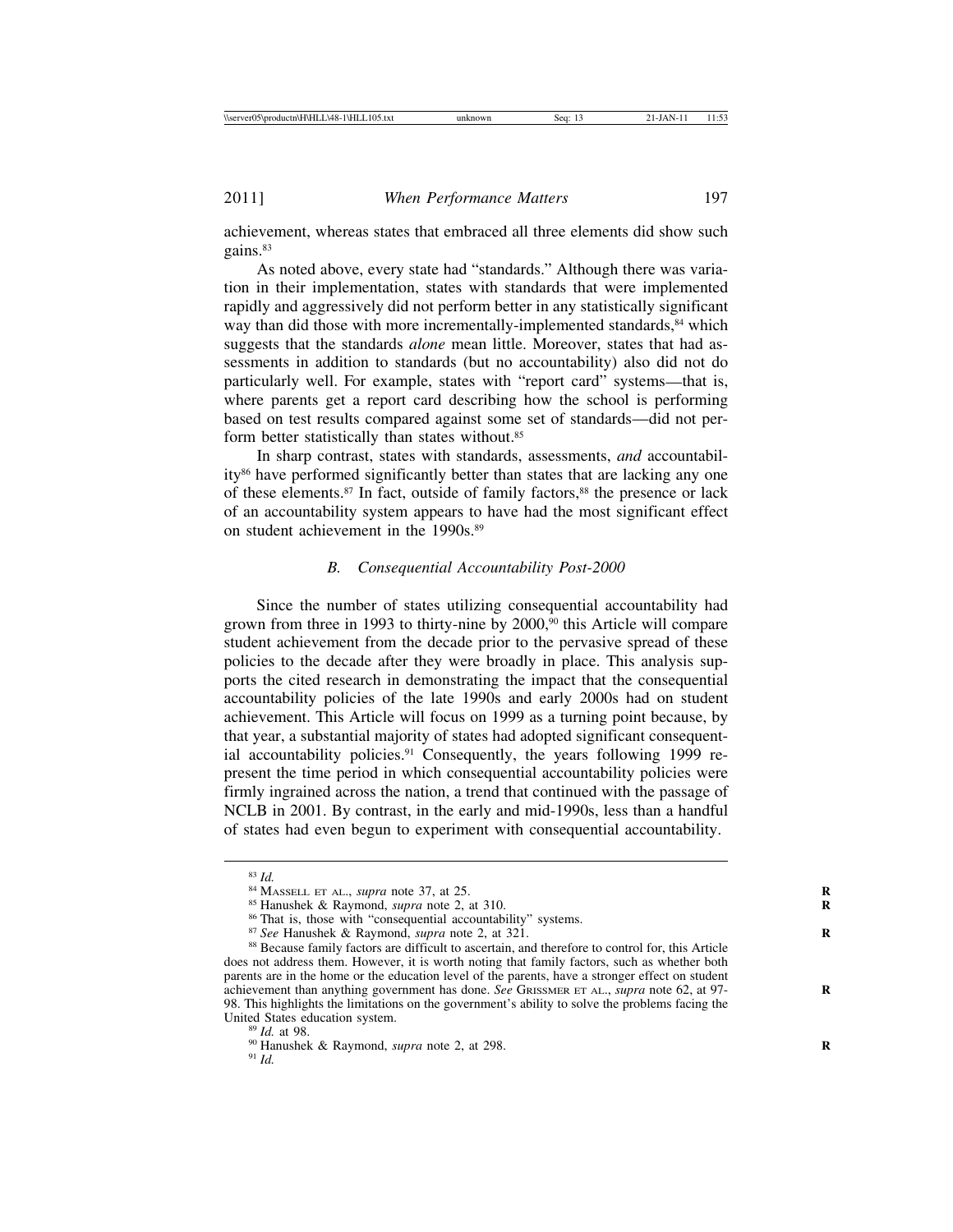Much of the analysis of post-2000 data performed by others is done in the context of assessing the impact of the No Child Left Behind Act of 2001 on student achievement.92 While these types of studies provide a helpful context for assessing the effectiveness of consequential accountability, the results of such studies are both mixed and fairly inconclusive.

Because NCLB went into effect so recently, researchers lack long-term data, an important element in analyzing whether NCLB has had a positive impact on student achievement. Another dilemma that researchers face is in determining which data points should be used to assess the effectiveness of NCLB. Many researchers have noted that the nation experienced significant gains in student achievement in 2002 and 2003,93 which requires a determination of whether, and to what extent, these gains should or should not be attributed to NCLB.

In contrast, it is much more helpful to examine the effects of consequential accountability generally (rather than NCLB, specifically) post-2000, since this was the period in which one would expect to see the impact of the increased use of consequential accountability by states in the 1990s. Because consequential accountability was gaining momentum in the late 1990s, and reached its height with the passage of NCLB in 2001, one can expect that the growth in student achievement in the early 2000s, which continued throughout the decade, may have been caused, at least in part, by the rise of consequential accountability policies across the nation. Put another way, it is less helpful to consider whether the growth in student achievement in the early 2000s is directly attributable to NCLB than it is to consider the effects of the growth of consequential accountability in the 1990s and its expansion in the 2000s, extending through NCLB.

Therefore, this Article will focus more broadly on the effects of consequential accountability in general. NCLB is but one chapter of the story of consequential accountability, as evidenced by the fact that by the late 1990s nearly forty states had implemented consequential accountability systems. Thus, after reviewing studies of NCLB, this Article will argue that when one examines current data from the NAEP Long-Term Trend Assessment, it appears that consequential accountability had a substantial positive impact on student achievement in the 2000s.<sup>94</sup>

<sup>92</sup> *See, e.g.*, JAEKYUNG LEE, TRACKING ACHIEVEMENT GAPS AND ASSESSING THE IMPACT OF NCLB ON THE GAPS: AN IN-DEPTH LOOK INTO NATIONAL AND STATE READING AND MATH OUTCOME TRENDS 10-11 (2006), *available at* http://civilrightsproject.ucla.edu/research/k-12 education/integration-and-diversity/tracking-achievement-gaps-and-assessing-the-impact-ofnclb-on-the-gaps/lee-tracking-achievement-gaps-2006.pdf; Bruce Fuller et al., *Gauging Growth: How to Judge No Child Left Behind?*, 36 EDUC. RESEARCHER 268, 275 (2007), *available at* http://www.aera.net/uploadedFiles/Publications/Journals/Educational\_Researcher/3605/

<sup>&</sup>lt;sup>93</sup> *See, e.g.*, LEE, *supra* note 92. <sup>94</sup> This Article is not intended to provide a rigorous scientific analysis of the data. Thus, while the data appear to support the hypothesis that consequential accountability had a positive effect on student achievement in the later 1990s and early 2000s, more research is needed to evaluate this conclusion and to control for other factors that may be at work. While the authors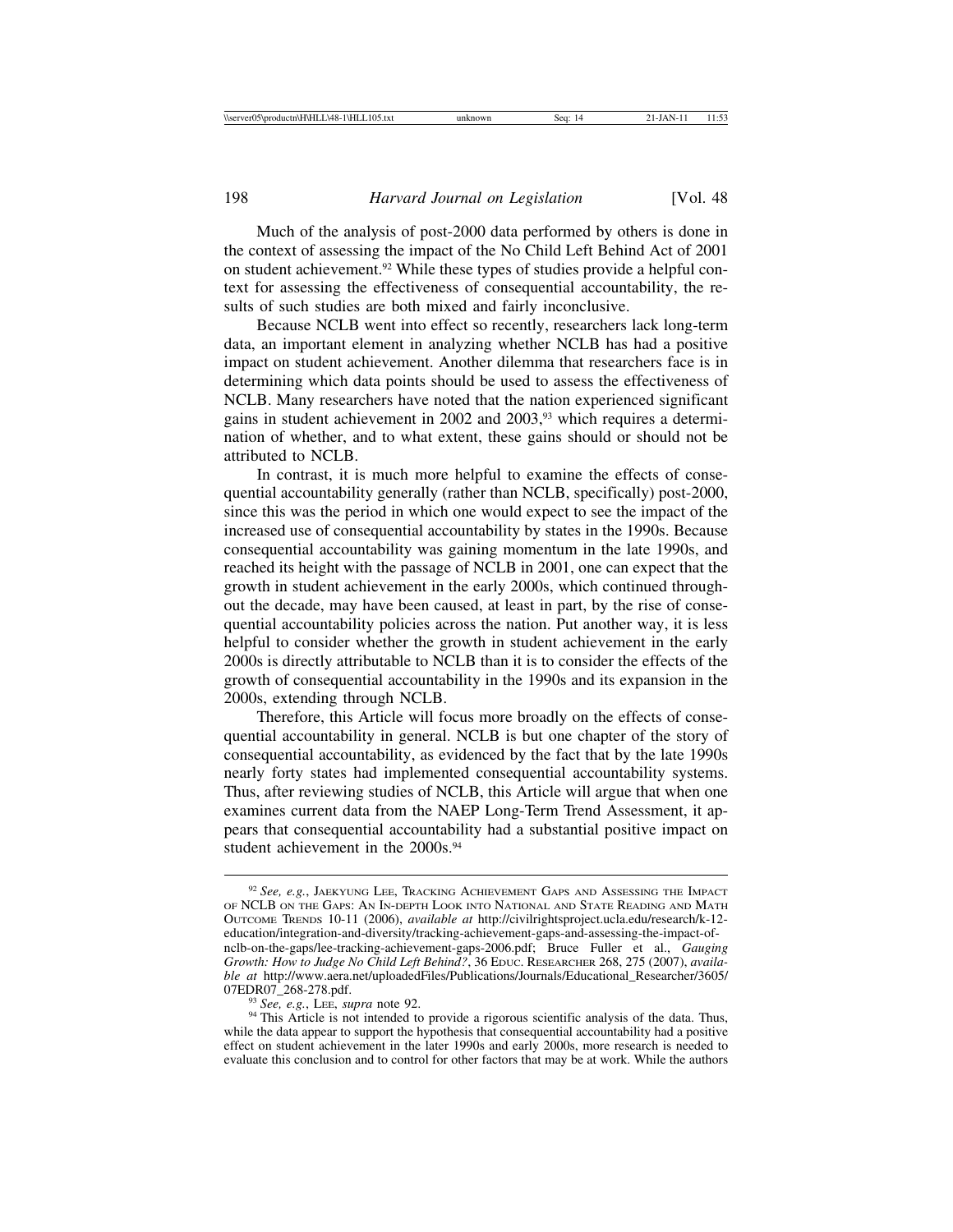#### *1. Brief Review of Prior Studies*

In one of the most recent statistical studies of NCLB, Dee and Jacob found that NCLB generated statistically significant improvements in fourth grade math scores on the main NAEP assessment, as well as some improvement in eighth grade math scores, particularly among low-performers.<sup>95</sup> However, they found no evidence that NCLB increased reading achievement in either fourth or eighth grade.<sup>96</sup> In conducting their analysis, Dee and Jacob compared trends in student achievement for groups of states that had consequential accountability systems similar to that of NCLB prior to the implementation of NCLB with other groups of states that either did not have accountability policies prior to the enactment of NCLB or that had accountability policies that did not closely resemble NCLB prior to its enactment.<sup>97</sup> Dee and Jacob found that NCLB did have some positive effects on student achievement.98 Importantly, they note that their study may actually have *underestimated* the effects of accountability policies on student achievement.<sup>99</sup>

In contrast, several researchers have examined data from the main NAEP assessment and have concluded that NCLB had little or no effect on student achievement.<sup>100</sup> These studies have struggled with the aforementioned issue of whether the gains experienced in 2002 and 2003 should be considered pre-NCLB gains or post-NCLB gains. Again, this Article will not attempt to resolve this ongoing debate. Rather, it will attempt to show that when one examines current NAEP Long-Term Trend data,<sup>101</sup> substantial evidence supports the notion that consequential accountability's rise in the late

<sup>101</sup> The NAEP data is examined in the context of the 1990s growth of consequential accountability rather than in the context of NCLB's passage.

do not attempt to demonstrate scientifically the causal impact of consequential accountability policies on student achievement, they believe that the correlation between the rise of consequential accountability and the gains in student achievement during the years that followed supports the hypothesis that consequential accountability leads to positive gains in student achievement.

<sup>&</sup>lt;sup>95</sup> Thomas Dee & Simon Jacob, *The Impact of No Child Left Behind on Student Achievement* 36-37 (Nat'l Bureau of Econ. Research, Working Paper No. 15531, 2009), *available at*

<sup>&</sup>lt;sup>96</sup> *Id.* at 37. <sup>97</sup> *Id.* at 16. 98 *Id.* at 16. 98 *Id.* at 20. 99 *Id.* The reason Dee and Jacob suggest that they may have underestimated gains under <br><sup>99</sup> *Id.* The reason Dee and Jacob suggest that they may have un NCLB is that their estimates identified the impact of NCLB-induced school-accountability provisions on states *without* prior accountability policies, thus leaving out states that adopted accountability policies prior to NCLB. *Id*.

<sup>&</sup>lt;sup>100</sup> For example, in a 2006 comprehensive study, Lee concludes that NCLB had little effect on student achievement and did not result in a significant increase in the rate at which achievement gaps are narrowing. Lee, *supra* note 92, at 10-11. In a 2007 study, Fuller, Wright, Gesicki, and Kang describe NCLB as having mixed results. The researchers note that on the NAEP assessment, significant progress occurred in both reading and math around the time that NCLB went into effect, but contend that these gains cannot be attributed to NCLB since they occurred before NCLB had any real chance to impact student achievement. Fuller et al., *supra*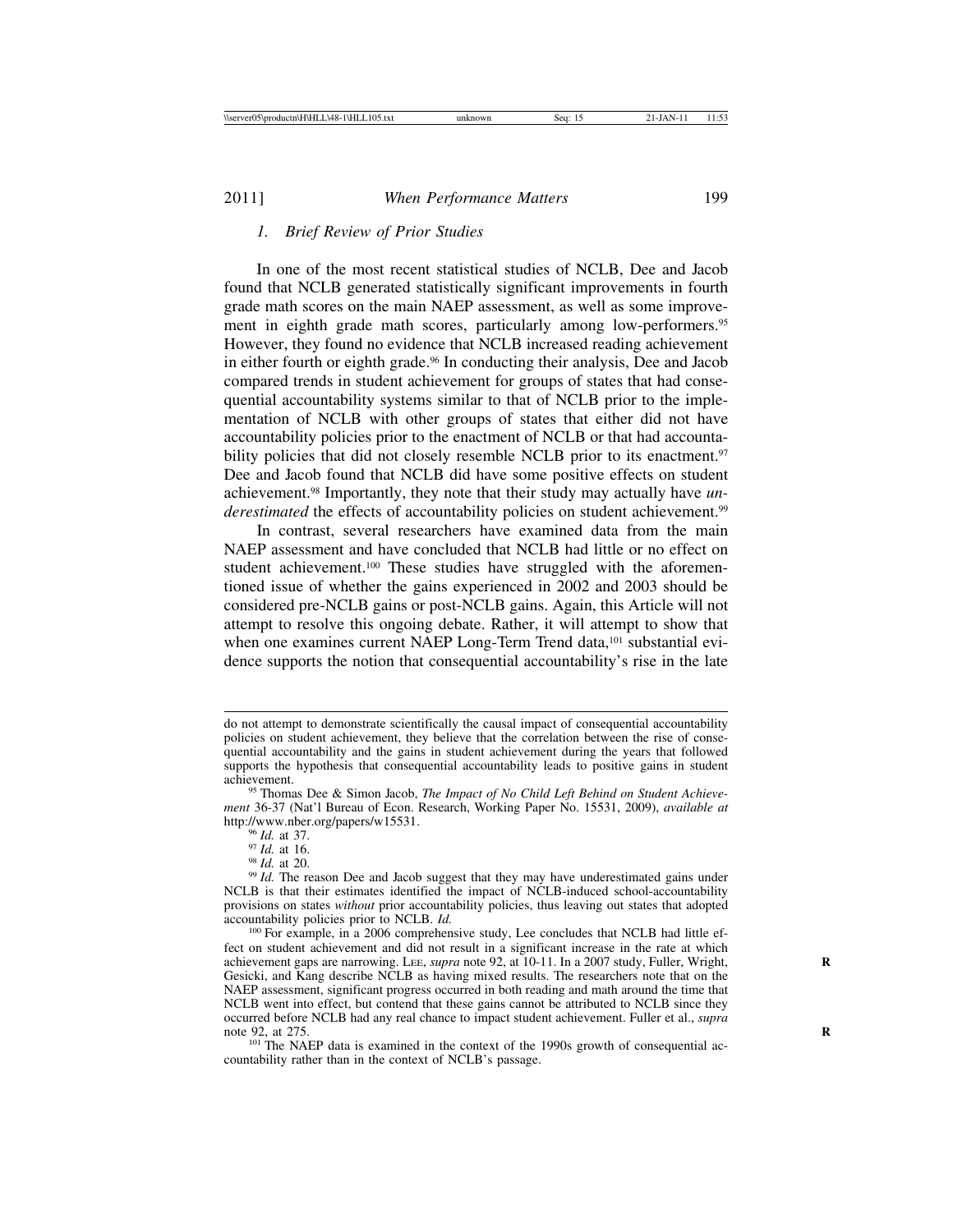1990s and the 2000s is correlated with gains in student achievement and is a likely cause of these gains.

#### *2. Methodology*

This Article's examination of the impact of consequential accountability on student achievement in the current decade primarily uses data from the NAEP Long-Term Trend Assessment, an assessment that was designed to allow for a valid comparison of data over the entire period for which the NAEP has been in existence.<sup>102</sup> The discussion of scores of English language learners and students with disabilities is based on data from the main NAEP assessment, since the Long-Term Trend Assessment does not disaggregate data for these groups.<sup>103</sup>

In order to address the possibility that student test scores were rising at similar rates both before and after consequential accountability became widespread, this Article will compare score trends from 1990-1999 with those from 1999-2008, examining differences in the *rates* at which scores changed before and after consequential accountability became widespread.104

- *3. Effect on Reading Scores*
- *a. General*

Reading scores on the NAEP Long-Term Trend Assessment have increased since 2004 for all three of the age groups included in the test: 9-, 13-, and 17-year-old students. On the NAEP exam, a gain of ten points corresponds to roughly one grade level.<sup>105</sup> From 1990 to 1999, 9-year-old reading scores increased from 209 to 212 points, a gain of only 3 points; in contrast, from 1999 to 2008, 9-year-old reading scores increased by 8

<sup>&</sup>lt;sup>102</sup> Fuller et al., *supra* note 92, at 269.<br><sup>103</sup> The key distinction between the NAEP's disaggregated data and the NCLB's disaggregated data is that the NAEP exam is only given to a relatively small sample of students within each state and only provides state-level and national-level data, whereas state tests under NCLB provide school-level data. Moreover, NCLB's data disaggregation requirement is significant because it required states to collect disaggregated data at the school level for the first time and then to hold schools responsible for the performance of all of their subgroups of

<sup>&</sup>lt;sup>104</sup> See Neal McCluskey & Andrew J. Coulson, *End It, Don't Mend It: What to Do with No Child Left Behind,* CATO INST. POL'Y ANALYSIS, Sept. 5, 2007, at 1, 3, *available at* http://www. cato.org/pubs/pas/Pa599.pdf (noting that pre-NCLB score trends must be compared with post-NCLB score trends in order to "have any hope of isolating NCLB's actual effect on student

<sup>&</sup>lt;sup>105</sup> U.S. DEP'T OF EDUC., SCHOOL POVERTY AND ACADEMIC PERFORMANCE: NAEP ACHIEVEMENT IN HIGH-POVERTY SCHOOLS—A SPECIAL EVALUATION REPORT FOR THE NA-TIONAL ASSESSMENT OF TITLE I (Sept. 1998), http://www2.ed.gov/pubs/schoolpoverty/index. html.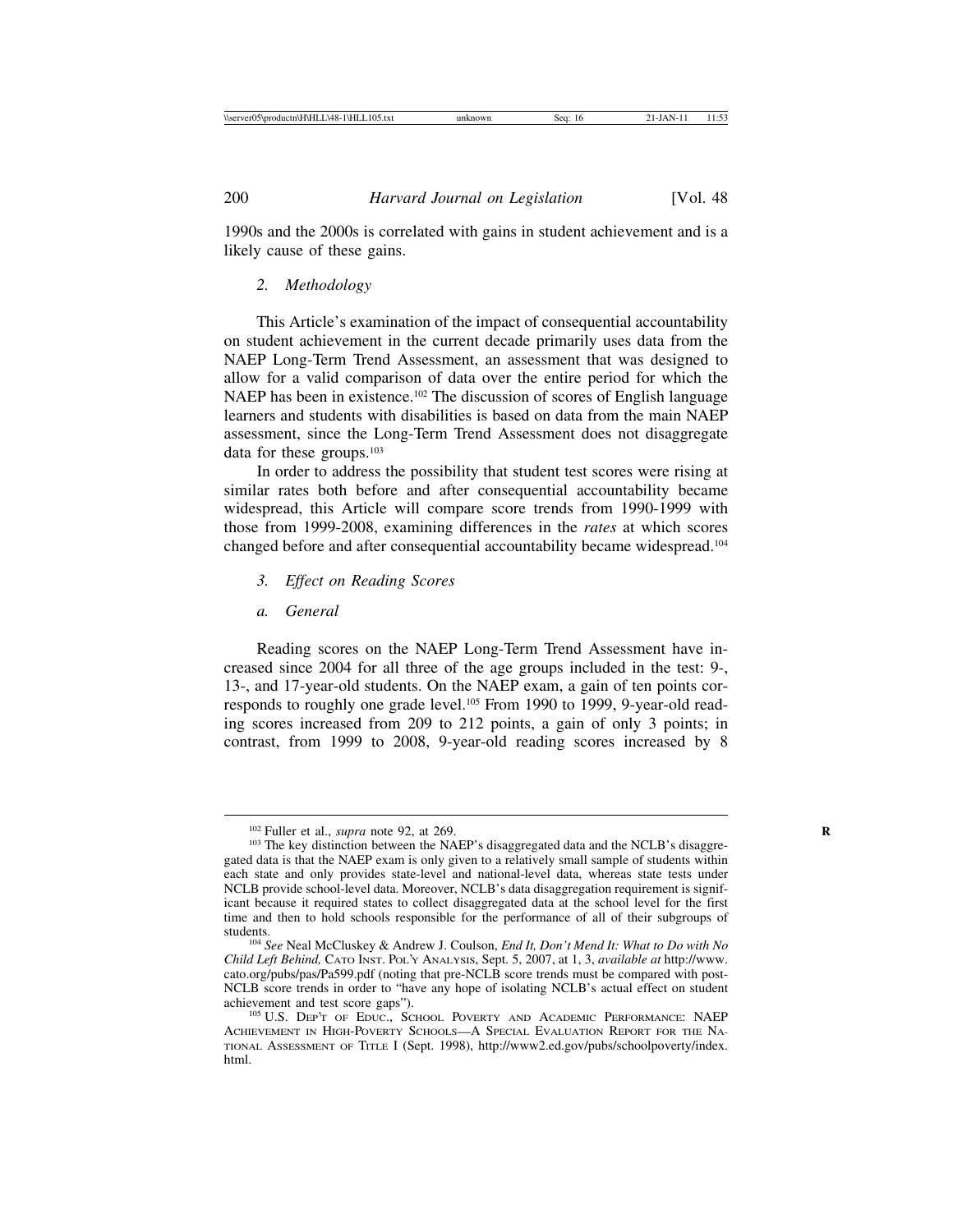$(11*)^{106}$  points, rising from 212 to 220 points.<sup>107</sup> Reading scores for 13- and 17-year-olds remained fairly stagnant during this period.108

|             | All Scores |       | <b>Black Scores</b> |         | <b>Hispanic Scores</b> |       |
|-------------|------------|-------|---------------------|---------|------------------------|-------|
|             | $1990 -$   | 1999– | 1990-               | $1999-$ | $1990 -$               | 1999- |
|             | 1999       | 2008  | 1999                | 2008    | 1999                   | 2008  |
| 9-year-old  | $+3$       | $+8$  | $+4$                | $+21$   | $^{\rm +4}$            | $+14$ |
| 13-year-old | $+2$       | $+1$  | $-3$                | $+9$    | $+6$                   | $-2$  |
| 17-year-old | $-2$       | $-2$  | $-3$                | $+2$    | -4                     | $-2$  |

FIGURE 1. CHANGES IN NAEP LONG-TERM TREND READING SCORES.

#### *b. Gains by Race*

As shown in Figure 1, when reading scores on the NAEP Long-Term Trend Assessment are broken down by race, the results are impressive. Scores for black 9-year-olds increased from 186 to 204 from 1999 to 2008, an astounding 18 (21\*) point increase.109 By comparison, from 1990 to 1999, reading scores for black 9-year-olds increased by only 4 points, from 182 to 186.110 Even more impressively, the black-white achievement gap in reading among 9-year-olds closed from 35 points in 1999 to 24 points in 2008, even as all white scores went up.111 During the previous nine years, in contrast, this black-white disparity had shown no change.112 The incredible growth witnessed in the decade in which consequential accountability became widespread nearly equaled that of the 1970s, when the struggles of the civil rights

<sup>106</sup> The number in parentheses ("11\*") represents the change in reading scores if one accounts for the changes in the NAEP test that occurred in 2004. The NAEP Long Term Trend Assessment underwent several changes in 2004 and data are available in 2004 for both the old and new versions of the test. This Article uses two methods when calculating changes in scores from 1999 to 2008. The primary method is to simply subtract the 1999 score from the 2008 score, a method that may not fully capture the difference in scores since it does not account for variations in the 2004 scores between the two versions of the test. The second method calculates the change in scores for each version of the test and adds them together (i.e.  $(2004<sub>old</sub> 1999<sub>old</sub> + (2008<sub>new</sub> - 2004<sub>new</sub>)).$  This result is indicated by including the second calculation in parentheses with an asterisk.

<sup>107</sup> BOBBY D. RAMPEY ET AL., NAT'L CTR. FOR EDUC. STATISTICS, U.S. DEP'T OF EDUC. INST. OF EDUC. SCIS., THE NATION'S REPORT CARD: 2008 TRENDS IN ACADEMIC PROGRESS: EXCECUTIVE SUMMARY 3 (2009), *available at* http://nces.ed.gov/nationsreportcard/pubs/main

<sup>&</sup>lt;sup>108</sup> *Id.* at 3. Reading scores for 13-year-olds increased from 257 to 259 from 1990 to 1999; from 1999 to 2008, the scores increased from 259 to 260 points, a gain of only 1  $(3^*)$  point. Reading scores for 17-year-olds decreased by 2 points from 1990 to 1999 and decreased by 2

<sup>(0\*)</sup> points from 1999 to 2008. *Id.*<br>
<sup>109</sup> *Id.* at 14.<br>
<sup>110</sup> *Id.* 111 *Id.* 112 *Id.* The white-black reading achievement gap for 9-year-olds was 35 points in both <br>
<sup>112</sup> *Id.* The white-black reading achievement gap 1990 and 1999.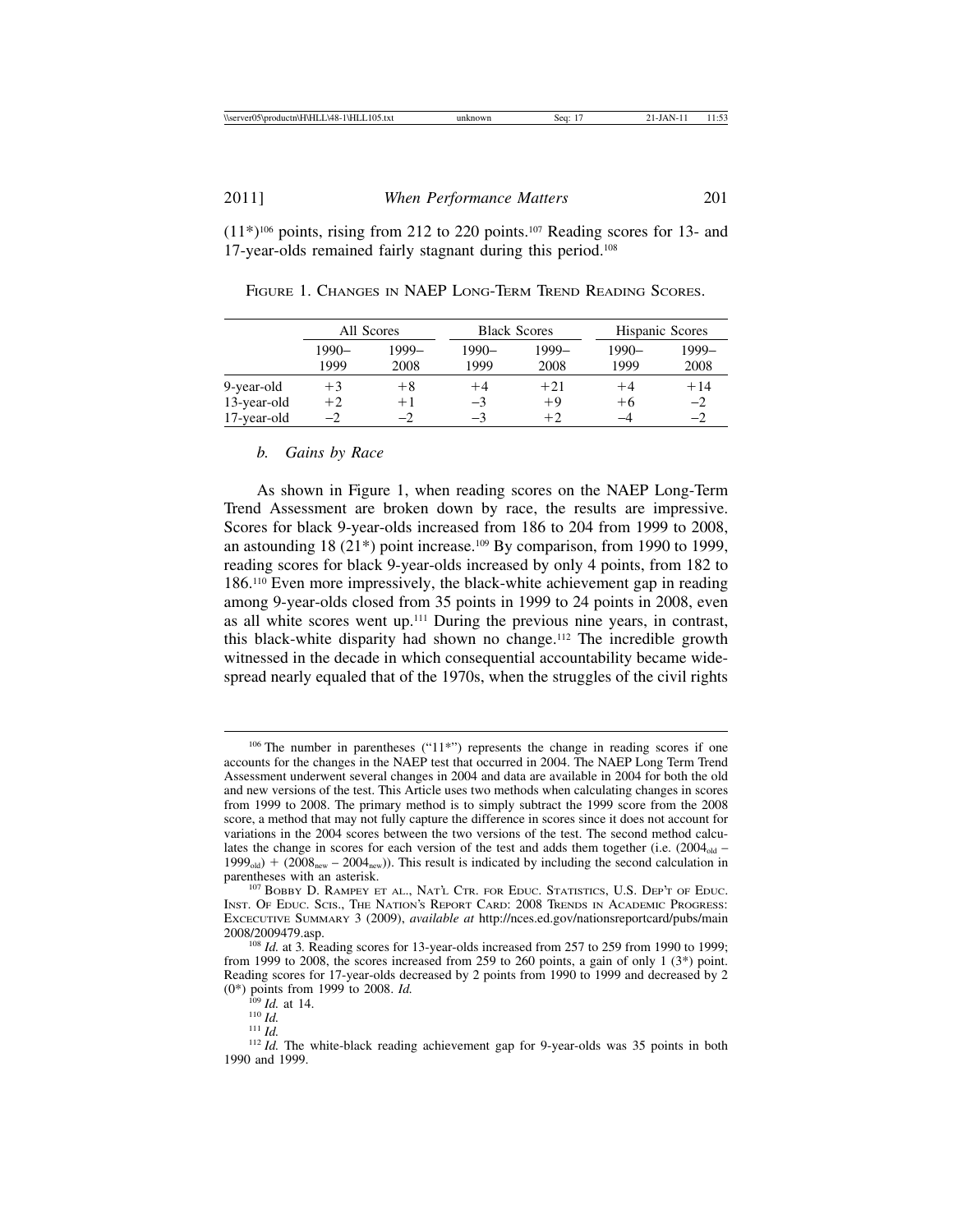movement began yielding greater equality in educational opportunity among the races.<sup>113</sup>

From 1988 to 1996, well before all states were required to implement consequential accountability systems, the reading scores of black 13-yearolds actually declined, dropping from 243 to 234 points.114 Yet, between 1999 and 2008, scores for this group rose from 238 to their highest point ever thus far, 247.115 This 9 (14\*) point increase during the 2000s marks an incredible achievement in light of the fact that from 1990 to 1999, reading scores for black 13-year-olds continued the downward trajectory that had begun in 1988, decreasing by a total of 3 points during this period.116 Additionally, the black-white achievement gap in reading for 13-year-olds closed by 8 points from 1999 to 2008, reversing an 8-point increase between 1990 and 1999.117

Black 17-year-olds only saw a 2 (4\*) point rise in their reading scores from 1999 to 2008.118 Because white scores for 17-year-olds remained the same during this period, the black-white achievement gap closed by 2 points.119 From 1990 to 1999, however, black and white scores declined by 3 and 2 points, respectively.120 Thus, while there is still work to be done in our high schools, the NAEP scores do generally show signs of progress during the 2000s.

Scores for Hispanic 9-year-olds remained fairly stagnant from 1975 to 1999, staying in the range of 183 to 194.121 In 2008, however, their scores reached their all-time high of 207.<sup>122</sup> This rise in scores reflects a gain of 14  $(20^*)$  points from 1999 to 2008.<sup>123</sup> By comparison, from 1990 to 1999, reading scores for Hispanic 9-year-olds only increased by 4 points.124 Furthermore, while the Hispanic-white achievement gap in reading for 9-year-olds did not narrow between 1990 and 1999, this achievement gap closed by 7 points between 1999 and 2008, while scores for both whites and Hispanics rose.125 On the negative side, reading scores for Hispanic 13- and 17-yearolds decreased from 1999 to 2008.126

NAEP long term reading assessment and the racial achievement gap narrowed by 12 points.<br>
114 Id. at 15.<br>
115 Id.<br>
116 Id.<br>
117 Id.<br>
118 Id.<br>
129 Id.<br>
129 Id.<br>
129 Id.<br>
123 Id.<br>
124 Id.<br>
129 Id.<br>
129 Id.<br>
129 Id.<br>
129 Id.<br>

<sup>&</sup>lt;sup>113</sup> *Id.* From 1971 to 1980, 9-year-old black students' scores increased by 19 points on the NAEP long term reading assessment and the racial achievement gap narrowed by 12 points.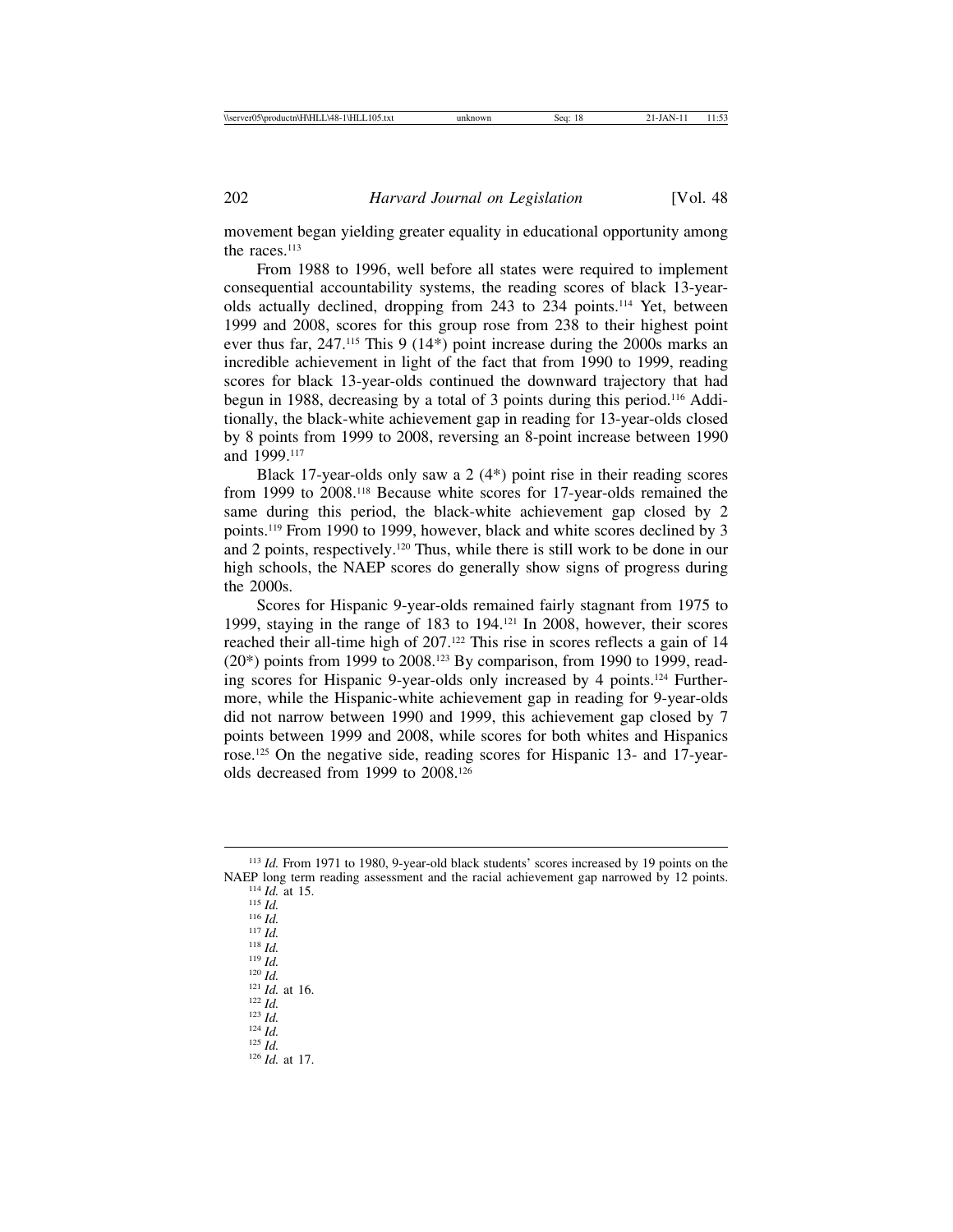#### *c. English Language Learners*

English language learners ("ELLs") demonstrated some signs of improvement in reading during the 2000s. There is a lack of long-term data for the NAEP scores of ELLs because data are only available beginning in 1998; consequently, it is difficult to assess the significance of the improvements in ELL scores since 2000.127 Nonetheless, the available data show signs that consequential accountability likely had a positive impact on the performance of ELLs on the NAEP Assessment.128

In fourth grade reading, for example, ELL scores rose from 167 to 188 from 2000 to 2009,<sup>129</sup> an improvement that corresponds to 2.1 grade levels. These results are impressive, especially when compared with the period from 1998 to 2000 in which fourth grade ELL scores decreased by 7 points.130 In eighth grade reading, ELL scores remained fairly stable from 1998 to 2009, increasing slightly before 2002 and decreasing slightly after 2002.131

#### *d. Students with Disabilities*

NAEP data disaggregated by disability status is only available beginning in 1996. Consequently, as with ELL students, the lack of long-term trend data renders it difficult to analyze the effect that consequential accountability had on the scores of students with disabilities ("SWDs"). Still, there is some evidence that the rise of consequential accountability may have led to a rise in the reading scores of SWDs. In fourth grade reading, SWDs' NAEP scores rose from 167 to 190 from 2000 to 2009, an improvement of 2.3 grade levels.132 This growth narrowed the gap with non-SWDs by a substantial 14 points.133 By comparison, from 1998 to 2000, the reading scores of fourth grade SWDs declined by 9 points.134 Eighth grade NAEP reading

<sup>&</sup>lt;sup>127</sup> The scores of ELLs are not disaggregated for the NAEP Long-Term Trend Assessment; for this reason, the discussion of ELL scores uses data from the standard NAEP Assessment rather than the Long-Term Trend Assessment. *See* Nat'l Ctr. for Educ. Statistics, U.S. Dep't of Educ. Inst. Of Educ. Scis., *NAEP*—*2009 Reading: Grade 4 National Results*, THE NATION'S REPORT CARD, http://www.nationsreportcard.gov/reading\_2009/nat\_g4.asp?subtab\_id=Tab\_7

<sup>&</sup>lt;sup>128</sup> *Id.* <sup>129</sup> *Id.* <sup>130</sup> *Id.* <sup>130</sup> *Id.* <sup>130</sup> *Id.* <sup>131</sup> From 1998 to 2009, eighth grade ELL reading scores rose by only one point, with scores rising slightly from 1998 to 2002 and declining somewhat from 2002 t

<sup>&</sup>lt;sup>132</sup> Nat'l Ctr. for Educ. Statistics, U.S. Dep't of Educ. Inst. Of Educ. Scis., *NAEP*—2009 *Reading: Grade 4 National Results*, THE NATION'S REPORT CARD, http://www.nationsreport card.gov/reading\_2009/nat\_g4.asp?subtab\_id=Tab\_6&tab\_id=tab1 (last visited Oct. 26, 2010). <sup>133</sup> *Id.* <sup>134</sup> *Id.*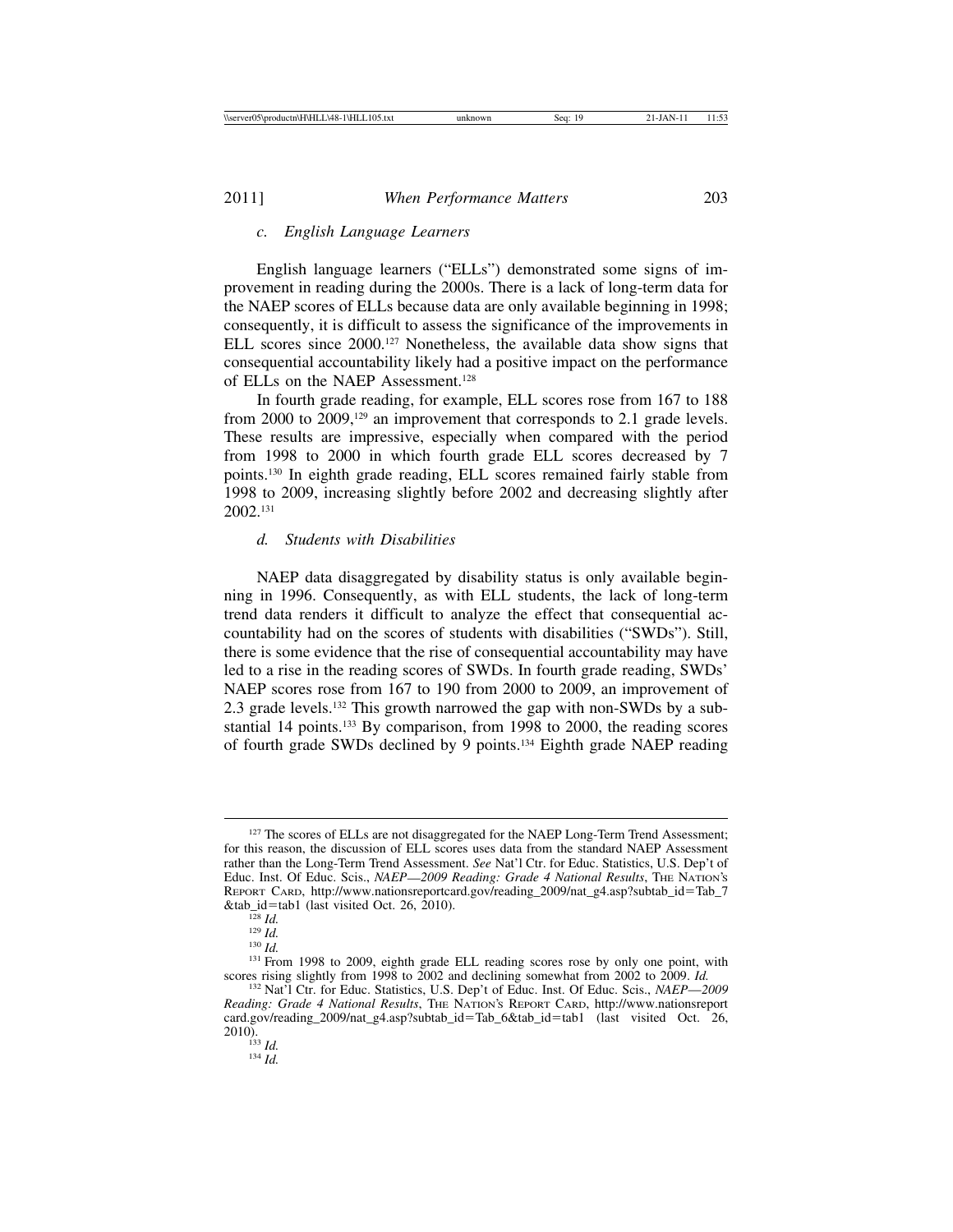scores for SWDs increased at a relatively constant rate throughout this time period.135

- *4. Effect on Mathematics Scores*
- *a. General*

As shown in Figure 2 below, average math scores for 9- and 13-yearolds on the NAEP Long-Term Trend Assessment have increased since 1999, although scores for 17-year-olds did not change significantly.136 While 9 year-old average math scores only increased by 2 points from 1990 to 1999, they increased by 11  $(13^*)$  points from 1999 to 2008.<sup>137</sup> The rate at which scores for 13-year-olds improved remained relatively constant before and after the widespread implementation of consequential accountability; from 1990 to 1999, average 13-year-old math scores increased by 6 points, whereas from 1999 to 2008, scores increased by  $5$  (7\*) points.<sup>138</sup> Score trends for 17-year-olds remained relatively flat, rising 3 points from 1990 to 1999 and decreasing by 2  $(0^*)$  points from 1999 to 2008.<sup>139</sup>

FIGURE 2. CHANGES IN NAEP LONG-TERM TREND MATH SCORES.

|             | All Scores |       | <b>Black Scores</b> |       | <b>Hispanic Scores</b> |       |
|-------------|------------|-------|---------------------|-------|------------------------|-------|
|             | $1990-$    | 1999- | $1990-$             | 1999– | $1990-$                | 1999- |
|             | 1999       | 2008  | 1999                | 2008  | 1999                   | 2008  |
| 9-year-old  | $+2$       | $+11$ | $+3$                | $+13$ | -1                     | $+21$ |
| 13-year-old | $+6$       | $+5$  | $+2$                | $+11$ | $+4$                   | $+9$  |
| 17-year-old | $+3$       | $-2$  | —რ                  | $+4$  | $+9$                   |       |

#### *b. Gains by Race*

Black 9-year-olds made considerable gains in math from 1999 to 2008, improving their scores by 13 (16<sup>\*</sup>) points.<sup>140</sup> This gain was particularly encouraging considering that black improvement had stalled during the 1990s, with black 9-year-olds only improving 3 points in math from 1990 to 1999.141 The white-black achievement gap in math, however, remained rela-

<sup>&</sup>lt;sup>135</sup> Eighth grade reading scores for SWDs grew by 4 points from 1998 to 2002 and by 2 points from 2002 to 2009. Nat'l Ctr. for Educ. Statistics, U.S. Dep't of Educ. Inst. Of Educ. Scis., *NAEP*—*2009 Reading: Grade 8 National Results*, THE NATION'S REPORT CARD, http:// www.nationsreportcard.gov/reading\_2009/nat\_g8.asp?subtab\_id=Tab\_6&tab\_id=tab1 (last visited Oct. 26, 2010). visited Oct. 26, 2010).<br>
<sup>136</sup> RAMPEY ET AL., *supra* note 107, at 3.<br>
<sup>137</sup> *Id.*<br>
<sup>138</sup> *Id.* 140 *Id.* at 34. <sup>141</sup> *Id.* 141 *Id.*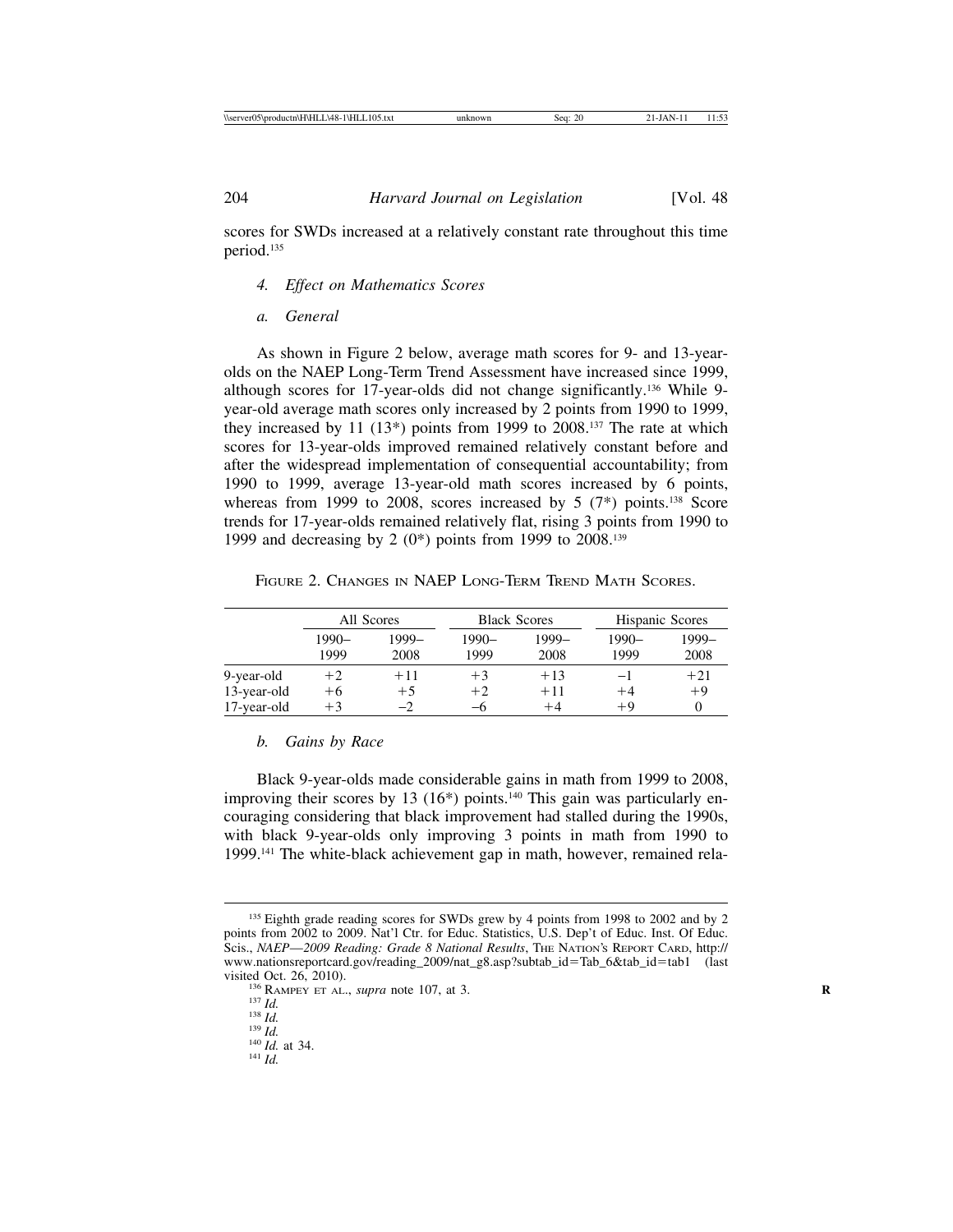tively unchanged from 1990 to 2008, increasing by 1 point from 1990 to 1999 and decreasing by 2 points from 1999 to 2008.142

Black 13-year-olds also made significant gains in math from 1999 to 2008, gaining 11 (16\*) points, whereas from 1990 to 1999, this group only gained 2 points in math.143 While the white-black achievement gap for 13 year-olds actually increased by 5 points from 1990 to 1999, this trend reversed during the period from 1999 to 2008, in which the achievement gap narrowed by 4 points.<sup>144</sup>

During the 1990s, the math scores of black 17-year-olds declined by 6 points.145 From 1999 to 2008, black 17-year-olds recovered 4 of those lost points.146 Similarly, the white-black math achievement gap for 17-year-olds widened by 10 points from 1990 to 1999, and then narrowed by 5 points from 1999 to 2008.147

Scores of Hispanic 9-year-olds in math went up from 213 to 234 from 1999 to 2008, a gain of 21  $(22^*)$  points.<sup>148</sup> This roughly equates to an improvement of two grade levels, making it the largest gain recorded.149 In contrast, the math scores of Hispanic 9-year-olds actually declined by 1 point from 1990 to 1999.150 Moreover, during the 2000s, the white-Hispanic math achievement gap declined from 26 points in 1999 to only 16 points in 2008.151 While there is still progress to make, Hispanic 9-year-olds are now performing about as well in math as whites were for much of the 1990s.<sup>152</sup> Hispanic 13-year-olds also made significant gains from 1999 to 2008, with scores rising from 259 to 268, a gain of 9  $(10^*)$  points.<sup>153</sup> In comparison, from 1990 to 1999, Hispanic 13-year-olds only improved 4 points in math.154 Because white 13-year-olds' math scores showed similar gains during the period 1990-2008, the Hispanic-white achievement gap for 13-year-olds remained relatively constant from 1990-2008.155

In sharp contrast to Hispanic 9- and 13-year-olds, the math scores of Hispanic 17-year-olds increased during the 1990s but decreased during the 2000s,156 the period in which the rise in use of consequential accountability

142 *Id.*<br>
143 *Id.* at 35.<br>
144 *Id.*<br>
145 *Id.*<br>
146 *Id.*<br>
148 *Id.* 147<br>
148 *Id.* at 36.<br>
149 In comparison, from 1973 to 1999, scores of Hispanic 9-year-olds only increased by 11<br>
150 *Id.*<br>
150 *Id.* 

<sup>151</sup> *Id.* <sup>152</sup> In 2008, the average math score for Hispanic 9-year-olds was 234; the average score for white 9-year-olds was 235 in 1990 and 1992 and 237 in 1994 and 1996. *Id.* 

 $153$  *Id.* at 37.<br><sup>154</sup> Scores rose from 255 to 259. *Id.*<br><sup>155</sup> The Hispanic-white math achievement gap for thirteen-year-olds increased by two points from 1990 to 1999 and decreased by one point from 1999 to 2008. *Id.* <sup>156</sup> *Id.*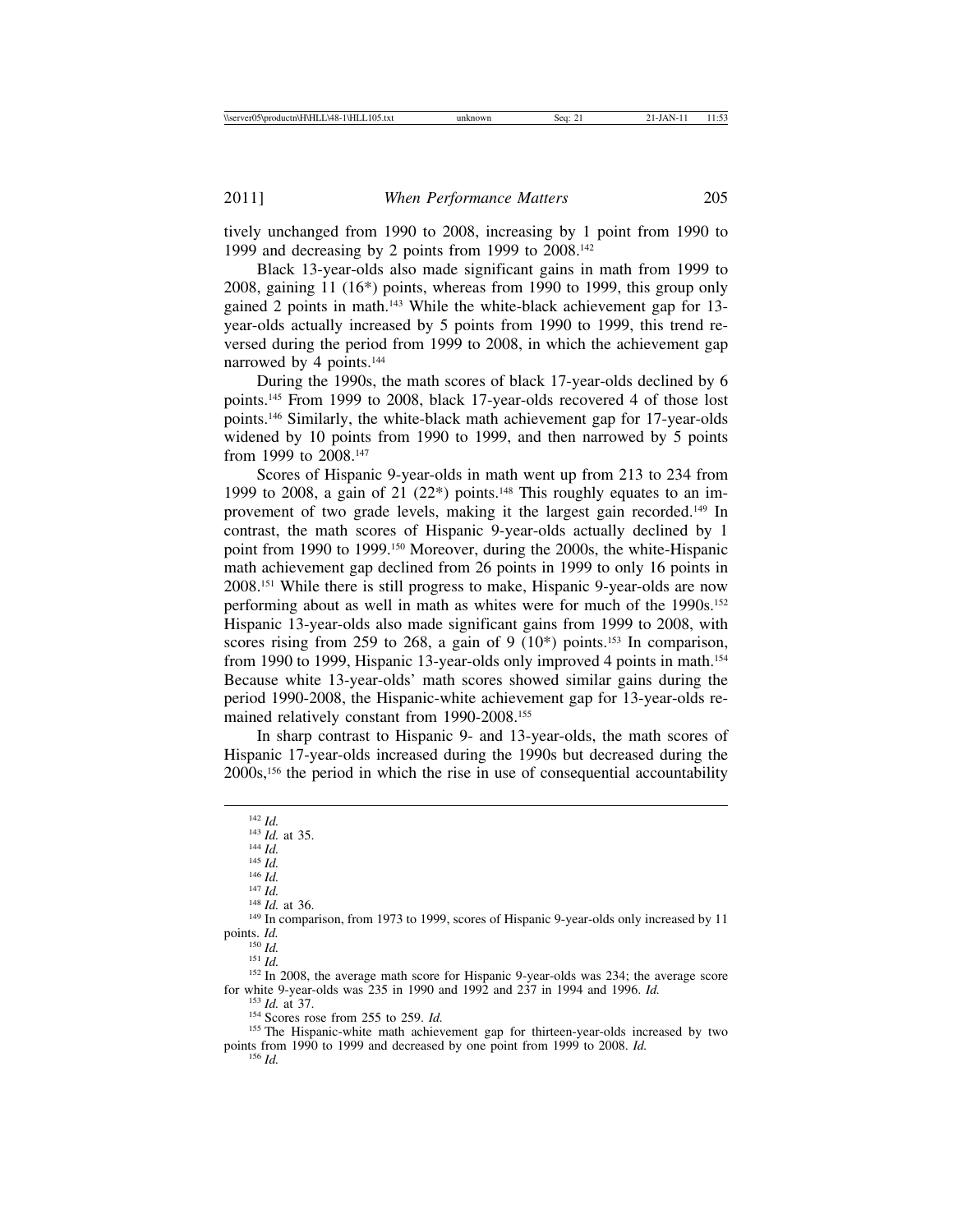began to have widespread effects. The Hispanic-white achievement gap among 17-year-olds narrowed by 4 points from 1990 to 1999 and narrowed further by 1 point from 1999 to 2008.<sup>157</sup>

#### *c. English Language Learners*

English language learners made significant gains in math during the 2000s.158 In fourth grade math, ELL students gained 19 points from 2000 to 2009, an improvement of roughly two grade levels.159 By comparison, from 1996 to 2000, the scores of fourth grade ELL students decreased by 2 points.160 In eighth grade math, ELL NAEP scores increased from 234 to 243 between 2000 and 2009, continuing the upward trend witnessed between 1996 and 2000.161 While it is difficult to assess the long-term impact of consequential accountability on ELL math scores since ELL scores are only available beginning in 1996, the available data indicate that the widespread implementation of consequential accountability correlates with an increase in the achievement levels of ELL students.

#### *d. Students with Disabilities*

As with reading scores, it is difficult to assess the impact of consequential accountability on the math scores of students with disabilities because of the lack of long-term data.162 An analysis of the available data, however, indicates that the use of consequential accountability systems correlates with positive gains in the achievement levels of SWDs. In fourth grade math, for example, the NAEP scores of SWDs grew from 198 to 221 from 2000 to 2009, a remarkable improvement of roughly 2.3 grade levels.<sup>163</sup> During this time period, non-SWD scores grew from 228 to 242, and thus the gap between SWD and non-SWD students narrowed by 9 points from 2000 to 2009.164 From 1996 to 2000, the math scores of fourth grade SWDs

<sup>&</sup>lt;sup>157 *Id.* 158 *Id.* 158 *If <i>Is* The source of ELL math data is the standard NAEP assessment, which only has data</sup> for ELL students beginning in 1996. Nat'l Ctr. for Educ. Statistics, U.S. Dep't of Educ. Inst. Of Educ. Scis., *NAEP*—*Mathematics 2009: Grade 4 National Results*, THE NATION'S REPORT CARD, http://www.nationsreportcard.gov/math\_2009/gr4\_national.asp?subtab\_id=Tab\_7&tab

<sup>&</sup>lt;sup>159</sup> *Id.* <sup>160</sup> *Id.* 160 *Id.* 160 *Id.* 160 *Id.* 160 *Id.* 160 *Id.* 161 From 1996 to 2000, eighth grade ELL scores in math increased by 8 points. Nat'l Ctr. for Educ. Statistics, U.S. Dep't of Educ. Inst. Of Educ. Scis., *NAEP*—*Mathematics 2009: Grade 8 National Results*, THE NATION's REPORT CARD, http://www.nationsreportcard.gov/<br>math\_2009/gr8\_national.asp?subtab\_id=Tab\_7&tab\_id=tab1 (last visited Oct. 26, 2010).

 $\frac{162}{162}$  Data on the math scores of students with disabilities are available beginning in 1996. Nat'l Ctr. for Educ. Statistics, U.S. Dep't of Educ. Inst. Of Educ. Scis., *NAEP*—*Mathematics 2009: Grade 4 National Results*, THE NATION'S REPORT CARD, http://www.nationsreportcard. gov/math\_2009/gr4\_national.asp?subtab\_id=Tab\_6&tab\_id=tab1 (last visited Oct. 26, 2010). <sup>163</sup> *Id.* <sup>164</sup> *Id.*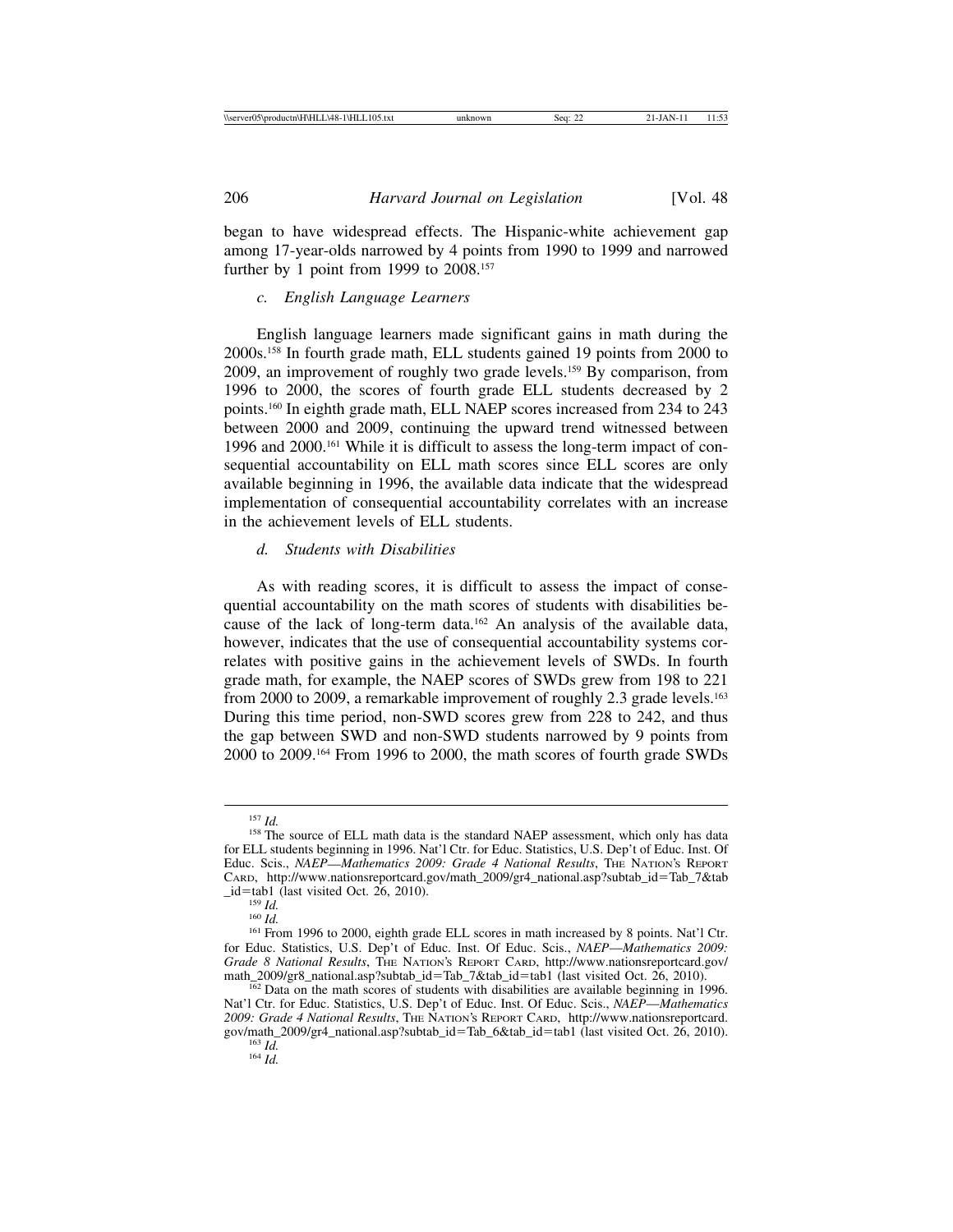decreased by 6 points.165 In eighth grade math, the NAEP scores of SWDs increased from 230 to 249 from 2000 to 2009.166 By comparison, from 1996 to 2000 eighth grade math scores for SWDs decreased by 1 point.<sup>167</sup> Thus, while there is insufficient data to do a long-term trend analysis of the scores of SWDs, the available NAEP results appear to support the idea that consequential accountability may have had a positive impact on the achievement levels of SWDs.

#### *5. Summary of Post-1999 Data*

Data from the NAEP Long-Term Trend Assessment confirm that many groups of students made large positive gains in achievement in the 2000s, the period in which one would expect to see the widespread effects of consequential accountability. As displayed in Figure 1 and Figure 2 above, the results at the fourth grade level are most impressive, with all groups of students making significantly larger gains in achievement in the 2000s than they made during the 1990s. The results at the eighth grade level show impressive gains in math, especially for blacks and Hispanics. The data also show that black students made impressive gains across the board in the 2000s compared to their score trends in the 1990s, a phenomenon which may be due, at least in part, to NCLB's data disaggregation requirement.

Although the main NAEP assessment does not provide enough longterm data to analyze accurately the impact of consequential accountability on the achievement levels of ELLs and SWDs, the available data are largely positive: at the fourth grade level, all ELLs and SWDs made significant gains in the 2000s compared to their prior score trends. At the eighth grade level, score trends remained relatively constant, with the exception that SWDs made significant gains in eighth grade math. While more research is needed to determine whether the results mentioned above hold when controlling for other factors, the score trends support the proposition that the rise of consequential accountability was likely a major cause of substantial gains in student achievement.

#### *6. A Note on High School Performance*

NAEP data clearly show stagnation in the scores for twelfth graders. While there are no proven explanations of this phenomenon, and further research is essential, it merits at least a brief consideration of possible hypotheses. There are both intrinsic and extrinsic problems associated with policy

<sup>165</sup> *Id.* <sup>166</sup> Nat'l Ctr. for Educ. Statistics, U.S. Dep't of Educ. Inst. Of Educ. Scis., *NAEP*—*Mathematics 2009: Grade 8 National Results*, THE NATION'S REPORT CARD, http://www.nationsreportcard.gov/math\_2009/gr8\_national.asp?subtab\_id=Tab\_6&tab\_id=tab1 (last visited Oct.  $\overline{26}$ , 2010).<br><sup>167</sup> *Id.*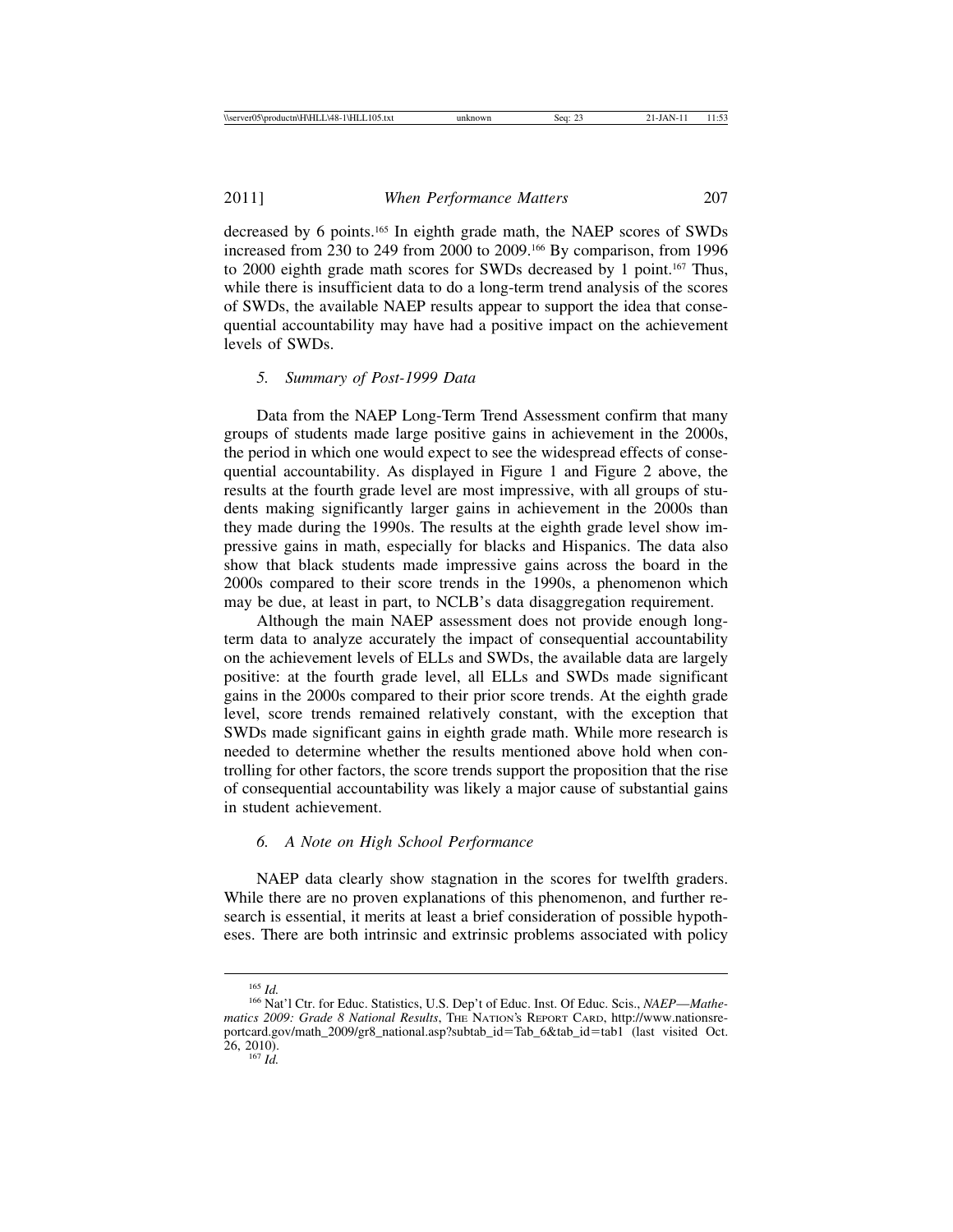and practice that may be the cause or share the cause in twelfth grade NAEP stagnation. First, most consequential accountability systems in place today do not "pinch," or "pinch" very little beyond middle school. There is no clear pattern of testing at the high school level for accountability purposes and no clear set of standards that apply at the high school level. Intrinsically, by focusing accountability on education through the eighth grade, and largely abandoning accountability thereafter, this policy forgoes the benefits of accountability for students who have passed the eighth grade. Put simply, the incentive structure that has proved effective for younger students has not yet been effected (largely) for those in high school. As more states extend consequential accountability through high school, this hypothesis will be able to be tested.

Extrinsic from the existence or non-existence of accountability in posteighth grade education, there may be a problem with testing twelfth graders as a matter of practicality that would be difficult to correct. The NAEP test, as any 17-year-old student would know, will affect few, if any, of the choices that are important to the students personally, such as graduation, college, or a career. Hence, there may be a striking motivational difference between the twelfth grade NAEP test-taker and the more compliant fourth or eighth grade NAEP test-taker that could dilute the meaningfulness of the former data.

Finally, standardization is much more characteristic of elementary and middle schools than high schools. In other words, most can agree what basic skills and knowledge a younger student should master from grade to grade. It is much more difficult to develop common standards where there are varying curricula more specifically tailored to different students in high school. Setting standards, measuring success toward learning to those standards, and imposing consequences—the essential elements of consequential accountability—have not yet been implemented generally across the nation's high schools. States are increasingly trying to address this problem. Time will tell if these efforts will improve NAEP results for 17-year-olds.

#### IV. CHARACTERISTICS OF CONSEQUENTIAL ACCOUNTABILITY SYSTEMS

This Article has shown in Part III that consequential accountability appears a likely cause of gains in student achievement.168 The question then becomes, what can one do with that knowledge? In the following Parts, the authors hope to provide the reader with the tools necessary to analyze current proposals for the reform of NCLB. In order to evaluate future proposals

<sup>&</sup>lt;sup>168</sup> Data from the 1990s strongly support the proposition that consequential accountability leads to significant positive gains in student achievement. *See supra* Part III.A. More research is needed to assess data from the 2000s; however, a preliminary examination of the data supports the finding that the growth of the consequential accountability movement likely had positive effects on student achievement in the 2000s, especially among certain subgroups and at the fourth grade level. *See supra* Part III.B.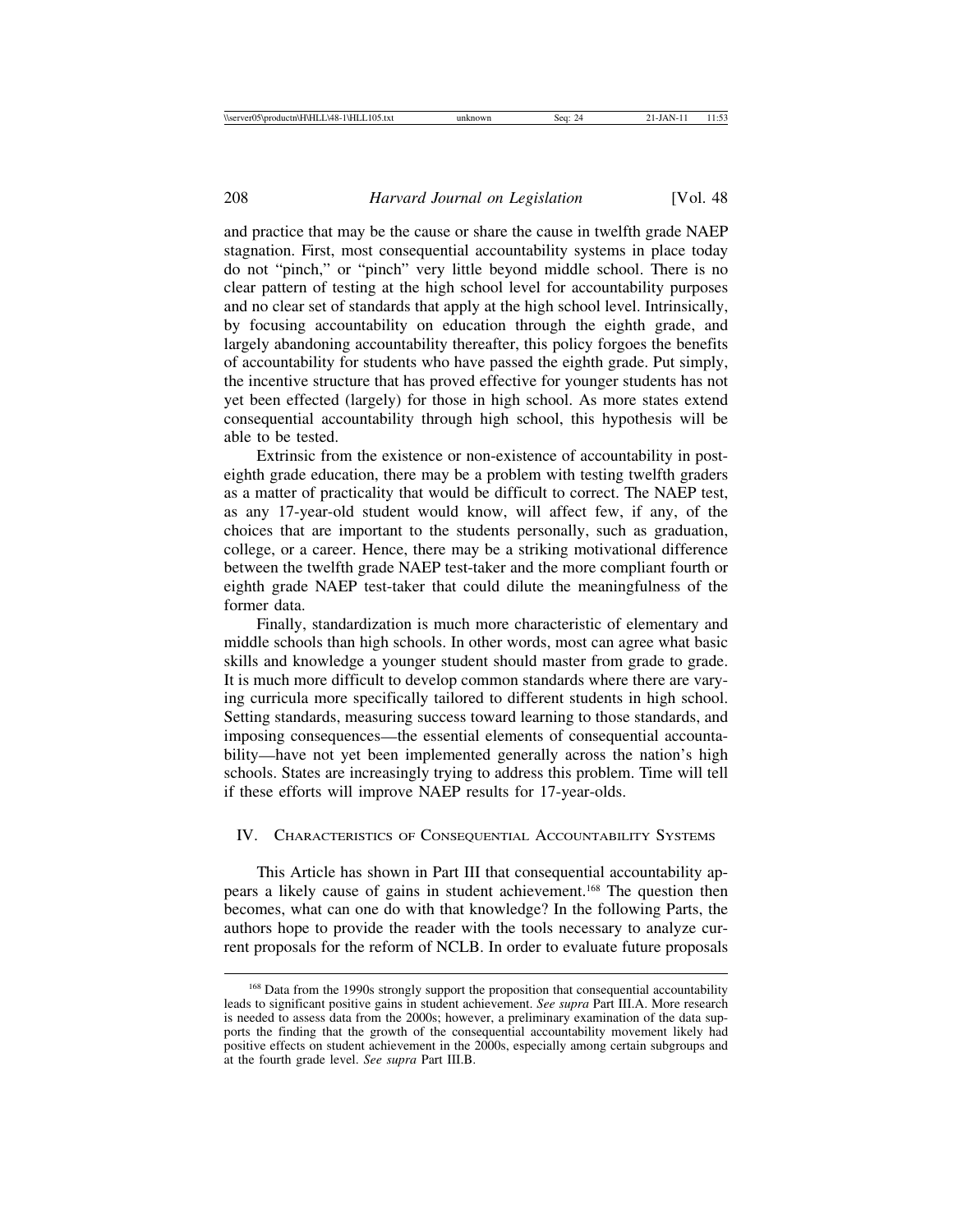for the reform of consequential accountability systems, however, one must understand what the consequential accountability systems of the past looked like and how they differed from one another. In this Part, this Article will first discuss the elements of two state accountability systems that were particularly successful in the 1990s before turning to a discussion of NCLB's characteristics.

#### *A. State Accountability Systems*

As of 1999, the two states that practiced consequential accountability most effectively were Texas and North Carolina. These two states created accountability systems that identified both high and low performers and attached rewards and consequences to performance.169 As noted above, Texas and North Carolina also experienced the greatest gains in student test scores in the nation during the 1990s.170 Significantly, researchers note that the gains experienced by Texas and North Carolina in the 1990s were the result of policies put into place during the late 1980s and early 1990s, particularly policies that: (1) developed systems of accountability that measured student performance against state standards; (2) created computerized feedback systems; and  $(3)$  attached consequences to performance.<sup>171</sup> This Article will examine the accountability systems of both Texas and North Carolina in an effort to learn from that success.

The story of consequential accountability in Texas is particularly important since Texas is often considered the "birthplace of NCLB."172 The Texas educational accountability system was created in 1993 with the passage of the politically controversial Senate Bill 7, a bill whose principal purpose was to overhaul school funding within the state.173 The bill, which built on existing standards and testing mechanisms,<sup>174</sup> called for the State Board of Education to develop standards that met the goals of the bill,<sup>175</sup> establish state-

<sup>169</sup> Craig D. Jerald & Ulrich Boser, *Who's Holding Schools Responsible?*, 18 EDUC. WEEK 81 (1999), *available at* http://www.edcounts.org/archive/sreports/qc99/ac/tables/ac-c1.htm. While many states implemented consequential accountability systems in the 1990s, Texas and North Carolina were unique in that their statutes attached consequences to both high and low performance. *Id.* However, according to David Dunn, "while these rewards were authorized, they have not been funded on a continuing basis." Telephone Interview with David Dunn, Exec. Dir., Tex. Charter Sch. Ass'n (Nov. 12, 2010).

<sup>&</sup>lt;sup>170</sup> David Grissmer & Ann Flanagan, *Exploring Rapid Achievement Gains in North Carolina and Texas,* NAT'L EDUC. GOALS PANEL, 6-7 (1998), *available at* http://govinfo.library.unt.

edu/negp/reports/grissmer.pdf. 171 *Id.* 171 *Id.* 172 Sarah W. Nelson et al., *Fulfilling the Promise of Educational Accountability, 88 PHI*<br>DELTA KAPPAN 702, 702 (2007).

<sup>&</sup>lt;sup>173</sup> Tex. S.B. 7, 73d Leg., R.S., *available at http://www.legis.state.tx.us/tlodocs/73R/bill* text/html/SB00007F.html (subsequently enacted as Act of May 28, 1993, 73d Leg., 1993 Tex. Gen. Laws 1479).

<sup>&</sup>lt;sup>174</sup> Grissmer & Flanagan, *supra* note 170, at 29. <sup>175</sup> Tex. S.B. 7 § 35.021.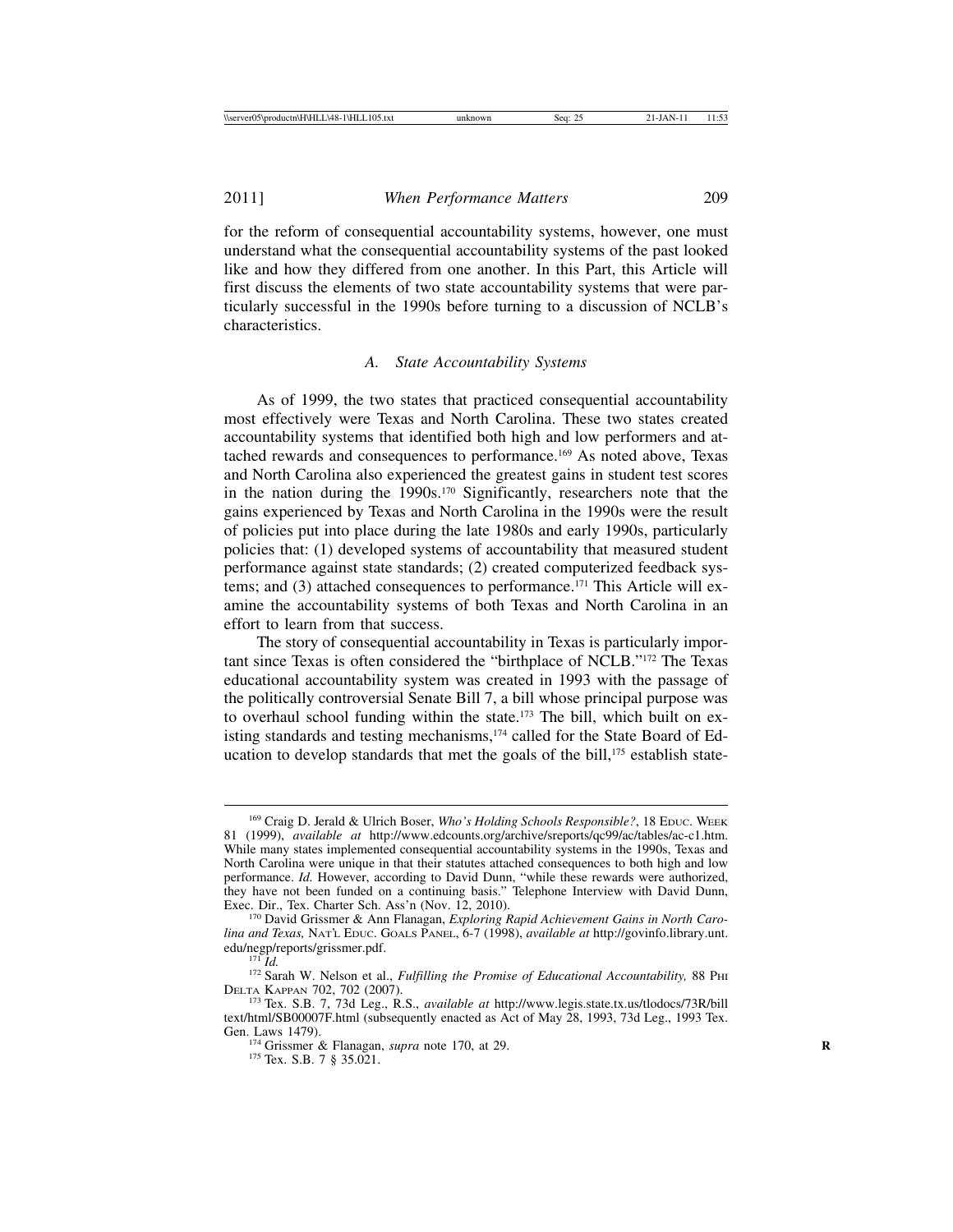wide testing against those standards,<sup>176</sup> and establish minimum proficiency levels for "satisfactory performance."177 The bill also required assessment of the performance of schools and districts by both comparing performance against set state standards and by examining year-to-year improvements by schools and districts.178

The Texas bill contained several groundbreaking features. One simple, yet noteworthy, idea underlying the accountability system was the principle that "all children can learn."179 Jerald notes that "[i]n many states, efforts to raise standards have unearthed an ugly reality beneath the rhetoric that 'all children can learn'"—states often set lower standards for certain groups of students or blame poor test performance on challenges such as poverty or family factors.<sup>180</sup> In contrast, the Texas accountability system sought to increase transparency and focus on subgroups by requiring disaggregation of test scores by race, ethnicity, gender, and socioeconomic status.181 Texas also supported the idea that "all children can learn" by requiring each subgroup to meet the same standards,<sup>182</sup> allowing students with serious disabilities as the only exception.183

These features—the disaggregation of data and the requirement that all subgroups be held to the same standards—while groundbreaking at the time, eventually became a national norm when they were included as key features of NCLB in 2001. By focusing on the outcomes for specific subgroups, Texas designed its accountability system to overcome many of the inequalities that persisted in the educational system.184

Another noteworthy feature of the Texas consequential accountability system relates to how Texas set the proficiency levels used to measure schools. Rather than setting high performance standards at the start, "Texas intentionally set its bar just above where the system had been performing up to 1993 and then raised it incrementally [over] the course of the decade."185 This strategic decision, which allowed schools to work toward *attainable* goals as performance standards were gradually raised over time, appears to have been successful at raising achievement in Texas, even as standards have

<sup>180</sup> *Id.*<br><sup>181</sup> Tex. S.B. 7 § 35.041(b).<br><sup>182</sup> JERALD, *supra* note 179, at 3.<br><sup>182</sup> JERALD, *supra* note 179, at 3.<br><sup>183</sup> See Tex. S.B. 7 § 35.027(a) (directing that "[a]ny student who has a physical or mental impairment or a learning disability that prevents the student from mastering the competencies which the academic skills assessment instruments are designed to measure may be exempted from the requirements of this subchapter"). <sup>184</sup> Nelson et al., *supra* note 172, at 703. *RB 185 JERALD, <i>supra* note 179, at 3.

<sup>&</sup>lt;sup>176</sup> Tex. S.B. 7 § 35.022.<br><sup>177</sup> Tex. S.B. 7 § 35.024.<br><sup>178</sup> Tex. S.B. 7 § 35.041(b).<br><sup>179</sup> CRAIG D. JERALD, *Real Results, Remaining Challenges: The Story of Texas Education Reform*, *in* THE BUSINESS ROUNDTABLE 3 (2001), *available at* http://eric.ed.gov/ER-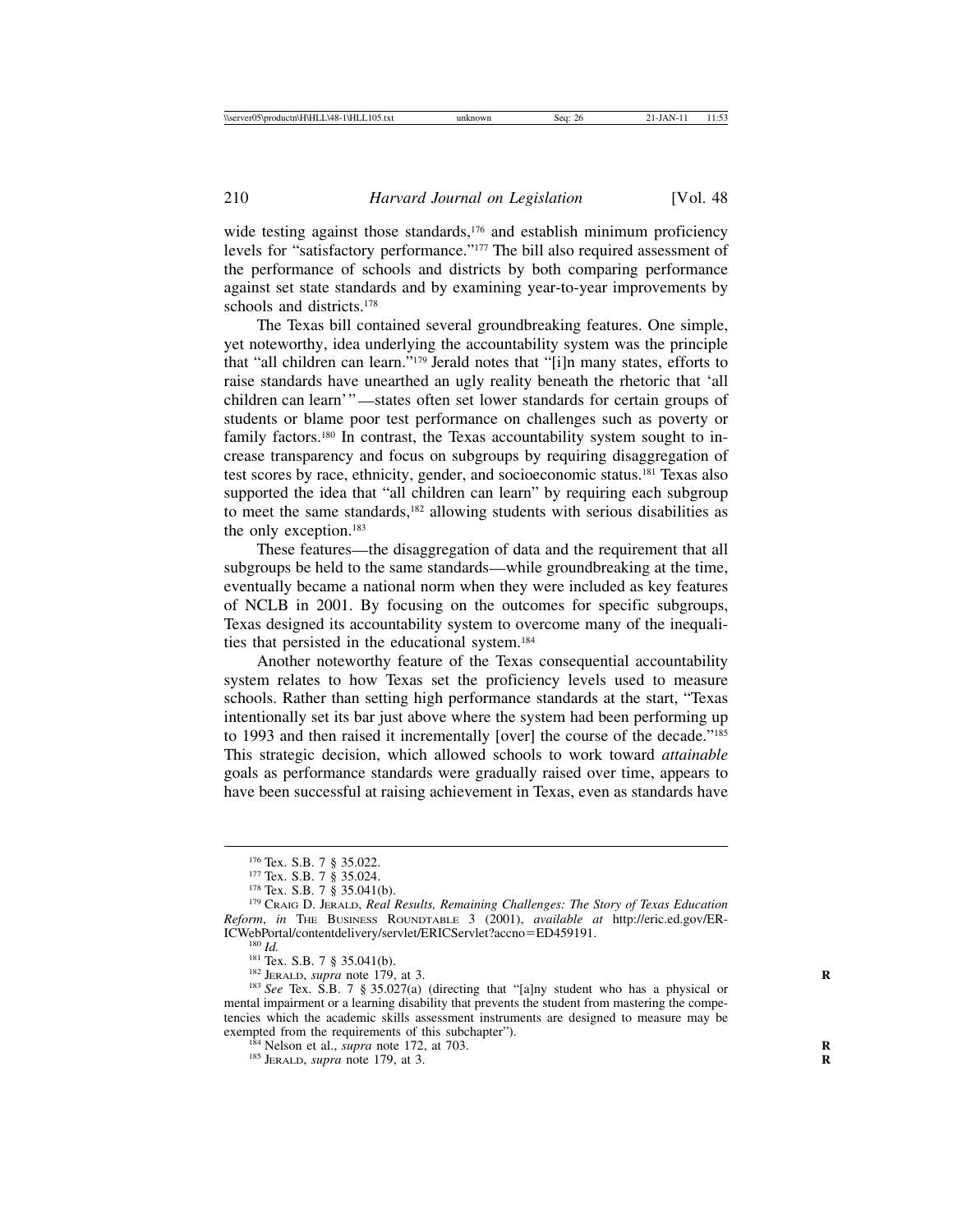been raised.186 While some observers criticized Texas for setting low standards initially, Texas raised those standards significantly over the first five years of the program.187 As Jerald put it, "[l]ike a magnet that can pull a metal object only if one positions it close enough and then moves it slowly away, the Texas reforms met schools where they were and pulled them into higher performance over time."<sup>188</sup>

Also remarkable were the consequences Texas attached to these assessments. The Texas system incorporated several features to provide incentives for schools to improve their performance. For rewards, the Texas system was designed to provide financial benefits for those schools that "demonstrate progress or success in achieving the education goals of the state" as enumerated in the statute.189 For penalties, Texas provided for a number of possible sanctions, including the development of student achievement improvement plans,<sup>190</sup> the use of public hearings,<sup>191</sup> the appointment of a school monitor,<sup>192</sup> and state takeover of poorly performing schools.193

Some researchers have opined, however, that these accountability mechanisms were weak, in part because the sanctions did not go into effect automatically.194 Additionally, Texas has used its most severe sanctions supervision by a monitor or master and reconstitution—only sparingly.<sup>195</sup> Instead, Texas primarily focused on shining a "spotlight" on poorly performing schools in an effort both to "shame" them into better performance and to cause districts to bring improvements to bear using school report

<sup>187</sup> JERALD, *supra* note 179, at 5. For example, for the "Academically Acceptable" rating, minimum proficiency levels rose by 5% per year from 1995 to 2000. *Id.* 

<sup>188</sup> Id. at 4. *Id.* at 4. *Id.* at 4. *If.* **2000.** *Id.* **189 Tex. S.B. 7 § 35.081, 73d Leg., R.S.,** *available at http://www.legis.state.tx.us/tlodocs/* 73R/billtext/html/SB00007F.html (subsequently enacted as Act of May 28, 1993, 73d Leg., 1993 Tex. Gen. Laws 1479). However, according to David Dunn, "while these rewards were authorized, they have not been funded on a continuing basis." Telephone Interview with David

<sup>190</sup> Tex. S.B. 7 § 35.121(a)(3). This sanction allows the commissioner of education to "order the preparation of a student achievement improvement plan that addresses each academic excellence indicator for which the district's performance is unacceptable" and order the imple-<br>mentation of the plan.  $Id$ .

<sup>191</sup> Tex. S.B.  $\overline{7}$  § 35.121(a)(2). Public hearings function as a sanction because they draw attention to the fact that the school has not met established standards.

<sup>192</sup> Tex. S.B. 7 § 35.121(a)(6)-(7); Heinrich Mintrop & Tina Trujillo, *Corrective Action in Low Performing Schools: Lessons for NCLB Implementation from First-generation Accountability Systems*, 13 EDUC. POL'Y ANALYSIS ARCHIVES 1, 5 (Dec. 1, 2005), *available at* http://

<sup>193</sup> Tex. S.B. 7 § 35.121(a)(8)-(9); Grissmer & Flanagan, *supra* note 170, at 29.<br><sup>194</sup> ACHIEVE, INC., *supra* note 186, at 25.<br><sup>195</sup> Mintrop & Trujillo, *supra* note 192, at 1, 6.

<sup>186</sup> ACHIEVE, INC., AIMING HIGHER: MEETING THE CHALLENGES OF EDUCATION REFORM IN TEXAS 19 (2002), http://www.achieve.org/files/Aiming\_Higher\_Texas.pdf. For example, Jerald notes that in the years following the implementation of Texas's accountability system, "Texas [saw] dramatic increases in passing rates across all grade levels and subjects on the state's Texas Assessment of Academic Skills (TAAS) exams, coupled with equally dramatic decreases in racial and socioeconomic gaps on those tests." JERALD, *supra* note 179, at 6.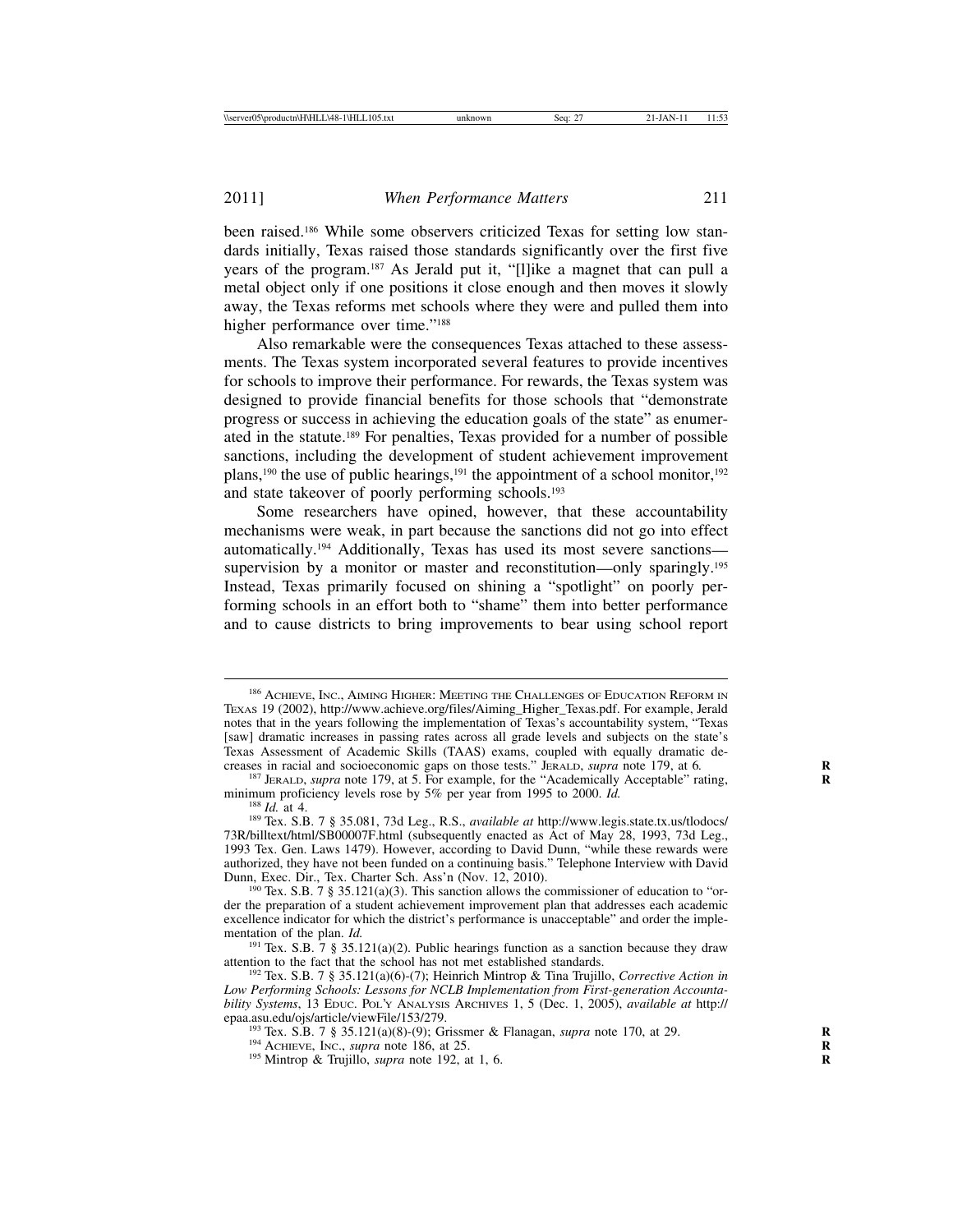cards, public announcements about performance and interventions.196 Thus, the effectiveness of Texas's accountability system appears due, in part, to the impact that the *threat* of sanctions had on creating positive changes in the operation of the schools. As such, Texas's ability to identify poorly performing schools and the availability of harsher sanctions allowed the state to put strong pressure on poorly performing schools and motivate them to higher levels of performance.<sup>197</sup>

Like Texas, North Carolina implemented a comprehensive accountability system during the 1990s. Standards and assessments were first introduced in North Carolina in 1992 and 1993198 and a comprehensive education reform bill was signed into law in 1996.199 The bill, which the North Carolina State Board of Education designed, was called the "ABCs of Public Education" ("ABCs"), an acronym that stands for "Accountability; teaching the Basics of reading, writing, and mathematics; and increasing Control of schools at the local level" by the Board.<sup>200</sup> North Carolina first implemented the ABCs law during the 1996-1997 school year.<sup>201</sup>

The ABCs law contained five key parts, which the bill outlines as:

the State Board of Education shall adopt guidelines . . . to: (1) Assist local boards and schools in the development and implementation of school-based management . . . (2) Recognize the schools that meet or exceed their goals. (3) Identify low-performing schools . . . and create assistance teams that the Board may assign to schools identified as low-performing . . . (4) Enable assistance teams to make appropriate recommendations [to the school] . . . (5) Establish a process to resolve disputes between local boards and schools in the development and implementation of school improvement plans . . .<sup>202</sup>

According to Jay Robinson, the Chairman of the North Carolina State Board of Education at the time North Carolina adopted the ABCs law, the purpose of the law was to "[make] sure your child gets at least a year's worth of growth for a year's worth of school."203

Upon first glance, the Texas and North Carolina accountability laws are similar in that both seek to ensure that all children make appropriate pro-

<sup>&</sup>lt;sup>196</sup> ACHIEVE, INC., *supra* note 186, at 25; Mintrop & Trujillo, *supra* note 192, at 1, 6.<br><sup>197</sup> Mintrop & Trujillo, *supra* note 192, at 1, 12.<br><sup>198</sup> Grissmer & Flanagan, *supra* note 170, at 32.<br><sup>199</sup> School-Based Man

<sup>&</sup>lt;sup>200</sup> ABCs OF PUBLIC EDUCATION: A JOURNEY TOWARD EXCELLENCE 3 (North Carolina Board of Education) (1999), *available at* http://eric.ed.gov/ERICWebPortal/contentdelivery/ servlet/ERICServlet?accno=ED469452 [hereinafter ABCs of PUBLIC EDUCATION]. Perhaps the Board of Education can be forgiven for using the rather attenuated shortened name. *Id.* <sup>201</sup> *Id.* at 2. <sup>202</sup> N.C. GEN. STAT. ANN. § 115c-105.20(b). <sup>203</sup> ABCs of PUBLIC EDUCATION, *supra* note 200, at 3.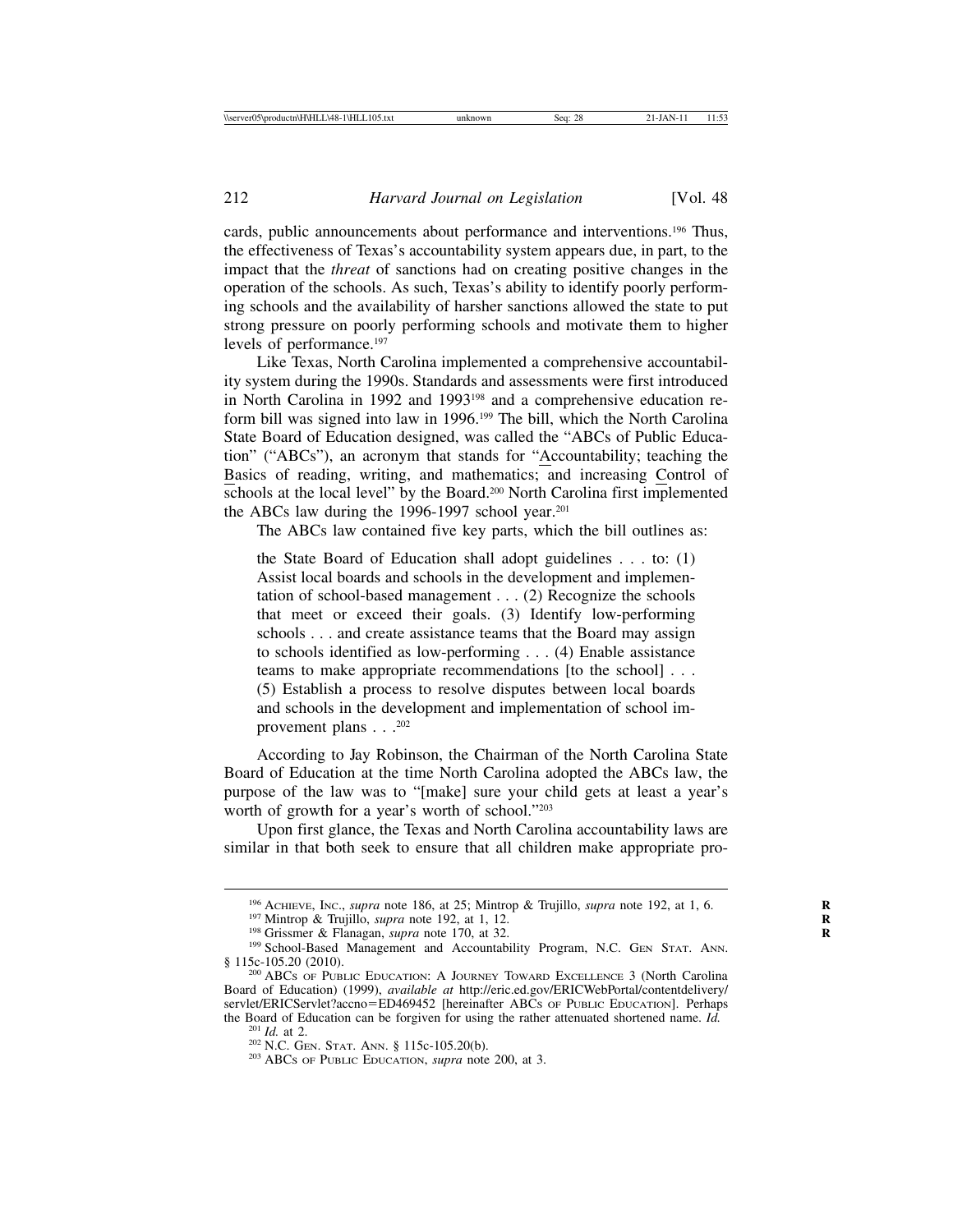gress each year in school through testing accountability. The most readily apparent difference is that in addition to measuring student proficiency against predetermined state standards, the North Carolina bill also allowed the state to use student growth measures in its accountability system.<sup>204</sup> Thus, North Carolina measured schools' performance against both the common benchmarks set for all schools and the growth of their students' scores over the course of the school year.205 Under this approach, schools were categorized based on both whether they met their expected growth each year *and* the percentage of their students that scored at or above a set achievement level.206 Another difference between the Texas and North Carolina laws is that despite using strong rhetoric about helping the individual student, $207$ North Carolina did not require disaggregation of student test scores by subgroups as Texas did.208

In order to hold schools accountable, the ABCs law, like the Texas law, provides both rewards and sanctions for schools based on their performance on state tests.209 The state categorizes schools based on the average gains of its students compared to students' expected growth, as calculated by the state.210 The state then provides rewards through monetary bonuses to teachers and staff in all "exemplary schools," which are schools that exceed their performance targets by at least ten percent.211

As for sanctions, North Carolina took a fairly innovative approach to accountability in designing the ABCs  $law^{212}$ : rather than "punishing" schools that did not meet their performance targets, the state under the original ABCs law sent in "Assistance Teams" that made recommendations to the school for how to improve student achievement, worked with the local district to implement a plan for improving student achievement, and monitored the school's progress under the plan.213 In practice, these assistance teams were typically made up of an administrator and three or four teachers

<sup>211</sup> Manzo, *supra* note 209; Ladd & Zelli, *supra* note 210, at 500.<br><sup>212</sup> COLUMBUS CNTY. SCHS., *supra* note 205, at 2.<br><sup>213</sup> ABCs of Public Education, ch. 716, 1995 N.C. Sess. Laws 352, 368-69. Since the implementation of the ABCs law, North Carolina has made some changes to its accountability sanctions. Currently, if a school is identified as "low performing" under the ABCs law, it becomes eligible to receive assistance from the District and School Transformation Division.

<sup>&</sup>lt;sup>204</sup> N.C. GEN. STAT. ANN. § 115c-105.27(a).<br><sup>205</sup> COLUMBUS CNTY. SCHS., OVERVIEW OF THE ABCS OF PUBLIC EDUCATION 1 (2003),<br>http://www.columbus.k12.nc.us/hms/FAQ%20documents/abcs.pdf.

<sup>&</sup>lt;sup>206</sup> *Id.*<br><sup>207</sup> N.C. GEN. STAT. ANN. § 115c-105.3. <sup>208</sup> The disaggregation of data would have allowed the state to measure the progress of subgroups of students, thereby identifying low-performing groups and setting goals for the

<sup>&</sup>lt;sup>209</sup> Kathleen Kennedy Manzo, *Policy Update: North Carolina Seeing a Payoff-Quality Counts '99*, EDUC. WEEK ON THE WEB, http://www.edcounts.org/archive/sreports/qc99/states/

<sup>&</sup>lt;sup>210</sup> Helen F. Ladd & Arnaldo Zelli, *School-Based Accountability in North Carolina: The Responses of School Principals*, 38 EDUC. ADMIN. Q. 494, 499 (2002), *available at* http://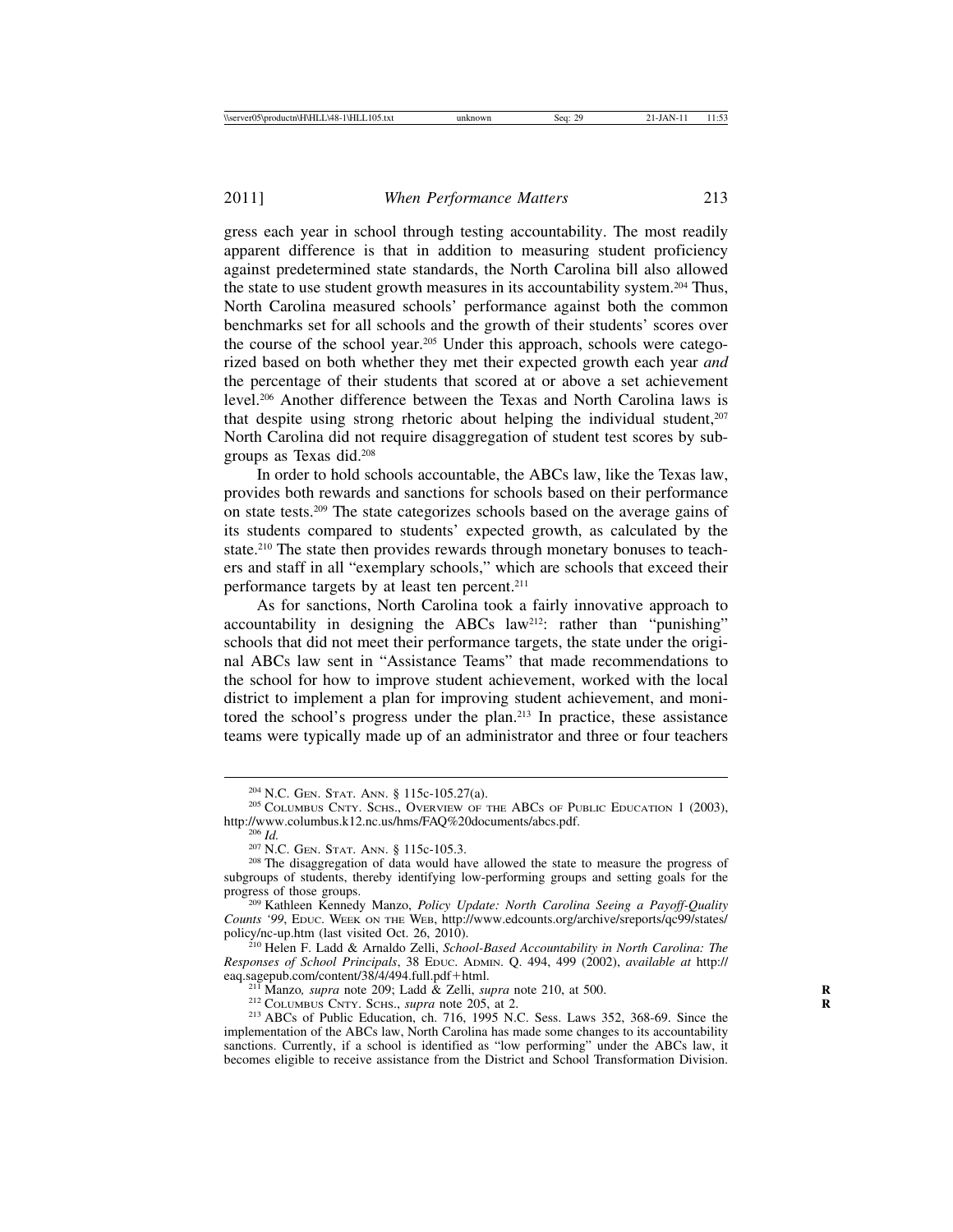with experience in the grade range of the particular school. The teams, which received extensive training, worked with schools on a daily basis for one year once a school was identified as having not met its performance target.214 This structure in practice meant that North Carolina's "sanctions" were actually a tool to help schools get on the right track and improve their performance.

#### *B. The No Child Left Behind Act*

The No Child Left Behind Act of 2001 marked a historic shift in federal education policy.215 Gone were the days of limited or no federal involvement in education. NCLB set the ambitious goal of having all children achieve proficiency in reading and math by 2014 and created federal expectations of state accountability systems in an effort to achieve that goal.<sup>216</sup>

The major hallmark of NCLB is its focus on improving student achievement for *all* students, with a particularly strong focus on those students who were traditionally disadvantaged or overlooked.217 Like the Texas accountability system, NCLB requires that data be disaggregated for various subgroups, including economically disadvantaged students, students with disabilities, students with limited English proficiency, major racial and ethnic groups, and gender groups.218 This feature created a positive shift in public education; as then-Secretary of Education Margaret Spellings put it, "[f]or the first time ever, we are looking ourselves in the mirror and holding ourselves accountable for educating every child. That means all children, no matter their race or income level or zip code."219

The disaggregation requirement, when coupled with the requirement that decision-makers consider key subgroups in determining whether schools make Adequate Yearly Progress, is perhaps NCLB's most laudable feature. In the years following the passage of NCLB, the scores of many of the subgroups that NCLB targeted experienced dramatic gains.220 While more research is needed to determine whether these gains specifically can be attributed to NCLB, the NAEP data provide strong evidence to support the hypothesis that NCLB's disaggregation requirement had a positive impact generally on the scores of the subgroups that it targeted.

<sup>&</sup>lt;sup>214</sup> Mintrop & Trujillo, *supra* note 192, at 15.<br><sup>215</sup> No Child Left Behind Act of 2001, 20 U.S.C. §§ 6301-7941 (2006).<br><sup>216</sup> Dee & Jacob, *supra* note 95, at 2.<br><sup>217</sup> Caroline M. Hoxby, *Inadequate Yearly Progress: Unl* 

<sup>&</sup>lt;sup>218</sup> Richard Wenning et al., *No Child Left Behind: Testing, Reporting, and Accountability,* EDUC. RESOURCES INFO. CTR. DIG., Aug. 2003, at 1, 3, *available at* http://eric.ed.gov/ER-

 $^{219}$  U.S. Dep't of Educ., How No Child Left Behind Benefits African Americans, *available at* http://www2.ed.gov/nclb/accountability/achieve/nclb-aa.html. <sup>220</sup> *See supra* Part III.B.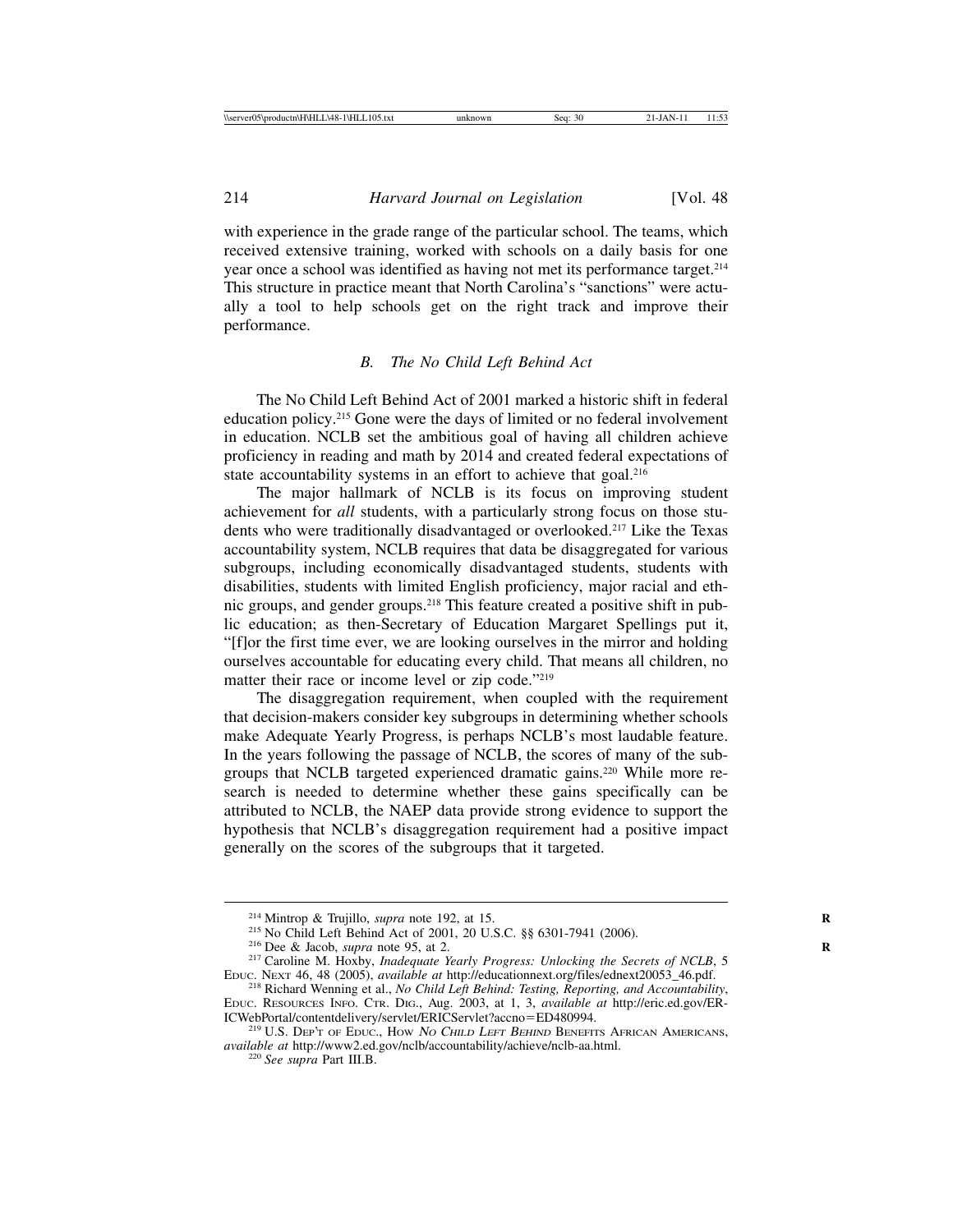Another notable feature of NCLB is its emphasis on state autonomy. Rather than setting common standards against which all states will be measured, NCLB allows each state to develop its own standards and testing mechanisms.221 While the creation of common standards would likely not have been politically feasible at the time of NCLB's passage in 2001, the wide variation of standards across states is often cited as one of the greatest weaknesses in the design of NCLB.<sup>222</sup> However, under NCLB, all states were required to participate in the NAEP assessment and evaluators began giving the NAEP test every two years, allowing for better comparisons between states. This requirement drove the movement toward common standards by allowing for a more robust comparison of state standards and thereby forcing a consideration of the comparability of standards across states.

Despite its focus on state autonomy, NCLB is rigid in its requirement that states design their accountability systems with the goal of all subgroups achieving proficiency by 2014. While states are still left to create their own standards and assessments, NCLB's 2014 proficiency deadline limits state flexibility since states cannot design their accountability systems around an alternative goal or deadline. This component of NCLB sharply diverges from the Texas system in which the state chose to increase proficiency scores over time at what was intended to be an attainable gradual rate. NCLB also differs from the North Carolina approach, which allows the state to make individualized determinations about the progress that each school can and should make from year to year. In striking contrast to the North Carolina system, NCLB requires states to set statewide proficiency targets that all schools, along with each major subgroup within each school, must meet in order to make AYP.223

A key feature of any consequential accountability system is the consequences that it imposes for poor performance. Unlike the Texas and North Carolina consequential accountability systems, NCLB solely focused on sanctions for poor performance, rather than providing incentives for exemplary performance.<sup>224</sup> Under NCLB, schools that do not meet AYP are sub-

<sup>&</sup>lt;sup>221</sup> Hoxby, *supra* note 217, at 49.<br><sup>222</sup> *Id.* at 48. <sup>223</sup> Jessica Flynn, Note, *No Child Left Behind Gets a Tip from Tort Theory: Protecting Responsible Schools Against Undeserved Sanctions, 31 T. JEFFERSON L. REV. 15* 

<sup>&</sup>lt;sup>224</sup> In fact, President George W. Bush's administration's original NCLB proposal did call for rewards, although this provision was ultimately removed because it faced significant opposition in Congress from both the left and the right. NO CHILD LEFT BEHIND, OFFICE OF PRESI-DENT GEORGE W. BUSH 9 (2001), *available at* http://www2.ed.gov/nclb/overview/intro/ presidentplan/proposal.pdf (noting that the Bush administration proposed that "[s]chools and states that make significant progress in closing the achievement gap will be honored with awards from a 'No Child Left Behind' school bonus fund and an 'Achievement in Education' state bonus fund").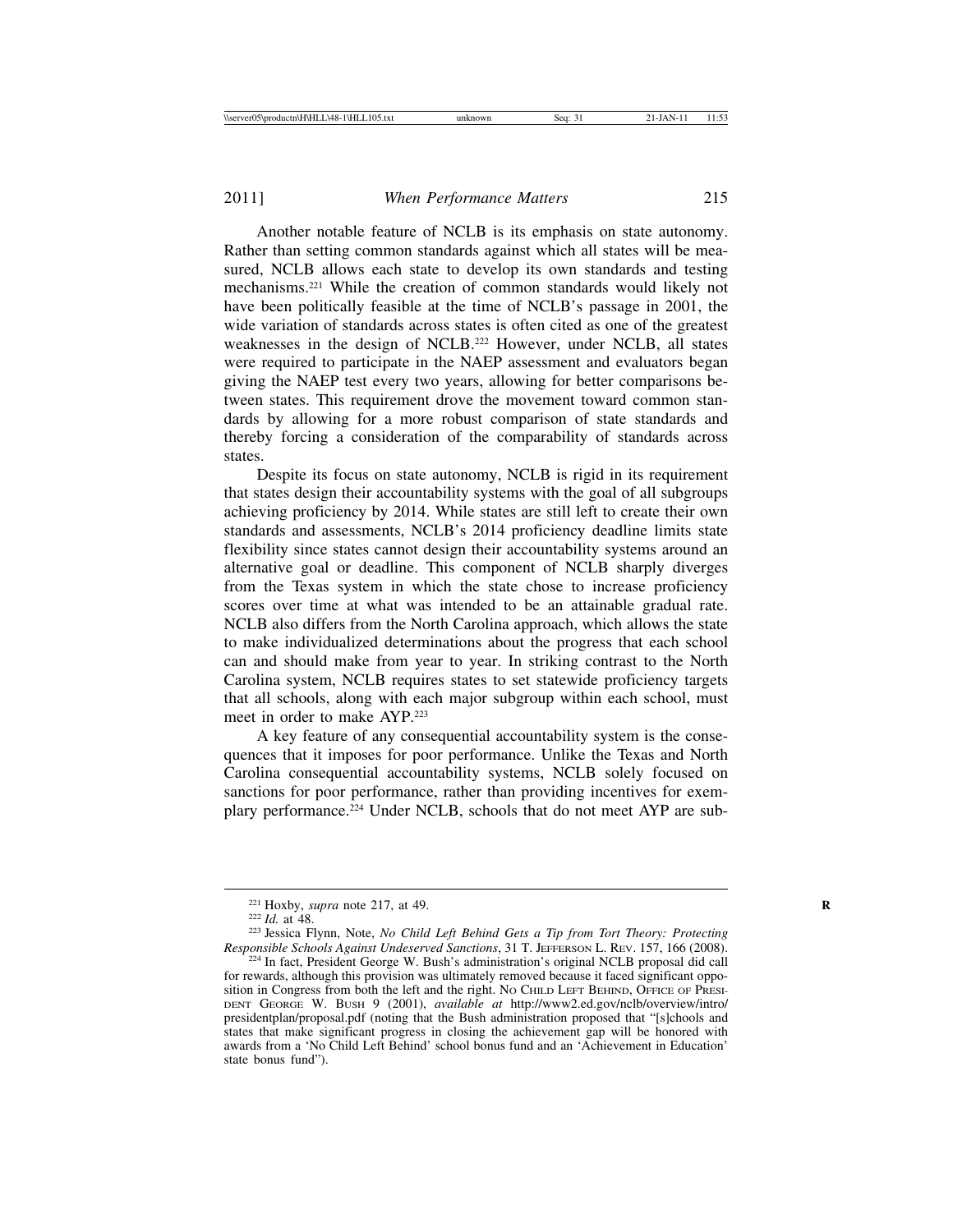ject to escalating interventions for each year that they continue to fail to make AYP.225

Under NCLB, a school is first identified as in need of improvement if it fails to make AYP for two consecutive years.<sup>226</sup> Once identified as "in need of improvement," in the following year, which is known as "School Improvement Year 1," the school district must allow students in the "failing" school to transfer to other schools, provide technical assistance to the school, and develop a school improvement plan.227 If the school fails to meet AYP for the third year in a row, the district must provide supplemental education services to low-income students, as well as continue to provide technical assistance to the school during the next year, known as "School Improvement Year 2."228 If a school fails to make AYP for four consecutive years, the school must take corrective action during the fifth year.229 Corrective action can include replacing relevant school staff,230 implementing a new curriculum, decreasing management authority in the school, appointing outside experts to advise the school, extending the school year or school day, or restructuring the school.231 If after one year of corrective action, the school still fails to make AYP, meaning that it has failed to make AYP for five consecutive years, it must develop a restructuring plan, which goes into effect the following year if it again fails to make AYP.232

Districts can choose from several options for restructuring: (1) close and reopen a school as a charter; (2) replace school staff; (3) turn over a school's governance to the state; (4) contract with a private management company to operate the school; or (5) "any other major restructuring of the school's governance designed to produce major reform."233 The most popular of these options has been "any other major restructuring," an option that is fairly flexible and may result in much less aggressive reform than might be imagined.234 For this reason, NCLB's ultimate sanctions may be less stringent than one would expect.

The design of NCLB allows for the use of fairly severe sanctions relatively quickly.235 It incorporates the Texas idea of shining a "spotlight"236 on

<sup>&</sup>lt;sup>225</sup> See supra Part II.B.<br><sup>226</sup> No Child Left Behind Act, 20 U.S.C. § 6316(b)(1)(A) (2006).<br><sup>227</sup> TEX. Assoc. OF SCH. BDS., A COMPARISON OF THE NCLB AND TEXAS ACCOUNTABIL-<br>ITY SYSTEMS 6 (2008), http://www.tasb.org/legisla

<sup>&</sup>lt;sup>228</sup> *Id.* at 7. <sup>229</sup> *Id.* **at 7.** <sup>229</sup> *Id.* **at 7.** <sup>230</sup> The statute does not define "relevant school staff." It merely states that a school may "replace the school staff who are *relevant to the failure* to make adequate yearly progress." 20 U.S.C. § 6316(b)(7)(C)(iv)(I).<br>
<sup>231</sup> 20 U.S.C. § 6316(b)(7)(C)(iv)(I).<br>
<sup>232</sup> 20 U.S.C. § 6316(b)(7)(C)(iv)(VI).<br>
<sup>232</sup> 20 U.S.C. § 6316(b)(8)(B).<br>
<sup>233</sup> Mead, *supra* note 51, at 53.<br>
<sup>234</sup> Id. at 53-54. For example, Me

simply hiring a state-trained "coach" who will design and implement a school improvement plan.  $Id$ . at 54.

<sup>&</sup>lt;sup>235</sup> Mintrop & Trujillo, *supra* note 192, at 7.<br><sup>236</sup> ACHIEVE, INC., *supra* note 186, at 25.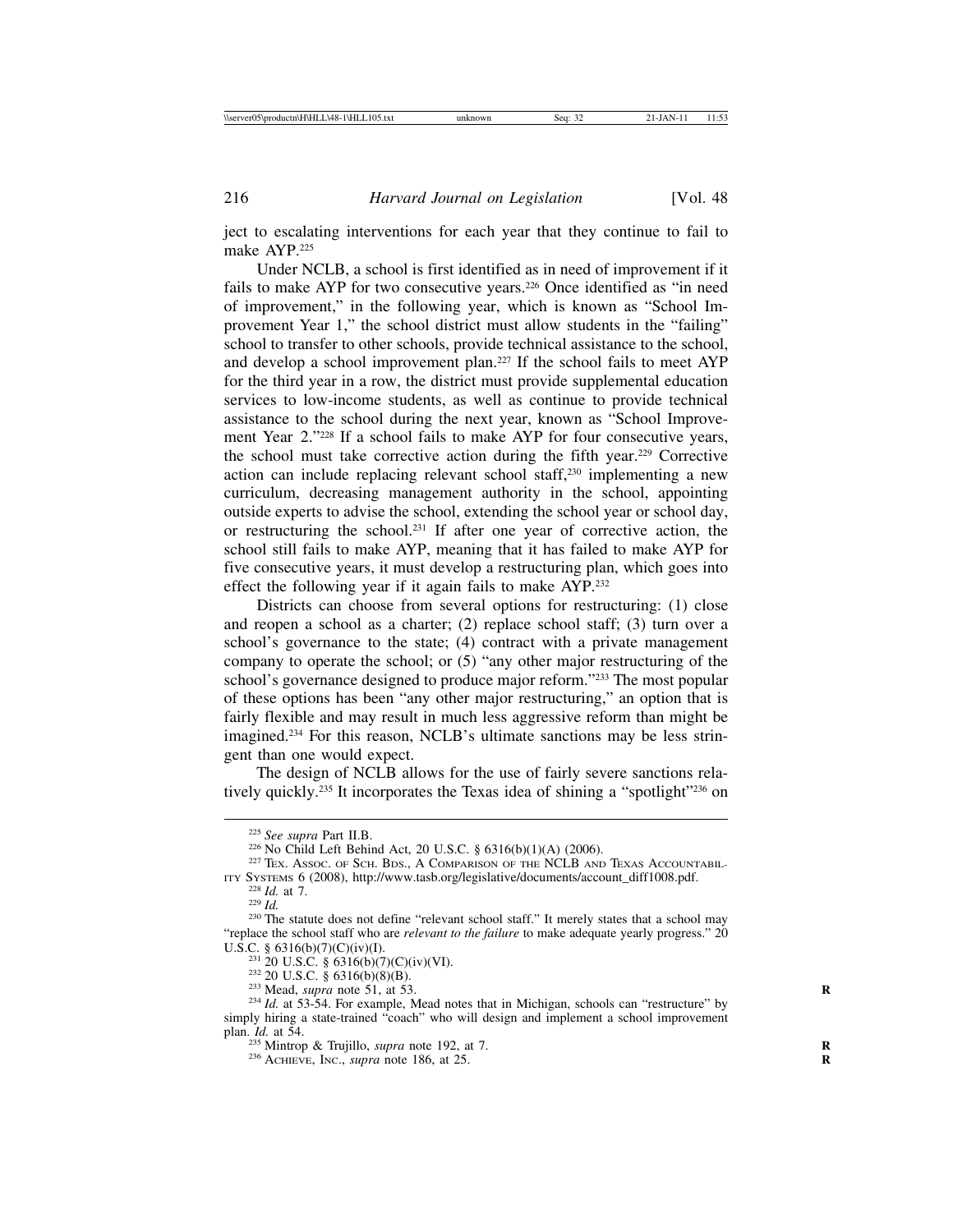low-performing schools, as well as bits and pieces of the North Carolina approach, which focuses on providing assistance to struggling schools. But NCLB also may allow for too wide a variation in its sanctions: the threat of "any other major restructuring" for a school that fails to make AYP for five years in a row may not be sufficiently aggressive to address the issues that underlie the school's inability to make AYP.237

Another potential problem with NCLB is that the spotlight that it shines on schools in need of improvement may become too wide in scope as it captures increasing numbers of schools who cannot meet proficiency targets for all subgroups by 2014, rather than illuminating only those schools that are most in need of improvement. Consequently, the law may lose some of its effectiveness as the 2014 proficiency target approaches. This Article will discuss these and other issues in the Parts that follow as it addresses some of the problems of consequential accountability systems and makes recommendations for the future reform of NCLB.

#### V. PROBLEMS AND NEGATIVE EXTERNALITIES OF CONSEQUENTIAL ACCOUNTABILITY SYSTEMS AND NCLB

In the previous Part, the Article outlines the forms that several consequential accountability systems have taken, as well as some of their particularly successful or innovative features and how those features compare to one another. Any mature analysis into the effect of consequential accountability generally, or NCLB's application of its principles specifically, will also need to account for the various ill effects (some real, some imagined) associated with consequential accountability or NCLB. Since imperfect people make imperfect laws, one aim of public policy should be to perfect the work that has already been done. To aid this Article's final analysis of the Obama administration's proposed modifications to NCLB, this Part will discuss the various problems and negative externalities commonly associated with consequential accountability systems. Some of these problems may be applicable to *any* consequential accountability system (e.g., alleged "teaching to the test" or curriculum narrowing) while others are specific to NCLB (e.g., alleged downward pressure on standards).

#### *A. Problems with Performance Standards and Content Standards*

Perhaps the most written-about problem, specific to NCLB, is the downward pressure that critics allege the law puts on performance and content standards.238 While NCLB provides that schools must meet AYP and

<sup>&</sup>lt;sup>237</sup> Mead, *supra* note 51, at 53.<br><sup>238</sup> To be clear, there is a difference between "content standards" and "performance standards." The latter refers to the standards used to determine proficiency on tests whereas the former are used generally to describe the knowledge and skills that the state intends that its students attain. This Part concerns issues around performance standards.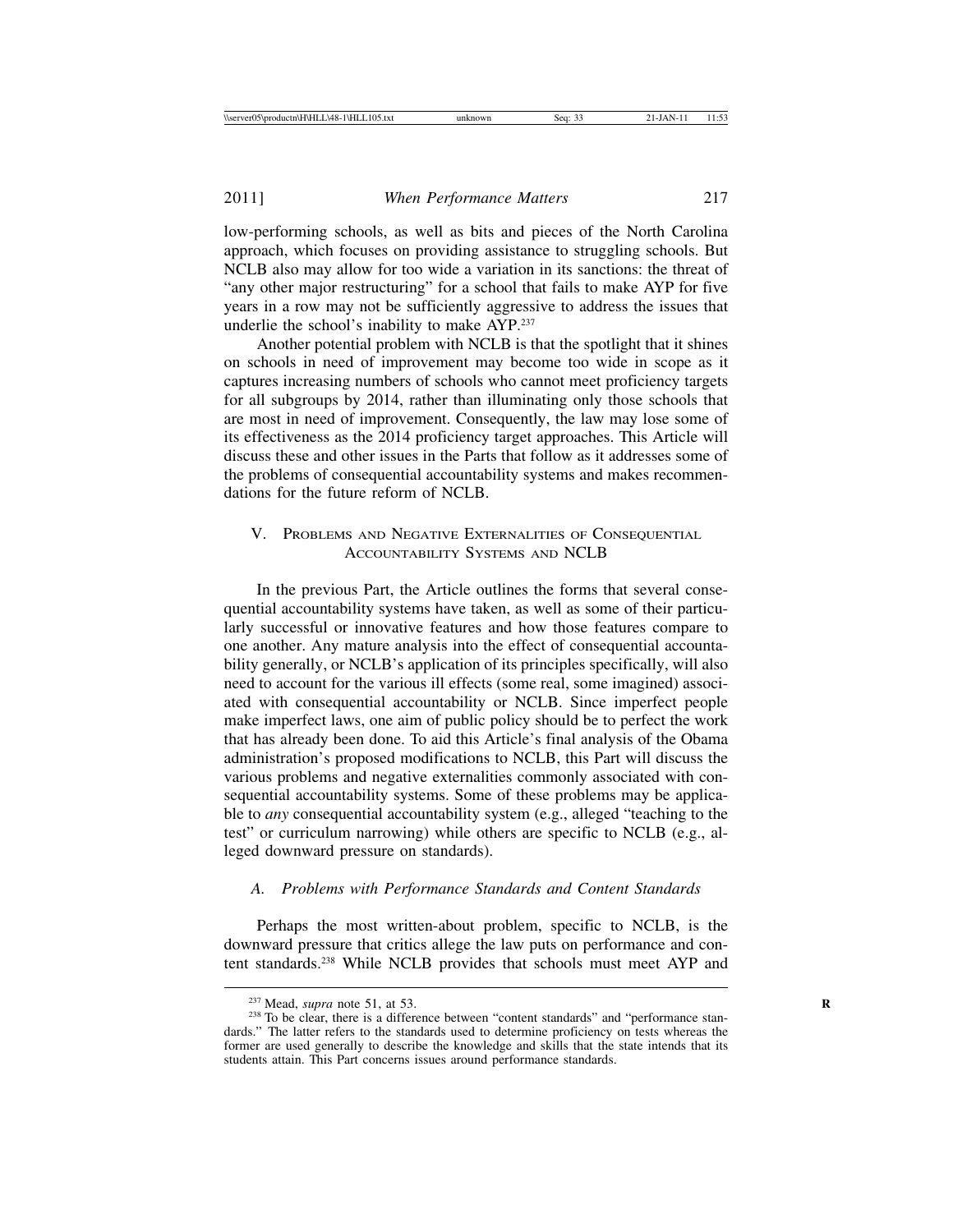must achieve proficiency for all subgroups by 2014, each state defines both AYP and proficiency. Consequently, a state can increase its proportion of schools meeting AYP by lowering the "proficiency" bar; increasing standards has the opposite effect. Peterson describes this issue in dramatic terms, stating:

In Massachusetts, for example, 43 percent of the students failed to make AYP, despite the fact that the state has the highest-performing students in the country. Why? Because Massachusetts has one of the highest standards in the country, a standard as high as the one NAEP uses. Conversely, only 7 percent of the schools in Tennessee are failing, though the state ranks near the bottom in terms of school performance. Why? Because Tennessee has one of the lowest operational definitions of proficiency in the country.<sup>239</sup>

This phenomenon causes two potential problems. First, comparing states becomes increasingly difficult as their respective standards diverge and the *actual* (rather than legal) significance of whether a school meets AYP becomes severely diluted in some states. There is currently wide variation in standards across states and wide variation in the rigor of state tests, $240$ meaning that some states set "proficiency" at a much lower bar.241 As Peterson and Hess put it rather cynically, "Johnny can't read . . . in South Carolina. But if his folks move to Texas, he'll be reading up a storm."242

Second, states may have a strong disincentive against setting higher standards as higher standards will likely lead to a greater number of their schools being labeled as "failing," a label likely of great concern to schools.243

Critics diverge on which of the two problems to highlight.244 In truth, only the latter problem should matter in discussing NCLB reforms. Assume

<sup>242</sup> *Id.* <sup>242</sup> *Id.* <sup>243</sup> *See* Chester E. Finn, Jr. & Michael Petrilli, *A New New Federalism: The case for national standards and tests,* 6 EDUC. NEXT 48, 50-51 (2006), *available at* http://educationnext.org/files/ednext20064\_48.pdf (making the point that since federal funding will come regardless of AYP, schools are probably more concerned with "irate local superintendents and school board members who don't want NCLB to shine a harsh light on their schools' shortcomings"). David Figlio and Cecilia Elena Rouse also provided a study indicating that the threat of failure "stigma" has been an effective motivator for increasing achievement in Florida schools. David N. Figlio & Cecelia Elena Rouse, *Do Accountability and Voucher Threats Im-*<br>prove Low-Performing Schools?, 90 J. OF PUB. ECON. 239, 239-55 (2006).

<sup>244</sup> Compare, e.g., Paul E. Peterson & Frederick M. Hess, *Few States Set World-Class Standards: In fact, most render the notion of proficiency meaningless,* 8 EDUC. NEXT 70, 70-72

<sup>239</sup> Paul E. Peterson, *A Lens That Distorts*, 7 EDUC. NEXT 46, 49 (2007), *available at* http:/

 $^{240}$  This is not to say that this variation is related to NCLB—indeed, there was wide variation in standards long before NCLB became effective—the only point here pertains to the interstate comparability of NCLB's AYP bifurcation.

<sup>&</sup>lt;sup>241</sup> Again, this dilution could affect either performance standards or content standards. Paul E. Peterson & Frederick M. Hess, *Johnny Can Read . . . : Assessing the Rigor of State Assessment Systems,* 5 EDUC. NEXT 52, 52-53 (2005), *available at* http://educationnext.org/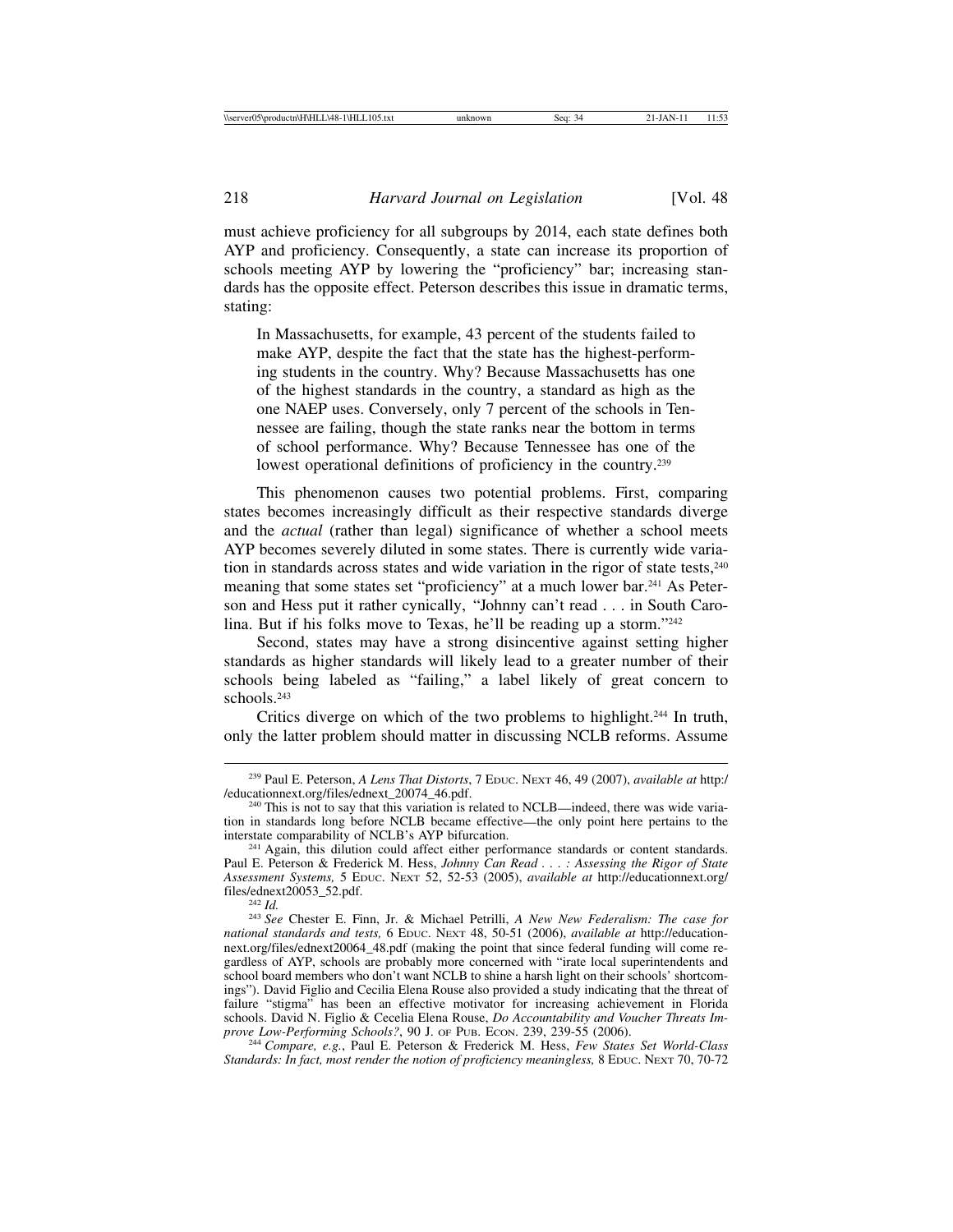that states themselves, in a vacuum, want to have high standards and want to test against those standards. This assumption is not unreasonable, as conceivably every citizen in every county of every state *wants* schools to perform well and to teach children effectively. If that assumption is true, then the only reason a state would lower standards—which is really what one is concerned about when discussing the disparity in state standards as no one is likely distraught over the world-class standards set by Massachusetts—is a response to some countervailing disincentive that overwhelms the positive incentive to have high standards.<sup>245</sup>

Hence, the core issue becomes whether NCLB provides disincentives against the creation of higher standards (or *incentives* for lowering standards). The theory is that states would keep their standards lower so that their schools could avoid the consequences of accountability by maintaining a lower bar. It cannot be rationally disputed that there is at least a theoretic material incentive to lower standards under NCLB: states can increase the proportion of their schools meeting AYP if they lower their standards. However, empirically, it is not clear that most states are lowering their standards; rather, comparing all states reveals not a national trend but a hodge-podge of fifty different trends.246 While Petrilli and Finn argue, forcefully, that states are largely responding to NCLB by lowering standards, $247$  the data provided by Peterson and Hess,<sup>248</sup> and more recent data by Peterson and Lastra-Anadón show that the data range from increases in the strength of state standards by as much as 57% for Colorado to decreases of as much as 65.2% for South Carolina.249 Twenty-three states lowered their standards (by an average of 19.31%) and twenty-five states raised their standards (by an average of 23.08%); the national average was actually an increase in standards by 2.77%.250

- 
- 
- 
- 

<sup>246</sup> Peterson & Hess, *supra* note 241, at 71.<br><sup>247</sup> Finn & Petrilli, *supra* note 243, at 48-50.<br><sup>248</sup> Peterson & Hess, *supra* note 241, at 71.<br><sup>249</sup> Peterson & Lastra-Anadón, *supra* note 245, at 13.<br><sup>250</sup> Data for tw GESTS OTHERWISE—THE PANGLOSS INDEX: HOW STATES GAME THE NO CHILD LEFT BEHIND ACT 3, 5 (2007), *available at* http://www.educationsector.org/usr\_doc/The\_Pangloss\_Index. pdf (showing that Alabama "gamed" its standards to hide failures in education policy). Peterson and each of his co-authors calculate differences in performance standards by calculating

<sup>(2008),</sup> *available at* http://educationnext.org/files/ednext\_20083\_70.pdf (emphasizing the incomparability), with Finn & Petrilli, *supra* note 243, at 49 (emphasizing the disincentive NCLB creates). <sup>245</sup> Framing the issue this way is useful in that it helps explain why many states—most

prominently Massachusetts, but also Missouri, Washington, and Hawaii—have not reduced standards despite having an incentive to do so. Paul E. Peterson & Carlos Xabel Lastra-Anadón, *State Standards Rise in Reading, Fall in Math, 10 EDUC*. NEXT 12, 14 (2010), *available at* http://educationnext.org/files/ednext\_20104\_12.pdf. It is likely that the disincentive *against* lowering standards, such as voter pressure, outweighs the material incentive they have to lower their standards. It is also worth noting that this Article does not mean to suggest that states may not want *different* standards for any number of valid reasons. It suggests only that states only have an incentive to lower their standards if some sort of negative incentive out-<br>weighs the incentive to maintain high standards.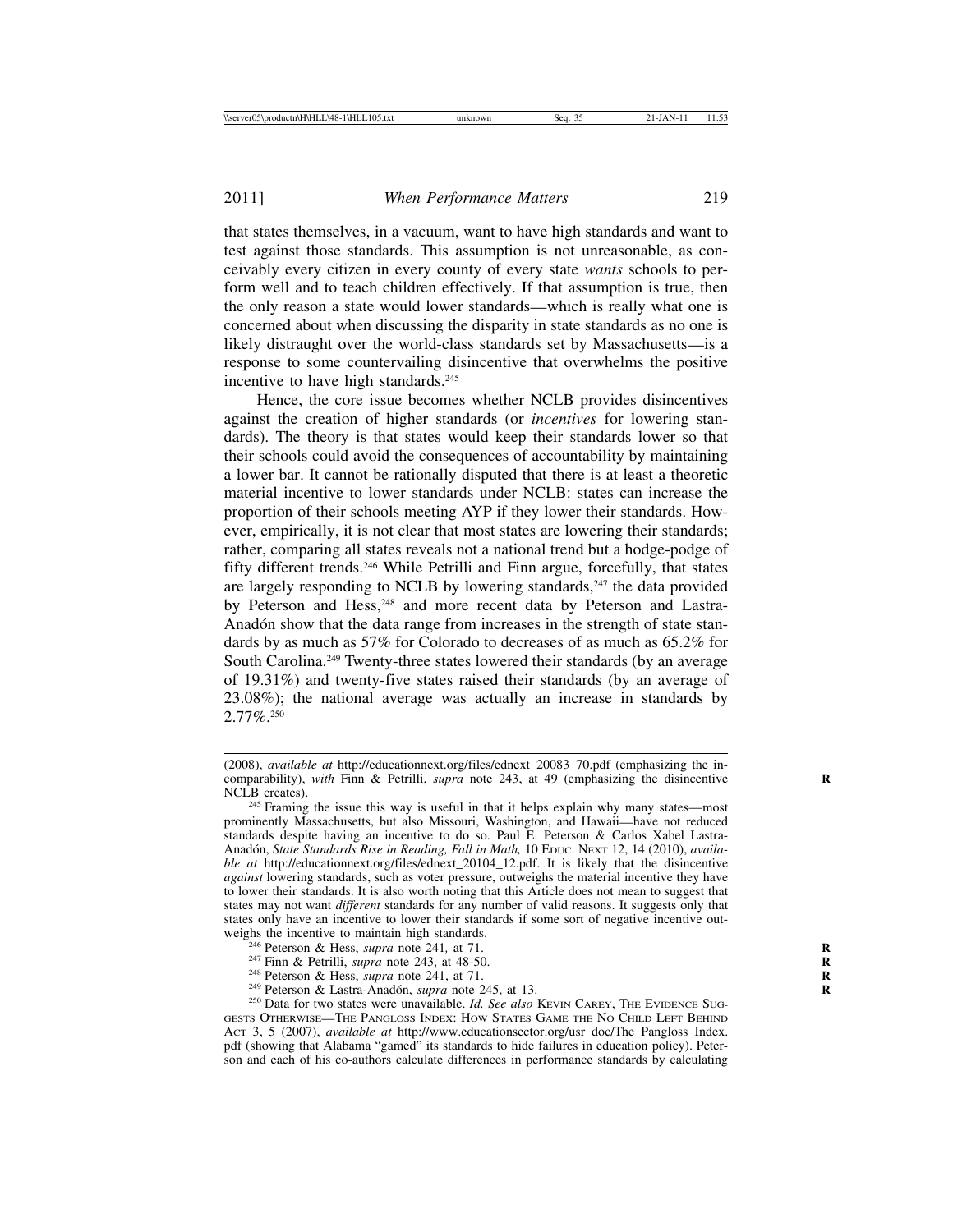As a result, empirically, it is not clear that states are responding consistently to this problem by reducing their performance standards. In fact, standards in reading have generally increased, and, as just shown, standards have increased on average.251 However, as the country gets closer to the 2014 deadline for NCLB's full proficiency standard, either a dramatic increase in schools failing to meet AYP *or* a decrease in the standards that define "proficient" appears possible. No evidence yet exists to support that this has happened, but in the future states may believe that if they raise standards, schools will be unable to meet their AYP targets. Therefore, any effective reform should have some mechanism that: (1) decreases the disincentive for higher standards; (2) increases the incentives for higher standards; or (3) both.252

One potential solution would be to have something akin to federallymandated standards so every state would be measured against the same yardstick. However, that option is likely politically unfeasible,<sup>253</sup> as failed past attempts at enacting such mandatory federal standards indicate.254 It should be noted, however, that while mandatory federal standards appear to be unfeasible, over forty states have now agreed to voluntary Common Core content standards,<sup>255</sup> which may help to alleviate this problem if they also can agree to and implement common performance standards.

Another option would be to place greater emphasis on the NAEP test. Peyser, an opponent of national standards, has suggested that reformers use some coefficient attached to comparative NAEP scores as a factor in the allocation of federal money.256 This option, though also politically unlikely,

the difference between scores on state accountability tests and performance on the NAEP "common stick," which shows over time whether performance standards have increased or decreased relatively. IES performed a similar study and corroborated Peterson's findings. *See* NAT'L CTR. FOR EDUC. STATISTICS, INST. OF EDUC. SCIS., U.S. DEP'T OF EDUC., MAPPING STATE PROFICIENCY STANDARDS ONTO NAEP SCALES: 2005-2007 (2009), *available at* http://

<sup>&</sup>lt;sup>251</sup> Peterson & Lastra-Anadón, *supra* note 245, at 13. <sup>252</sup> Even though it is not much of a problem, NCLB reform could not keep the incentive structure the same. If, as this Article suggests, the accountability provisions of NCLB are strengthened, the change will effectively increase the problem of downward pressure on standards since failing to meet AYP would mean more than just public embarrassment. To correct for this, there has to be some countervailing change in the incentive structure to ensure that the incentive to decrease standards (or disincentive for raising them) does not increase.

<sup>&</sup>lt;sup>253</sup> See Robert Gordon, *Political Realities: To get national standards, leaders need to be bold,* 6 Ebuc. Next 56 (2006), *available at http://educationnext.org/files/ednext20064\_56.pdf.* 

<sup>&</sup>lt;sup>254</sup> Andrew Rudalevige, *The Politics of No Child Left Behind: Lessons from the Clinton years taught Washingtonians that dollars need to be tied to gains in student performance. But did the need to build consensus give too much leeway to state capitols?*, 3 EDUC. NEXT 63, 64 (2003), *available at http://educationnext.org/files/ednext20034\_62.pdf.* 

<sup>&</sup>lt;sup>255</sup> Press Release, Nat'l Governors Ass'n, Fifty-One States And Territories Join Common Core State Standards Initiative (Sept. 1, 2009), *available at* http://www.nga.org/portal/site/nga/ menuitem.6c9a8a9ebc6ae07eee28aca9501010a0/?vgnextoid=1716f7e861ed3210VgnVCM10<br>00005e00100aRCRD&vgnextchannel=759b8f2005361010VgnVCM1000001a01010aRCRD.

<sup>&</sup>lt;sup>256</sup> James Peyser, *Hoop Hassles: Incentives, not national control*, 6 EDUC. NEXT 52, 55 (2006), *available at* http://educationnext.org/files/ednext20064\_52.pdf.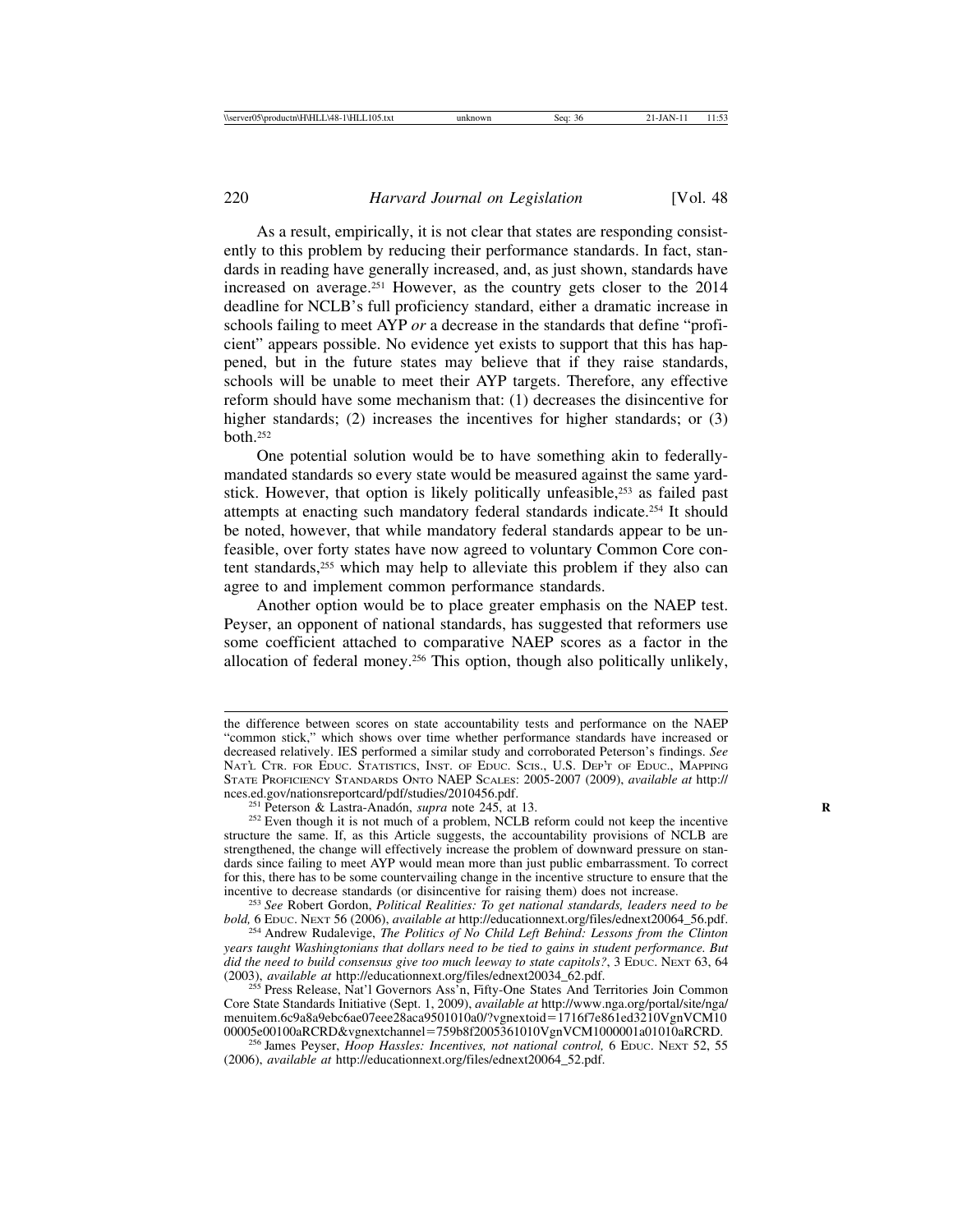would certainly reduce the *incentive* to lower standards, since it would decrease the material gains of reducing standards.<sup>257</sup>

A third and perhaps more appealing option to address the disincentives against raising standards would be for federal law to be clearer that states can create a set of tiered standards. Under such a system, states could maintain their current definitions of proficiency and add a new "advanced" level above the current "proficient" level. By setting a more rigorous "advanced" level, states would be able, for example, to implement college- and careerready standards that are more rigorous than the standards that many states currently have under NCLB, without risking subjection to greater sanctions under NCLB for doing so.

States could then maintain their current standards for the "proficient" level for the time being, which would allow them to continue to strive to bring all subgroups to this basic level of proficiency and would allow for continuity in measuring AYP under NCLB. This would remove the disincentive against raising standards since the higher standard would not be used for AYP purposes. Additionally, states could implement rewards and other consequences that could be tied increasingly to how well schools or districts perform at the "advanced" level, which could incentivize teaching beyond the "proficient" level. Accountability systems could be sensitive as well to achievement at the "advanced" level by subgroups.

For states that raise their standards to "advanced," perhaps there could be flexibility to extend the 2014 deadline as it relates to "proficient" for a short period of time. There could be a somewhat longer extension for states that have defined "proficient" as on the path to college and career readiness. This transitional approach may ease the problem discussed earlier of overidentification of schools not making AYP under NCLB as 2014 approaches.

#### *B. Incentives for Test Exclusion & Grade Retention*

When accountability systems are linked to test results, a major concern is always correcting for the incentive for "test exclusion," wherein schools find creative ways to prevent poorly performing students from taking part in the testing to artificially boost school test scores. Retaining students on years prior to testing achieves the same effect.258 This worry is among the more troubling forms of "gaming" testing systems discussed in the literature.

One method of test exclusion made more relevant since the passage of NCLB259 is placing students into special education programs. Empirically,

 $257$  It would not have an effect against the disincentive for heightening standards, unless, of course, the higher standards themselves induced greater performance on the NAEP.

<sup>&</sup>lt;sup>258</sup> This is still true when testing is done every year. The poorly performing student goes through the same grade to learn the same material again and would take a test at the same level rather than a more difficult test the following year.<br><sup>259</sup> NCLB requires 95% test participation but excludes from that number severely disabled

students. 20 U.S.C. § 1412(a)(16)(C) (2006).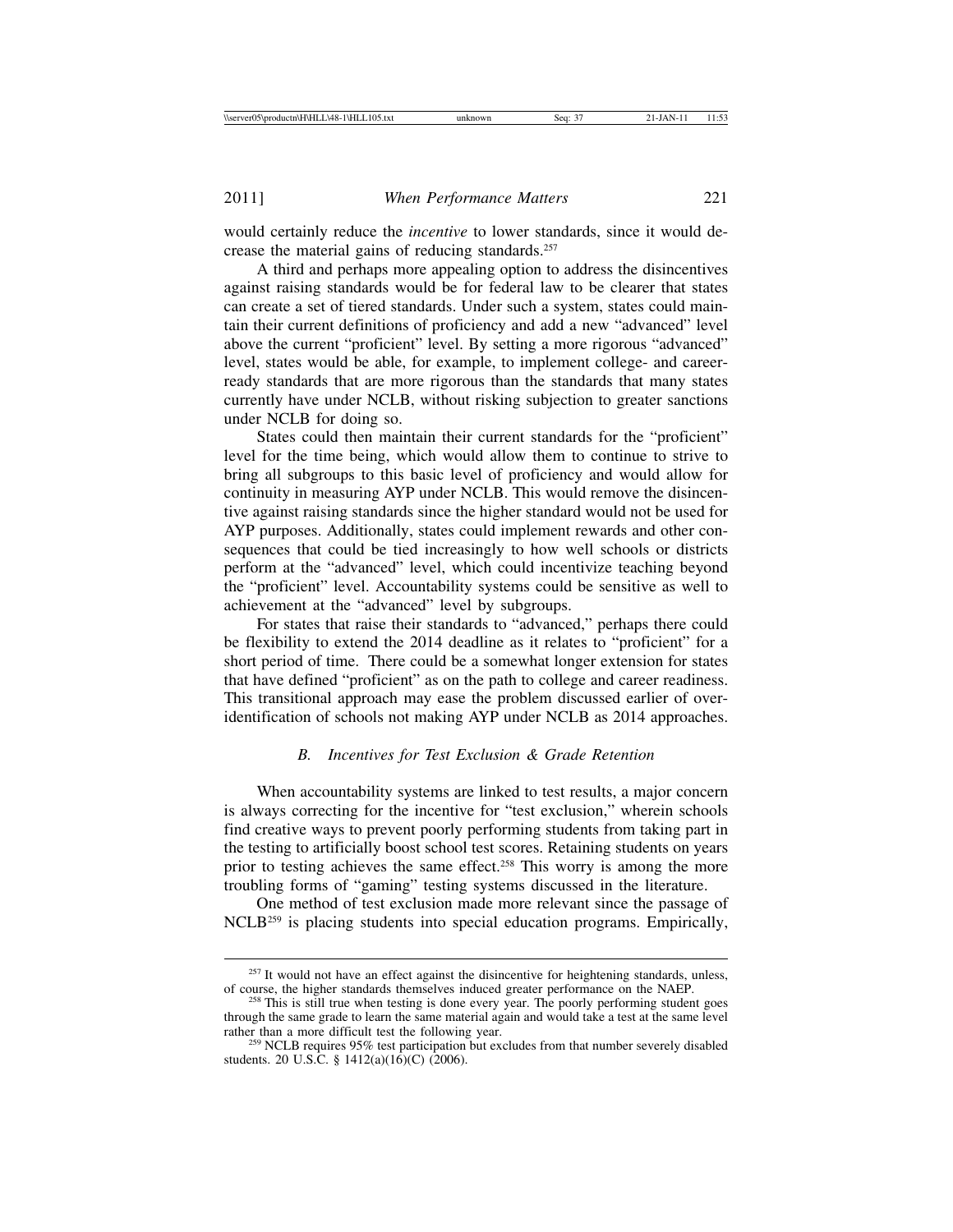the literature is divided as to whether the introduction of an accountability system causes an initial increase in special education placements. According to Jacob, large increases in test scores following the introduction of accountability systems were accompanied by increases in special education placement and by grade retention.260 Deere and Strayer found the same pattern in Texas.261 However, Koretz and Barron found no strategic grade retention in Kentucky.262 Similarly, Carnoy and Loeb found that states that had accountability systems *did not* have significantly higher retention or lower high school completion rates.<sup>263</sup>

In addition to the lack of clear empirical evidence showing systemic increases in retention or test exclusion, there is a very convincing reason why this should not be a source of serious concern: the benefits of test exclusion or grade retention are short-term and do not appear to endure. As Hanushek and Raymond very convincingly show, a school increasing grade retention or test exclusion by placing students in special education creates difficulties for itself in the long term.264 As they describe the intermediateand long-term dynamics:

If testing begins in the third grade, the school might exclude this slow student through, say, placement in special education or counseling the student to be absent on the day of testing. If excluded, the average of all remaining students would be higher than otherwise, and the school will tend to look better in comparison to the third grade in the prior year.

But, consider the dynamics. The next year comparison of third grades will be worse because the base comparison has been artificially elevated. Moreover, once excluded, there is a continuing incentive to keep the student out of the testing if subsequent grades are also involved in the accountability system. This continuing incentive puts some restraint into the system, because the school probably cannot increase the exclusion rate year after year. Moreover, since the potential importance of exclusion rates is widely recognized, the school is always at risk that regulatory

<sup>260</sup> Brian A. Jacob, *High Stakes in Chicago: Did Chicago's rising test scores reflect genuine academic improvement?*, 3 EDUC. NEXT 66, 68-69 (2003), *available at* http://educationnext.org/files/ednext20031\_66.pdf; Brian A. Jacob, *Incentives and Behavior: The Impact of High-Stakes Testing in the Chicago Public Schools* (Nat'l Bureau of Econ. Research, Working Paper No. 8968, 2002), *available at http://www.nber.org/papers/w8968.pdf.* 

Paper No. 8968, 2002), *available at* http://www.nber.org/papers/w8968.pdf. <sup>261</sup> Eric A. Hanushek & Margaret E. Raymond, Lessons about the Design of State Accountability Systems 21-22 (2002) (unpublished manuscript), *available at* http://edpro.stanford.edu/hanushek/admin/pages/files/uploads/

 $262$  DANIEL M. KORETZ  $\&$  SHEILA BARRON, THE VALIDITY OF GAINS IN SCORES ON THE KENTUCKY INSTRUCTIONAL RESULTS INFORMATION SYSTEM (KIRIS) 34-35, 110-11 (1998), *available at* http://www.rand.org/pubs/monograph\_reports/2009/MR1014.pdf. <sup>263</sup> Carnoy & Loeb, *supra* note 38, at 313-22. <sup>264</sup> Hanushek & Raymond, *supra* note 261, at 19-23.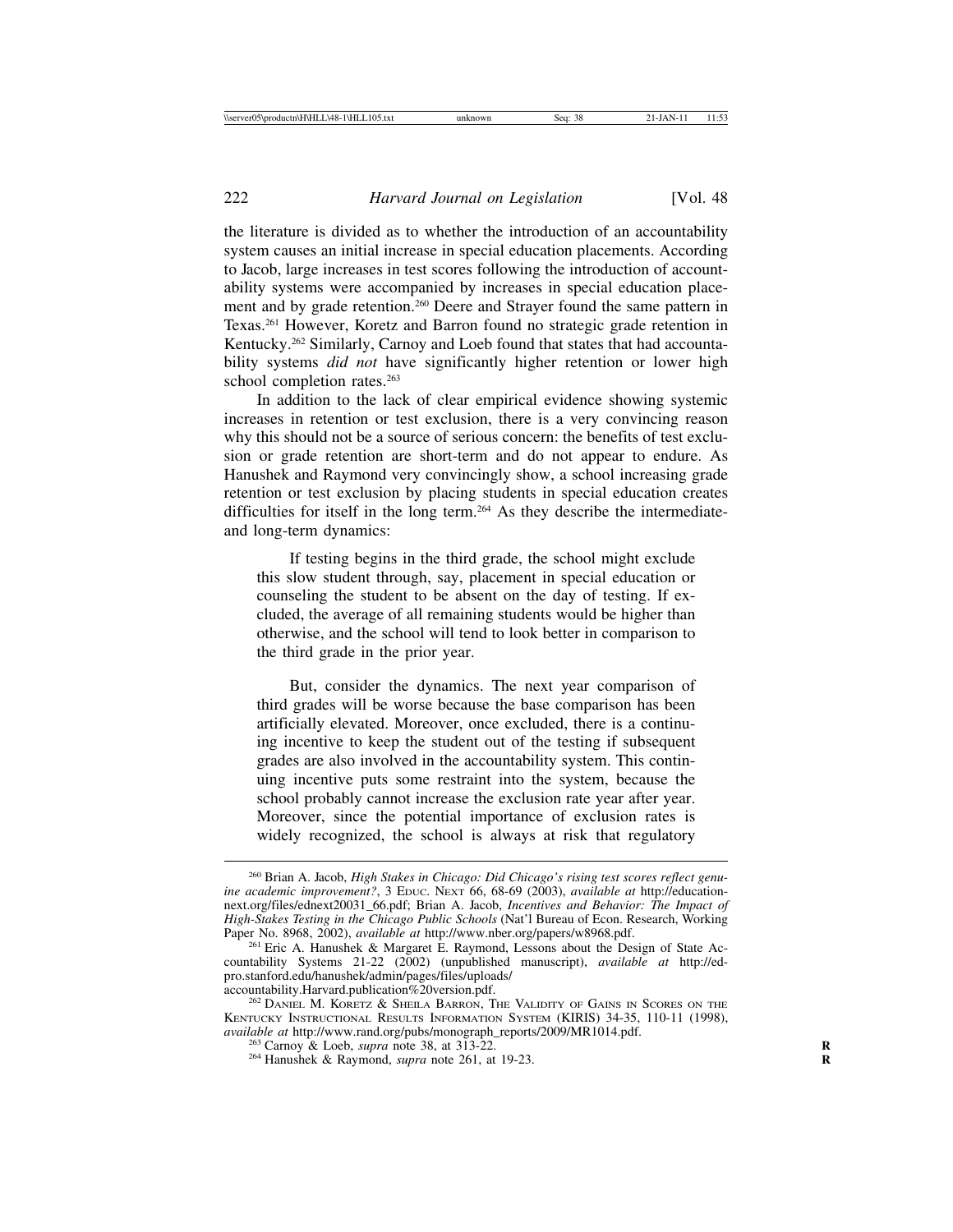changes may make it necessary in the future to bring some previously excluded students back into the accountability system.<sup>265</sup>

The point here is that the incentive structure created by accountability systems may already create a built-in long-term disincentive against test exclusion and grade retention to combat the short-term incentives for exclusion and retention. Administrators may be myopic and focus on short-term incentives, but the likely cures for short-term decision-making are probably outside of the scope of anything the federal government could do in federal legislation.266 Thus, despite its rather prominent place in the literature, the problem of test exclusion and retention has not been shown empirically to clearly exist, nor is it clear that the existing incentive structure needs reform.

There is another issue that is not technically "test exclusion" but has the same effect as test exclusion and *is* a problem under NCLB's 95%-participation regime. While NCLB requires 95% of the students in each subgroup to participate in testing, this requirement does not apply where the number of members of a particular subgroup (*n*) is insufficient for statistically significant data.267 As the Thomas B. Fordham Institute shows, states have the discretion to determine the value of *n*. 268 Some states require that a relatively small number of students be in a subgroup in order for that subgroup to be included in NCLB's accountability mechanisms, and others require a relatively large number. Worse, many states appear to use this discretion to boost the relative number of schools meeting AYP.269 While this is not testexclusion as this Article has been defining it, it effectively excludes from accountability the test scores of many minority students.

Unlike the standards dilemma, there is no logical principle for why the subgroup threshold should not be standardized. Developing standards suggests weighing different policy concerns and different values. Further, there is a benefit to allowing the state laboratories to experiment with developing standards. There are no such concerns with determining what constitutes a statistically significant subgroup threshold. If the threshold for statistical significance in State A is 20 black students in a 200-student school, there is no reason why that number should not be statistically significant in a similarly sized school in State B. This is a point of important consideration for future reforms. NCLB's 95% testing requirement was a great step in preventing myopic test exclusion; future reform could advance this policy by standard-

<sup>&</sup>lt;sup>265</sup> *Id.* at 19-20.<br><sup>266</sup> Administrative tenure and the use of longer-scale data by schools to judge administrator pay are examples of possible cures. It is likely both politically unfeasible and inappropriate on the grounds of federalism for the federal government to begin directing schools' personnel

<sup>&</sup>lt;sup>267</sup> 20 U.S.C. § 6311(2)(I)(ii) (2006).<br><sup>268</sup> THOMAS B. FORDHAM INST., THE ACCOUNTABILITY ILLUSION 17 (2009), *available at*<br>http://edexcellence.net/accountability\_illusion/Introduction%20and%20Methodology.pdf.

<sup>&</sup>lt;sup>269</sup> *Id.* at 32-46, *available at* http://edexcellence.net/accountability\_illusion/Findings%20 and%20Limitations.pdf; *id.* at 47-49, *available at* http://edexcellence.net/accountability\_illusion/Discussion.pdf.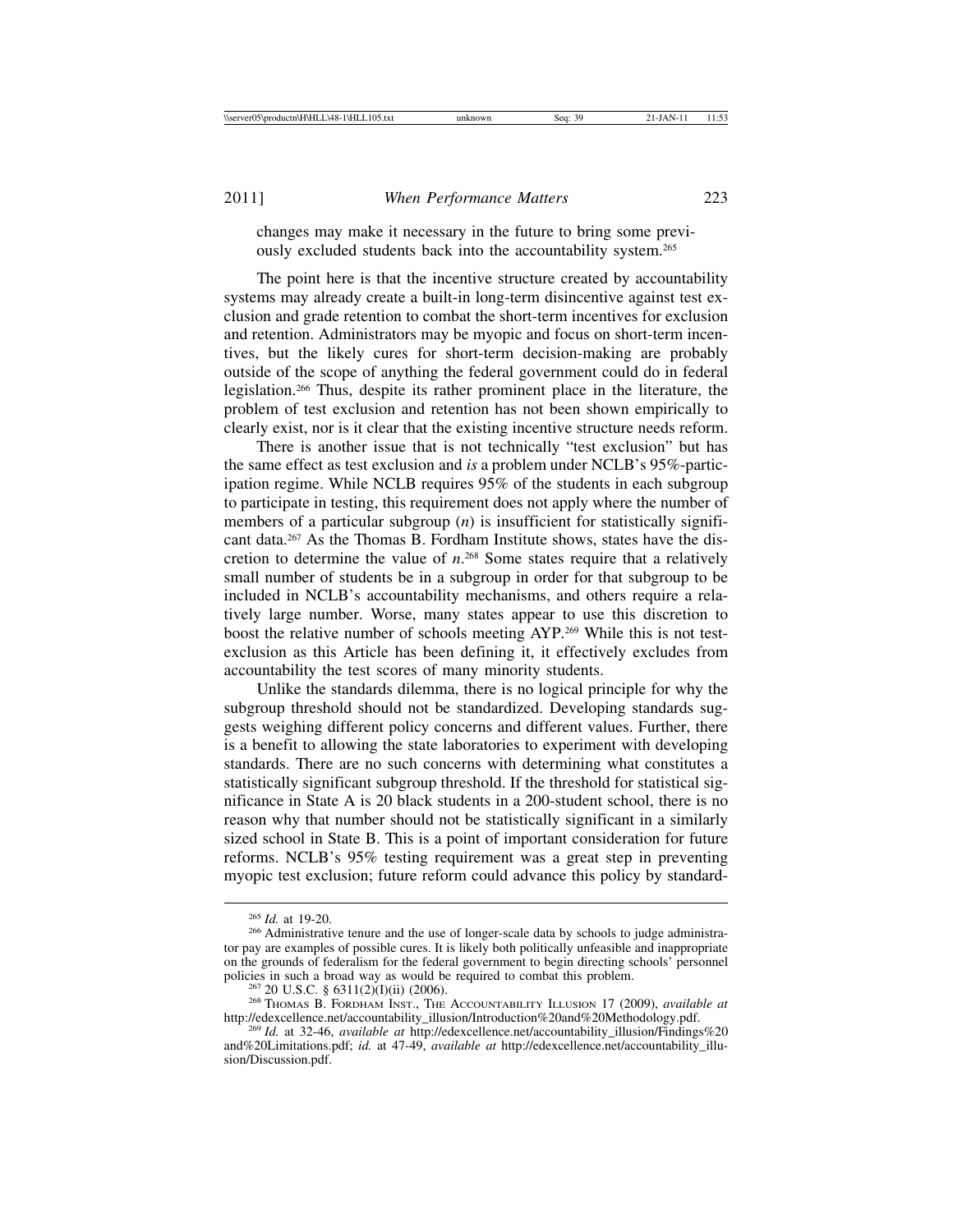izing the subgroup threshold requirements to ensure that "statistical significant threshold requirements" are not used as a proxy for excluding underperforming subgroups from a school's accountability mechanisms.

#### *C. Curriculum-Narrowing & "Teaching to the Test"*

The third major criticism of accountability systems is that they encourage "teaching to the test" and the narrowing of curriculum to tested subjects at the expense of teaching other skills, such as critical thinking skills or creativity. A 1999 positional paper by the International Reading Association articulates this concern at length, arguing that testing encourages teachers to teach a narrow subset of skills that will increase test performance rather than focus on deeper understanding that can readily be transferred to similar problems.270 A common counter-argument to the "teaching to the test" critique is, as Jay Mathews succinctly put it:

Those who complain are not really talking about teaching to the state test. Unless teachers sneak into the counseling office and steal a copy, which can get them fired, they don't know what's on the test. They are teaching not to the test but to the state standards—a long list of things students are supposed to learn in each subject area, as approved by the state school board.<sup>271</sup>

A criticism different in scope, although qualitatively the same, is that NCLB encourages schools to focus solely on reading and math at the expense of other subjects such as science and music. However, this criticism is rather hollow and should only be a point of reference against reform proposals to the extent that one might be concerned with pre-empting the possibility of a curriculum-narrowing that has not yet actually taken place.

According to Dee and Jacob, NCLB has not hurt science teaching in public schools.272 Anderson found the same.273 Hanushek and Raymond do show that scores tend to go up more in subjects that enter into the accountability system than in those that do not, $274$  and, in this vein, a report by the U.S. Department of Education shows that, on average, students spent about

<sup>270</sup> INT'L READING ASSOC., HIGH-STAKES ASSESSMENTS IN READING: A POSITION STATE-MENT OF THE INTERNATIONAL READING ASSOCIATION (1999), http://www.reading.org/Librar-<br>ies/Position\_Statements\_and\_Resolutions/ps1035\_high\_stakes.sflb.ashx.

<sup>&</sup>lt;sup>271</sup> Jay Mathews, *Let's Teach to the Test*, WASH. POST, Feb. 20, 2006, at A21, *available at* http://www.washingtonpost.com/wp-dyn/content/article/2006/02/19/AR2006021900976.html. Mathews echoes another worthy sentiment: why would teaching to the test or curriculumnarrowing be bad? If the tests measure what students should learn, and the curriculum is tai-<br>lored to what students should know, what is the problem?  $Id$ .

<sup>&</sup>lt;sup>272</sup> Thomas Dee & Brian Jacob, *Evaluating NCLB: Accountability has produced substantial gains in math skills but not in reading,* 10 EDUC. NEXT 54, 59-61 (2010), *available at*

<sup>&</sup>lt;sup>273</sup> Lorin W. Anderson, *Upper Elementary Grades Bear the Brunt of Accountability*, 90 PHI DELTA KAPPAN 413, 414-15 (2009).

<sup>&</sup>lt;sup>274</sup> Hanushek & Raymond, *supra* note 261, at 22.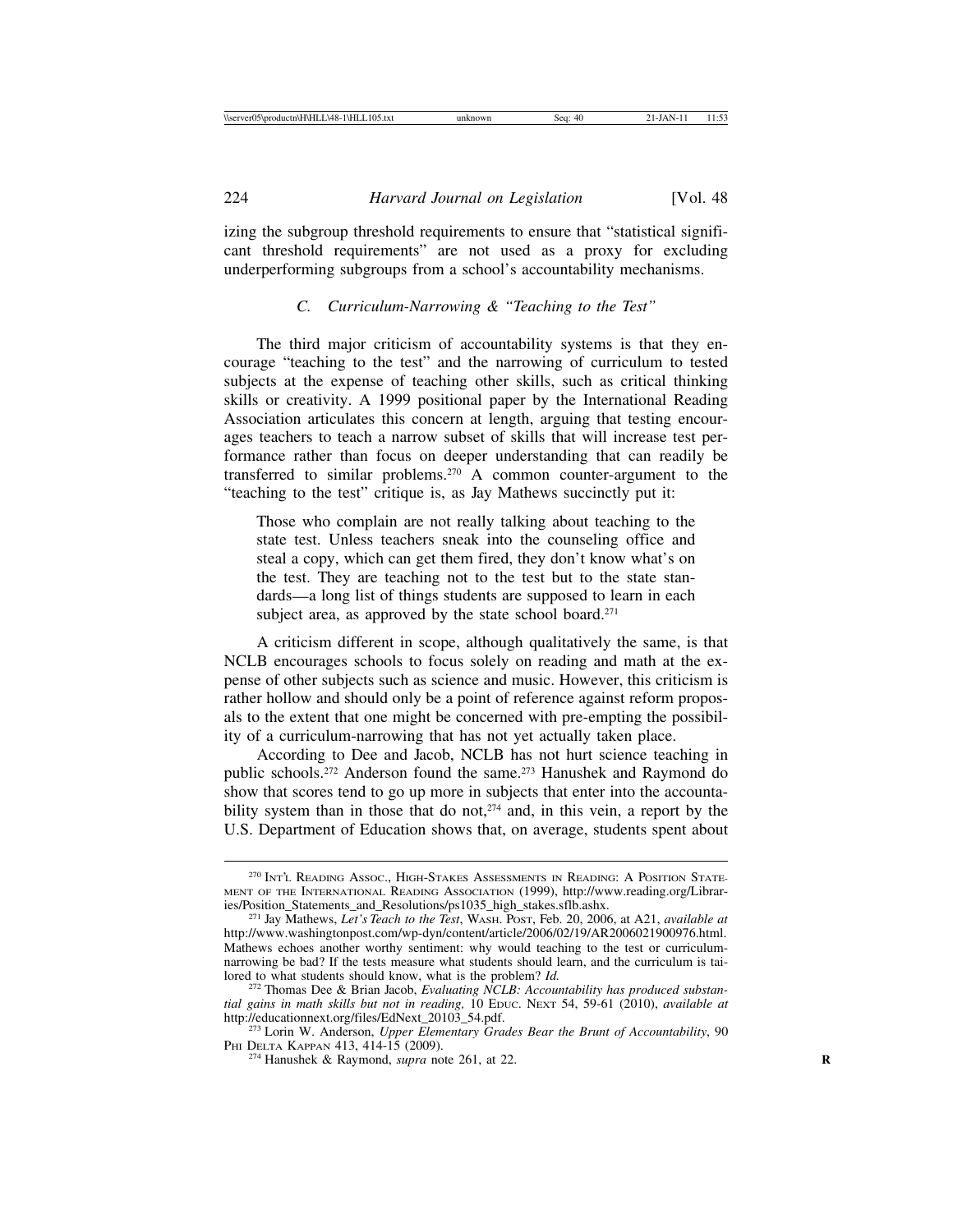twenty minutes more per week in reading and about ten in math in 2006 to 2007 than in 2004 to 2005.275 However, importantly for this point, *the time devoted to other subjects was virtually unchanged*. 276 In another article written for *Phi Delta Kappan*, Elmore and Fuhrman found that, while narrowing occurred in some states, the exact opposite occurred in others.277 In Kentucky, for example, their research found that accountability was credited with expanding the content taught to include writing and the humanities.<sup>278</sup> They made similar findings about New York and Vermont.<sup>279</sup>

The point is that, despite the vociferous criticisms by some writers, the "curriculum-narrowing" and the "teaching to the test" problems have not yet revealed themselves in the data. More time is devoted to math and reading, but not at the expense of other subjects. This does not necessarily mean that the issue is irrelevant; increases in time spent on reading and math could eventually begin to result in a decrease in time spent on other subjects. At any rate, states currently control their own testing mechanisms such that if a *particular* mechanism causes narrowing, the reform of that test would necessarily have to be conducted by the state rather than by federal legislation. If NCLB reformers are concerned about the *potential* (although not actual) negative effects on untested subjects, then one possible fix for much of the problem would be to expand testing to include the subjects reformers are worried about falling by the wayside.

#### *D. Other Issues*

There are a number of other technical points that, while insufficient in themselves to bring about the success or failure of federal education policy, are still relevant to the discussion of proposed reforms. One such technical issue involves the actual workings of NCLB's school choice and tutoring provisions. As noted in the previous Part, when a school is identified as failing to meet AYP, that school must allow parents to place their students in other nearby public schools or offer supplemental teaching services like

<sup>&</sup>lt;sup>275</sup> JAMES TAYLOR ET AL., U.S. DEP'T OF EDUC., STATE AND LOCAL IMPLEMENTATION OF THE NO CHILD LEFT BEHIND ACT: VOLUME IX – ACCOUNTABILITY UNDER NCLB: FINAL RE-PORT 139-41 (2010), *available at* http://www2.ed.gov/rschstat/eval/disadv/nclb-accountability/

<sup>&</sup>lt;sup>276</sup> Both of these time periods are after the passage of NCLB but, given the close proximity of NCLB to the first time period, one would have expected curriculum-narrowing—even great curriculum-narrowing—as time goes on and 2014 gets closer. On another note, one might wonder how these increases could take place without decreases in other subjects. The Department of Education report suggests that the increases were accomplished through lengthening the school day, more focused use of existing classroom time, decreases in lunch periods or other non-instructional activities, or that the principal was unaware of reductions in other subjects that teachers made on an individual basis. *Id*.

<sup>&</sup>lt;sup>277</sup> Richard F. Elmore & Susan H. Fuhrman, *Holding Schools Accountable: Is It Working?*, 83 PHI DELTA KAPPAN 67, 71 (2001). <sup>278</sup> *Id*. <sup>279</sup> *Id*.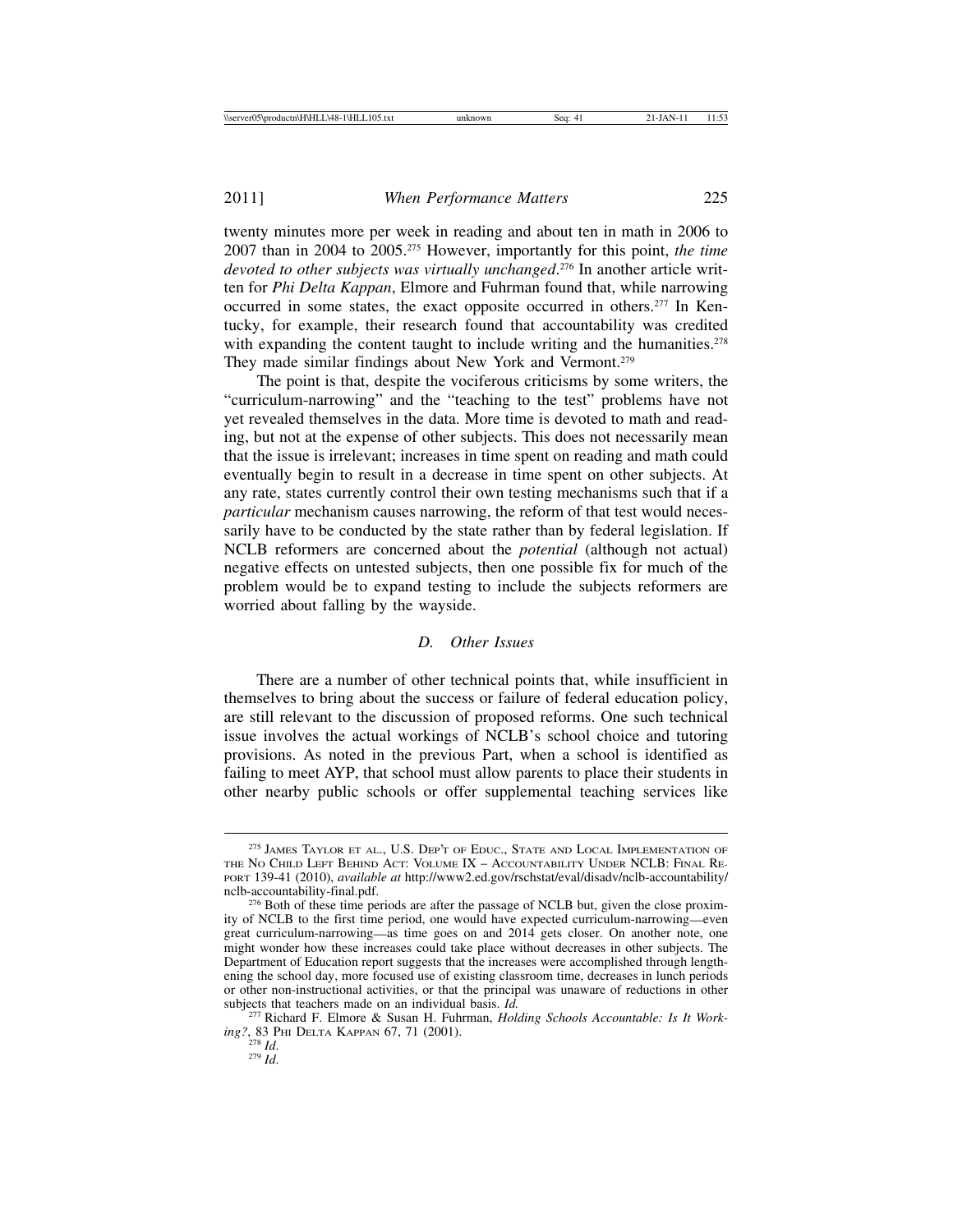tutoring. This would seemingly create a strong incentive for reform in schools identified as failing, as when students leave, funding follows them. However, Petrilli and Howell both note that a very small percentage of eligible students from failing schools actually make use of these options.<sup>280</sup> Perhaps partly due to a lack of information, only roughly one percent of eligible students took advantage of public school choice options in the 2003-2004 school year and the 2004-2005 school year.<sup>281</sup> Less than twenty percent took advantage of supplemental educational services.282 As Petrilli explains, informing parents of their options under NCLB is the duty of local school districts, whose interests are at odds with school choice and supplemental teaching services since those districts would have to help bear the costs associated with these policies.283

Howell describes several causes for the lack of effective school choice. First, many schools already have high mobility such that schools change composition rather frequently even outside of school choice options.284 Mobility coupled with the rise in the number of charter schools available in many districts means that students already have "built-in" choice even without the execution of their choice rights under NCLB.285 Like Petrilli, Howell also describes the "friendly discouragement" from school district officials to parents who would be eligible for school choice vouchers.286 The lack of efficacy in this policy suggests that the law be changed to require districts to follow the spirit as well as the letter of the law's intent with respect to parental choice.

Another technical issue involves the AYP scale used by NCLB. The literature describes two poignant criticisms of this scale. First, under NCLB, most states use a static measure of AYP—test scores in a given year—rather than attaching rewards or sanctions to "value added" increases in scores for particular students or particular subsets of students.287 For instance, a school that adds little value to a brilliant student body is found to meet AYP under NCLB if they meet the state-defined proficiency targets for the year, whereas a school that vastly improves the achievement levels of a disadvan-

<sup>280</sup> William G. Howell, *One Child at a Time: An inside look at one city's efforts to offer* families the opportunities promised by No Child Left Behind, 4 EDUC. NEXT 26 (2004), *available at* http://educationnext.org/files/ednext20043\_26.pdf; Michael Petrilli, *Testing the Limits of NCLB: Implementation is not the problem*, 7 EDUC. NEXT 52, 53 (2007), *available at http://* educationnext.org/files/ednext\_20074\_52.pdf.

<sup>&</sup>lt;sup>281</sup> Petrilli, *supra* note 280, at 53.<br><sup>282</sup> *Id.*<br><sup>283</sup> *Id.*<br><sup>284</sup> Howell, *supra* note 280, at 28.<br><sup>285</sup> *Id.*<br><sup>286</sup> *Id.* at 29; *see also* Petrilli, *supra* note 280, at 53 (describing the disincentives for distric

<sup>&</sup>lt;sup>287</sup> However, the Department of Education did start a pilot program in 2005 that allowed a few select states to integrate growth models into their accountability systems. *See* Press Release, U.S. Sec'y of Educ. Margaret Spellings, Secretary Spellings Announces Growth Model Pilot, Addresses Chief State School Officers' Annual Policy Forum in Richmond (Nov. 18, 2005), *available at* http://www2.ed.gov/news/pressreleases/2005/11/11182005.html.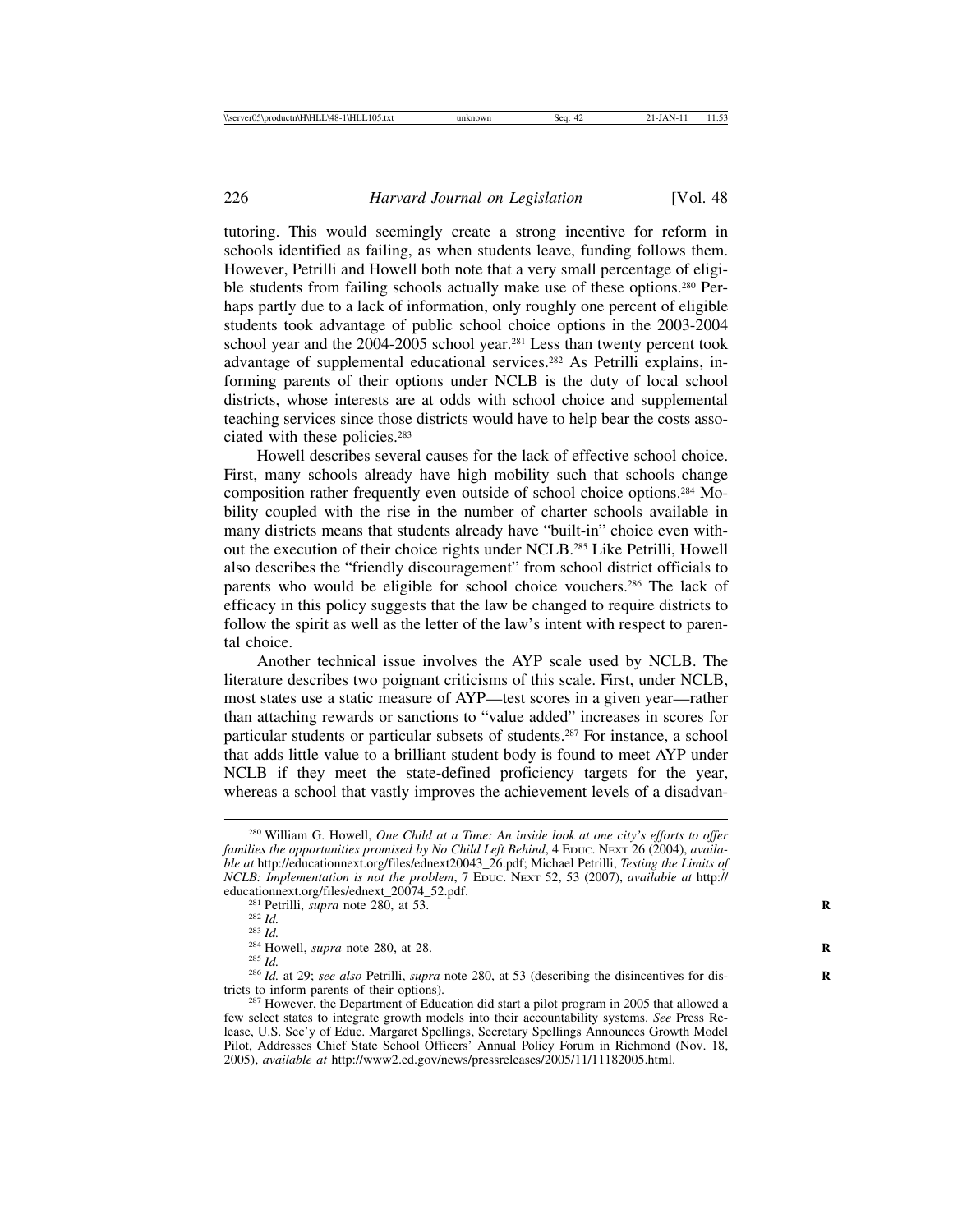taged student body but does not meet the AYP test score "benchmark" will be found not to meet AYP. In effect, the school with the greater "value added" will be sanctioned while the school with the lesser "value added" will not.<sup>288</sup> For this reason, it may be beneficial for future reform proposals to consider implementing a "value added" approach to accountability.289 Doing so may also correct for a lack of incentive to "add value" to students whose test scores currently are well above the AYP mark, assuring that they are not neglected in school policy.290

A second criticism of the AYP scale is that sanctions are determined based on whether schools fall into one of only two categories: meeting AYP or not. Peterson suggests replacing this with a 4- or 5-point scale (which would roughly correspond to A-F grades) for schools.<sup>291</sup> This proposal should be taken seriously if the complex details in crafting it can be worked out.

#### VI. A LOOK TO THE FUTURE: PRESIDENT OBAMA'S BLUEPRINT FOR REFORM AND CHALLENGES POSED BY RECENT CONGRESSIONAL ELECTIONS

This Article began with the history of public education in the United States as it related to the evolution of consequential accountability and then turned to present-day data, characteristics, and criticisms of consequential accountability systems. The natural place to end is with a look to the future. The current administration provided a glimpse at what that future might look like when it proposed, in the wake of its promising Race to the Top program, *A Blueprint for Reform: The Reauthorization of the Elementary and Secondary Education Act.*<sup>292</sup>

 $288$  If the school adds great value to its median student, one has to imagine it is more likely than otherwise to meet AYP, so this theoretical problem should not be over-emphasized.

<sup>&</sup>lt;sup>289</sup> See Peterson, *supra* note 239, at 51; *see also* Hoxby, *supra* note 217, at 50 (discussing a change that would take into account the progress students make towards proficiency even if they do not achieve it); Paul E. Peterson & Martin West, *Is Your Child's School Effective?: Don't rely on NCLB to tell you,* 6 EDUC. NEXT 76, 78-79 (2006), *available at* http://education-

<sup>&</sup>lt;sup>290</sup> See John Cloud, *Are We Failing Our Geniuses?*, TIME (Aug. 16, 2007), http://www. time.com/time/magazine/article/0,9171,1653653-1,00.html (last visited Oct. 30, 2010); Peterson, *supra* note 239, at 47. *But see* Dianne Pich´e, *Basically a Good Model: NCLB can be fixed,* **R** 7 EDUC. NEXT 57, 58 (2007), *available at* http://educationnext.org/files/ednext\_20074\_57.pdf; Matthew G. Springer, *Accountability Incentives: Do schools practice educational triage,* 8 EDUC. NEXT 74, 77-79 (2008), *available at* http://educationnext.org/files/ednext\_20081\_74.

<sup>&</sup>lt;sup>291</sup> Peterson, *supra* note 239, at 48. As with the idea of a "growth model," there are some states that have implemented more nuanced point-scale systems under current law, although they must still either pigeon-hole their system into the "AYP/Not-AYP" NCLB dichotomy or obtain a waiver from the Department of Education to not do so.

<sup>&</sup>lt;sup>292</sup> OFFICE OF PLANNING, EVALUATION, AND POLICY DEV., U.S. DEP'T OF EDUC., A BLUEPRINT FOR REFORM (2010), *available at* http://www2.ed.gov/policy/elsec/leg/blueprint/ blueprint.pdf. For an excellent overall summary of the Blueprint, see Chad Aldeman, *Obama's Blueprint for ESEA Reauthorization*, THE QUICK AND THE ED (Mar. 15, 2010), http://www.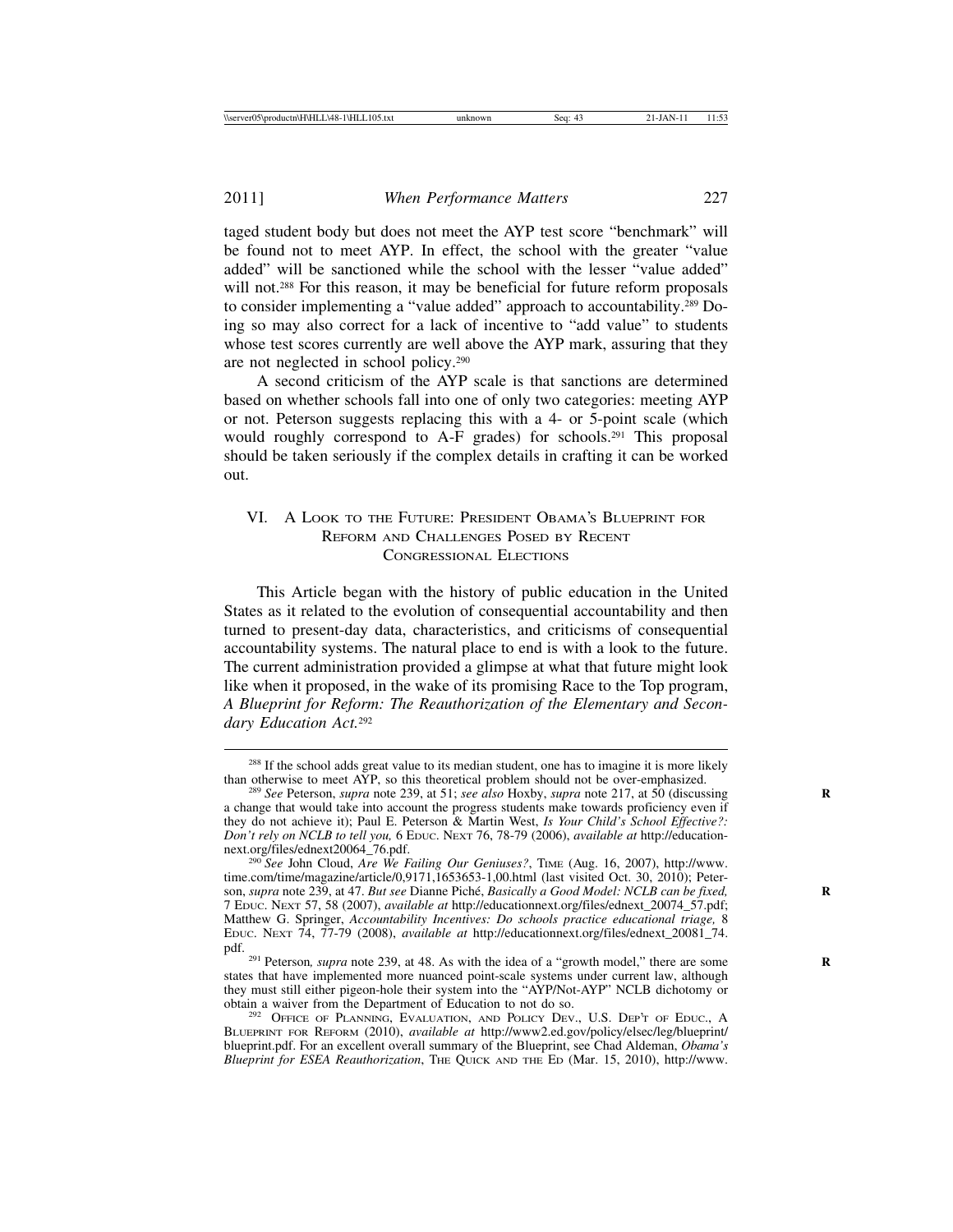The Blueprint proposes many substantive changes to federal education policy enshrined in NCLB. In some ways, it might be easy to overstate the significance of the Blueprint; it is an extremely vague forty-one-page document that neither resembles a statute nor resolves many of the particularities that an eventual statute in this realm will. Nevertheless, the details contained in the Blueprint reveal a number of changes, some at the margins, but some at the very heart of the philosophical underpinnings of current federal education policy.

Much of the balance of this Article will be devoted to an analysis of the administration's Blueprint because it represents the most serious proposal currently on the table for modification of federal education law and policy.

Note must be taken, however, of the recent congressional elections, which produced the potential for dramatic change in the legislative branch's agenda. Republicans have taken control of the House and increased their conservative sway over the Senate. The consequences of this historical shift in power and perspective could be momentous, especially with regard to the use of federal power. Republican campaigns included explicit criticisms of increasing federal involvement in policy areas like health, business regulation, the economy, and, to a lesser extent, education.293 It is too early to know the ripple effects of the election and beyond the purpose of this Article to speculate about their impact, but they must be noticed.

Whether education policy becomes too hot to handle, gets lost among more pressing issues, becomes a target for reducing federal power, or actually draws attention and action from the Congress simply cannot be predicted. However, as this Article proceeds to analyze the administration's Blueprint, the legislative possibilities remain new and uncharted territory for 2011.

The Blueprint, like all human products, is imperfect, but it should be the continuous goal of education policy analysts to strive for ever-increasingly effective reform, casting a critical eye on reform proposals to judge whether they build on what has worked in the past and correct what has not. In that vein, this Article now turns to analyzing the Blueprint. The Blueprint has a number of positive aspects. However, a very powerful negative, what this Article will describe below as the "5% problem," threatens not only many of the positive aspects of the Blueprint but also many of the steps forward made under NCLB state accountability legislation.

There are several positive elements of the Blueprint, and its encouragement to states to raise their standards can perhaps be given the most praise. This is to be done in two ways: (1) creating a requirement that states have

quickanded.com/2010/03/obamas-blueprint-for-esea-reauthorization.html. For a more descriptive but less analytical summary, see EDUCATIONCOUNSEL LLC, THE OBAMA ADMINISTRA-TION'S "BLUEPRINT" FOR ESEA REAUTHORIZATION: OUTLINE OF KEY POINTS (Mar. 18, 2010),

<sup>&</sup>lt;sup>293</sup> E.g., Julian E. Zelizer, *Democrats' Best Defense? Good Offense*, CNN (Nov. 15, 2010, 11:38 AM), http://www.cnn.com/2010/OPINION/11/15/zelizer.democrats.offense/.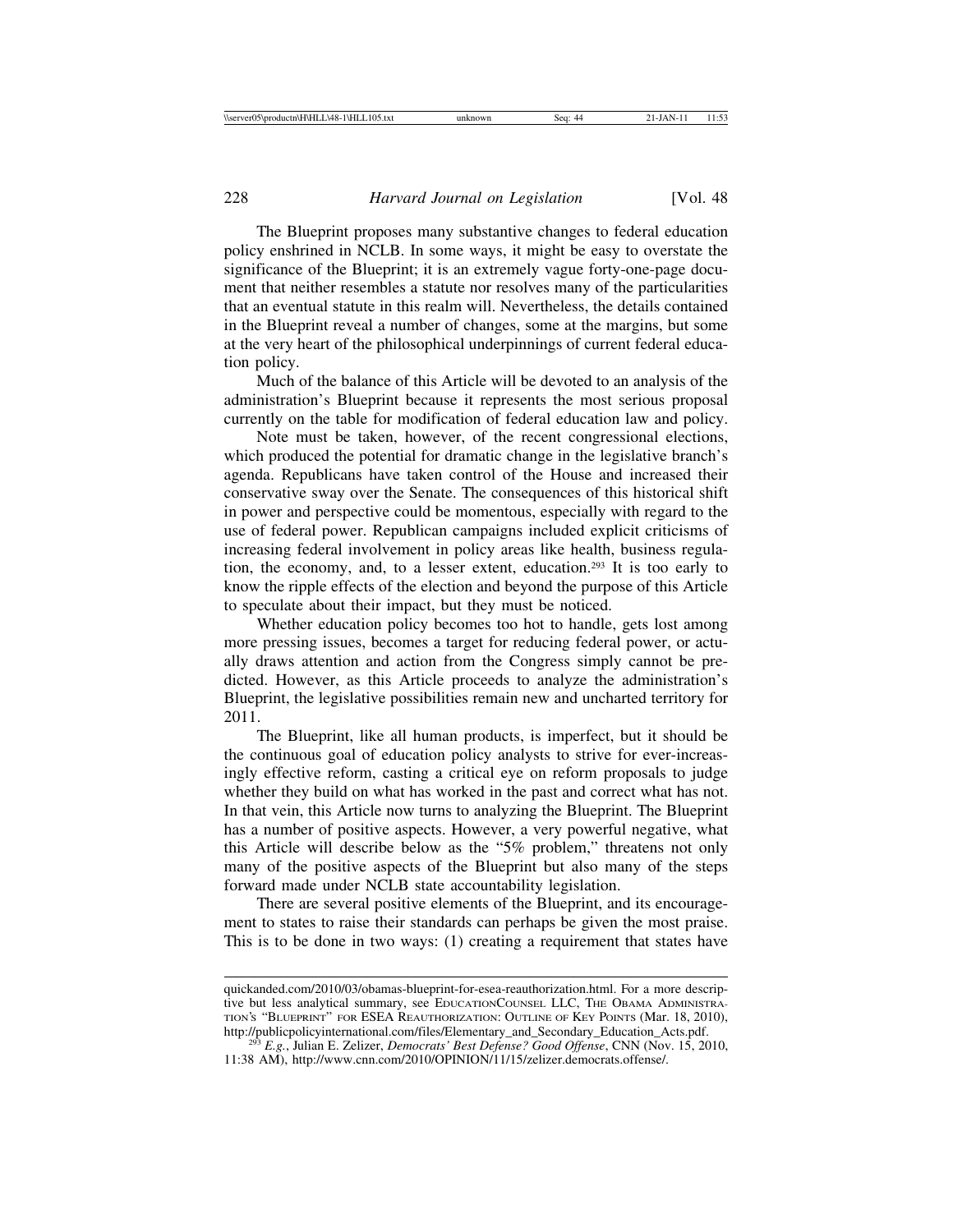"college- and career-ready" ("CCR") standards as a condition for the \$14 billion of Title I funding;<sup>294</sup> and (2) changing assessment measures to account for *growth* rather than continuing to primarily use static measures of performance levels.

To adequately highlight the change in the Blueprint's CCR standards proposal, it is important to remember that there are currently no meaningful federal requirements for state standards—the state must simply provide some set of "challenging" standards, however lax or demanding they may be. The Blueprint changes this by hinging federal funding for states on their choosing either: (1) to develop their standards together with their four-year public university systems with some process of certification from the university system that mastery of the standards ensures that a student will not need to take remedial coursework upon admission; or (2) to work with other states to create rigorous common standards, with material incentives to encourage states to develop common standards.<sup>295</sup>

College and career readiness is an excellent focus for which the current administration deserves praise. However, it should be noted that under NCLB's current framework, states could implement higher CCR standards *today* on top of the existing accountability framework developed by NCLB. As described in Part V of this Article, states could add more robust "advanced" standards to their accountability systems, while still maintaining current proficiency bars until all subgroups reach that bar.

Perhaps more worrisome, however, the Blueprint appears to contain no requirements regarding the rigor of performance standards. This missing component could be fatal to the very improvements in standards the Blueprint seeks if the higher content standards never "pinch" because of, for example, low performance standards.

Another positive is that the Blueprint keeps NCLB's requirement that states use testing in their accountability systems. In short, high-stakes testing appears to be here to stay.296 The Blueprint proposes grants for the development of better state assessments that measure higher-order thinking skills in addition to or in the place of multiple-choice responses.297 States would get formula-based grants to redesign their assessments in reading and math to ensure that they align with college- and career-ready standards; the Blueprint also would provide grants to help states develop tests in other subjects, such

<sup>&</sup>lt;sup>294</sup> Sam Dillon, *Obama Calls for Major Change in Education Law*, N.Y. TIMES, Mar. 13, 2010, at A1, *available at http://www.nytimes.com/2010/03/14/education/14child.html?\_r=2.* 

<sup>&</sup>lt;sup>295</sup> OFFICE OF PLANNING, EVALUATION, AND POLICY DEV., U.S. DEP'T OF EDUC., *supra* note 292. It is possible, indeed likely, that under such a system, a state could adopt the "stan- **R** dards magnet" approach followed by the successful Texas model. *See JERALD, supra* note 179,

at 4.296 Rose Garrett, *The New NCLB Blueprint: The Good, the Bad, and the Ugly,* CHANGE. ORG (Mar. 19, 2010), http://education.change.org/blog/view/the\_new\_nclb\_blueprint\_the\_

<sup>&</sup>lt;sup>297</sup> OFFICE OF PLANNING, EVALUATION, AND POLICY DEV., U.S. DEP'T OF EDUC., *supra* note 292. note 292.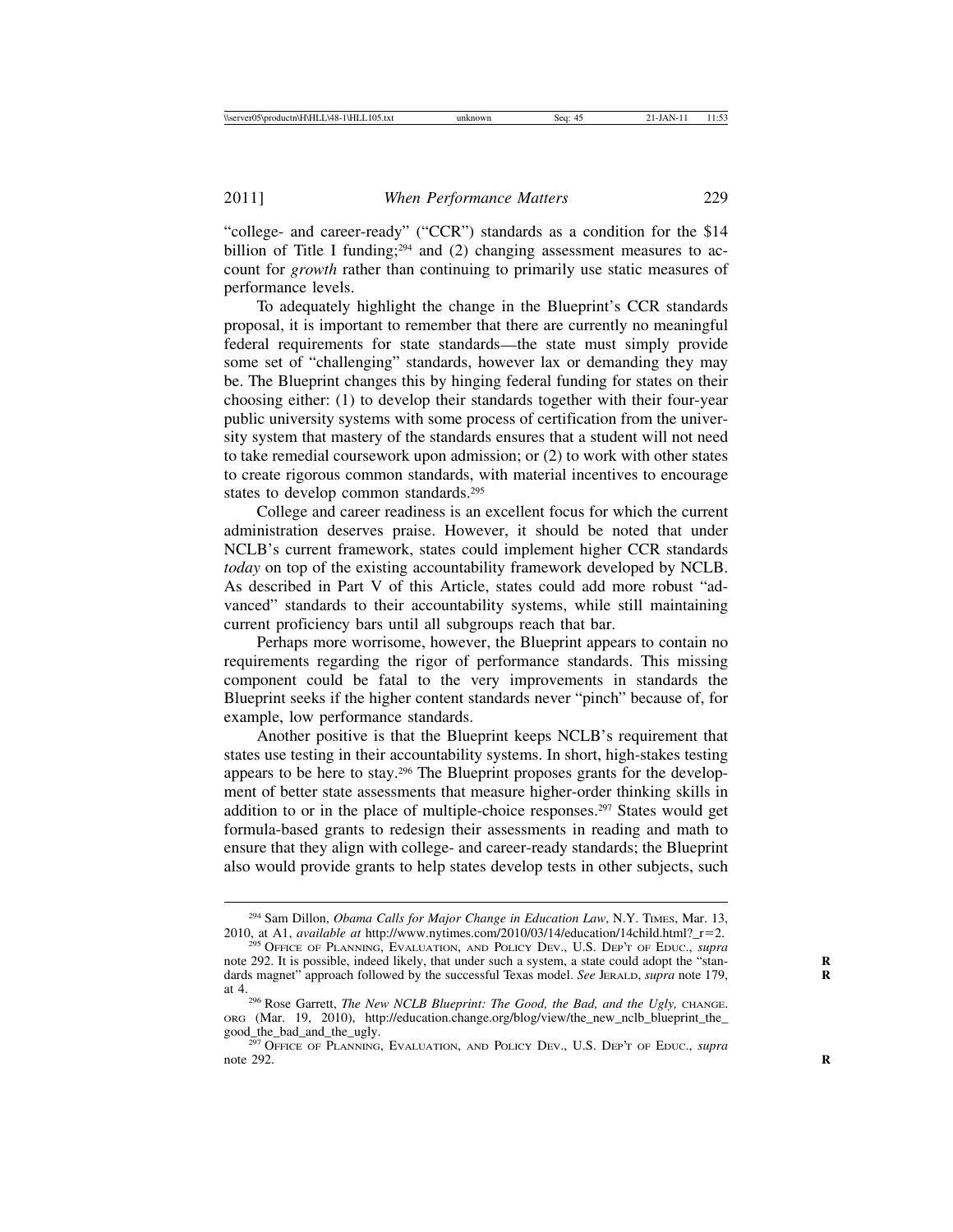as science and social studies—though these grants would be awarded on a competitive basis instead of by formula.<sup>298</sup> Assuming that these new assessments are valid, reliable, objective, aligned closely to rigorous content standards, and fit with strong performance standards (all major assumptions), these steps could represent a major advance in testing and in reforming the alleged or theoretical "teaching to the test" or "curriculum-narrowing" criticisms.

Finally, the recommendations for promoting greater teacher effectiveness deserve special commendation. The Blueprint represents a very important breakthrough in both acknowledging how important effective teaching is to improving student achievement and gearing policy regarding teaching toward results. This is a major step forward. It would be an even greater advance if the administration and Congress provided teachers more scientific evidence-based tools, such as the practice guides published by the Institute of Education Sciences,299 to help teachers be more effective in the classroom.

Now, the negatives: while the Blueprint possesses the above-mentioned significant positive proposals, it also possesses significant negative proposals regarding its *accountability* mechanisms. The negative proposals are in many ways a step backward for federal consequential accountability and, worse, they may dilute many of the positive effects described in the previous sections.

As a whole, the Blueprint drastically weakens accountability under NCLB, which already needed strengthening. One way the Blueprint does this is by removing the school choice option and the supplemental teaching requirement that existed for failing schools under NCLB, which, for reasons already described, have not been frequently exercised by those eligible for them.300 Failing schools would no longer be required to offer tutoring to eligible students or to offer school choice that would allow parents to remove their children from a failing school in favor of another, successful public school.<sup>301</sup> While the school choice and, to a lesser extent, supplemental services provisions of NCLB went largely unenforced, these provisions provided the potential of options for students in failing schools. Removing these options, rather than increasing their efficacy, is a firm step backwards for the federal consequential accountability system.

Much more troubling is what this Article will refer to as the "5% problem"—under the Blueprint, only the bottom 5% of schools will be subject to *any* sanctions at all. Thus, the vast majority of schools would *not be subject*

<sup>&</sup>lt;sup>298</sup> *Obama offers blueprint for rewriting NCLB*, ESCHOOL NEws (Mar. 15, 2010), http://<br>www.eschoolnews.com/2010/03/15/obama-offers-blueprint-for-rewriting-nclb.

<sup>&</sup>lt;sup>299</sup> See generally Practice Guides, U.S. Dept. of Educ., Inst. of Educ. Scis., http://<br>ies.ed.gov/ncee/www./publications/practiceguides/ (last visited Nov. 16, 2010).

<sup>&</sup>lt;sup>300</sup> See Howell, *supra* note 280, at 28-30; Petrilli, *supra* note 280, at 53.<br><sup>301</sup> Dillon, *supra* note 294; OFFICE OF PLANNING, EVALUATION, AND POLICY DEV., U.S. DEP'T OF EDUC., *supra* note 292. **R**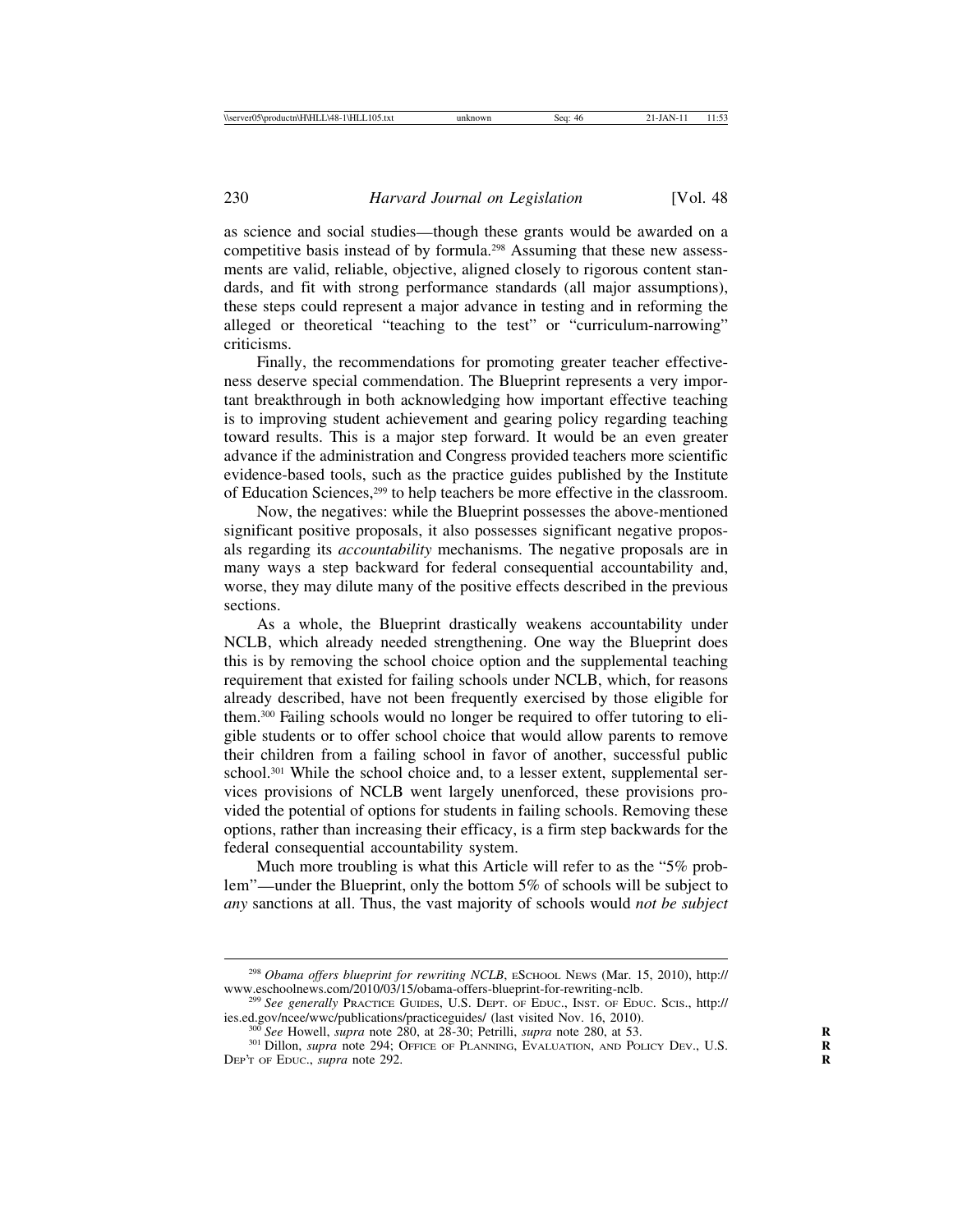*to any consequences whatsoever for failure*. States would define their criteria and the nation's schools would be divided into several groups:

[S]ome 10,000 to 15,000 high-performing schools that could receive rewards or recognition; some 10,000 failing or struggling schools requiring varying degrees of vigorous state intervention; about 5,000 schools that would be required to narrow unacceptably wide achievement gaps; and perhaps 70,000 or so schools in the middle that would be encouraged to figure out on their own how to improve.<sup>302</sup>

For the top 5% of schools (as defined by the states), greater flexibility in using federal grants along with material incentives (e.g., for bonuses) are provided. Adding this carrot where NCLB only had sticks is a positive development. In addition, even the sticks in the new proposed accountability measures appear intended to be much more muscular than what was provided for under NCLB. According to current U.S. Secretary of Education Arne Duncan, school districts in the lowest performing 5% of schools have four options in order to qualify for \$4 billion in "turnaround funds":

- Replace the principal, but keep the teachers and improve the school through professional development, strengthening the instructional program, and extended learning time and other strategies
- Close a school and hire a new principal who can hire back up to half of those teachers
- Close a school and reopen under another new governance
- Close a school and send children to a better school elsewhere<sup>303</sup>

Again, on their face, these options are at least as strong, if not stronger, than those under NCLB.304 However, this impression is misleading. First, these measures only apply to the bottom 5% of any state's school system. For 85% of schools, there will be no federal accountability measure, neither sticks nor carrots.305 Furthermore, even for the 5% of schools to which ac-

<sup>&</sup>lt;sup>302</sup> Dillon, *supra* note 294; *see also* Greg Toppo, *Education Groups Laud, Criticize Obama 'No Child' Overhaul Plan*, USA TODAY, Mar. 15, 2010, *available at* http://www.

<sup>&</sup>lt;sup>303</sup> Rose Garrett, *NCLB Reauthorization: The New Blueprint*, EDUCATION.COM (Mar. 16, 2010), http://www.education.com/magazine/Article/new-nclb-blueprint.

<sup>&</sup>lt;sup>304</sup> Apparently, the New York Times has accepted that these measures are stronger than those under NCLB, for the applicable schools at least. *See* Dillon, *supra* note 294. The Chris- **R** tian Science Monitor has drawn this conclusion as well. *See* Gail Russell Chaddock, *Obama's No Child Left Behind revise: a little more flexibility*, CHRISTIAN SCI. MONITOR, Mar. 15, 2010, *available at* http://www.csmonitor.com/USA/Politics/2010/0315/Obama-s-No-Child-Left-Be-

<sup>&</sup>lt;sup>305</sup> Garrett, *supra* note 296. The authors' hypothesis is that consequential accountability defined as systems in which there are consequences tied to testing against standards—leads to gains in student achievement. A key aspect of consequential accountability is that the threat of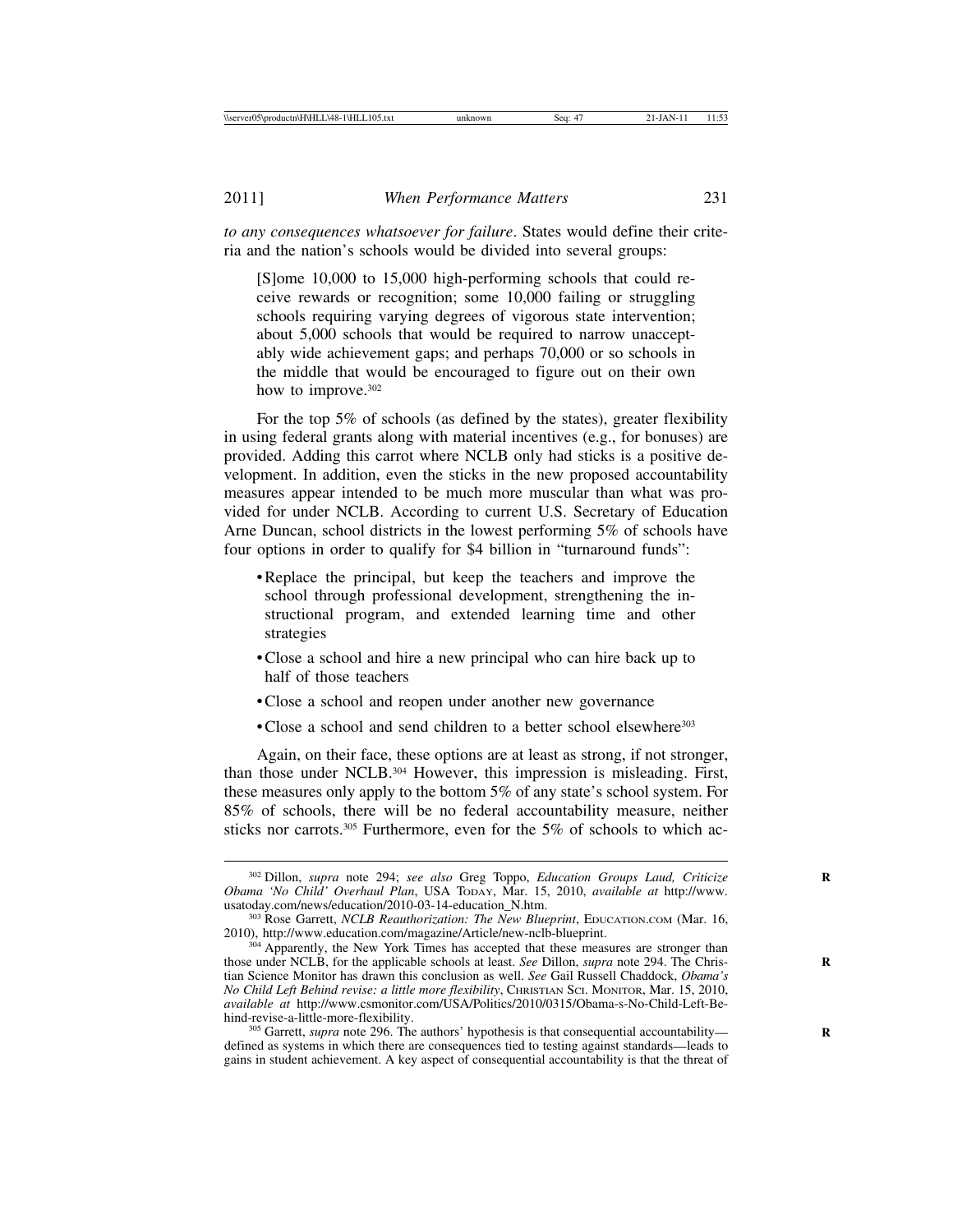countability sanctions would apply, the "consequence" can be as minor as replacing a principal. Under NCLB's current "safety valve" provision, many districts have been replacing principals as their primary method of fulfilling NCLB's accountability provision.<sup>306</sup> The Blueprint simply would codify several options that are already available under NCLB's "other" or "safety valve" option.<sup>307</sup>

In effect, a state would be compliant with the law and eligible for all federal funding if it has 5% turnover among its school system's principals. This is not real accountability, and represents no real step forward from the accountability system created by NCLB. While NCLB may not have been a perfect law, it required that each and every school in all Title I districts across America be measured and face consequences based on whether disadvantaged students made progress toward a standard. What NCLB did, and what should never be changed, was to insist that all schools that receive federal money be held accountable for educating low-income children and minorities. Not 5% of such schools. Not 10% of such schools. But rather *all* schools. Under NCLB, even schools where overall achievement is high have to focus on the children within their schools who have not yet achieved proficiency, bringing greater attention and accountability to these students. The Blueprint would eliminate this focus altogether if those schools are not in the bottom 5% of schools.

The data and literature described at length in this Article show consequential accountability's virtues such that any reform should *strengthen* accountability, not weaken or dilute it.<sup>308</sup> The current administration is right to focus greater attention on the worst 5% of schools, but to turn off the spotlight on other poorly performing schools with poor students and minorities is a step backwards and a serious mistake. It essentially removes these schools from the pressures of consequential accountability.

It is a well-known principle of law that a right exists only as far as its violation is remedied. Similarly, here, an increase in standards and a more effective set of assessments become meaningless where there are no consequences attached to either. For instance, the emphasis on college- and careerready standards will mean nothing if there are not consequences for failing to meet those standards for 85% of schools; the only effect is changing the goal, not encouraging and incentivizing the meeting of that goal. Further still, more effective assessments become meaningless when there are not

consequences drives schools to higher levels of performance. Without consequences for 85% of schools, the Blueprint, therefore, takes away an essential element of any consequential accountability system by removing the incentives to strive for improvement in schools.

 $\frac{306}{30}$  As a reminder, this provides that a failing school may, as an option for accountability, enact "any other major restructuring of the school's governance designed to produce major reform." See Mead, supra note 51.

<sup>&</sup>lt;sup>307</sup> *Id.* <sup>308</sup> *Inis* is not to suggest that only sticks should be stronger; more carrots should be en-<br><sup>308</sup> This is not to suggest that only sticks should be stronger; more carrots should be encouraged as well, and to the effect that the Blueprint adds carrots where there were only previously sticks, it should be applauded.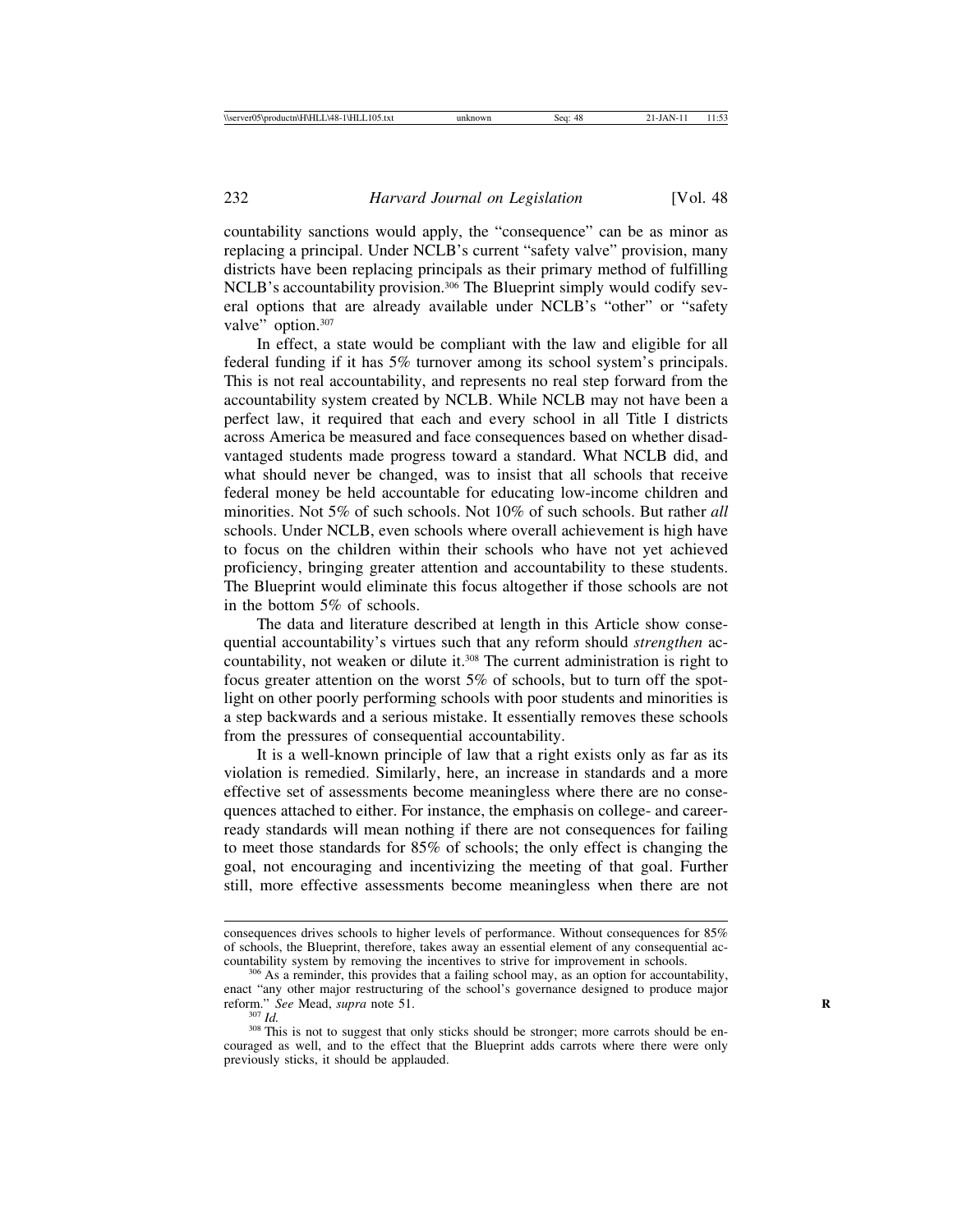consequences attached to the results of those assessments. When combined with the "5% problem," abandoning current proficiency standards would have the effect of eliminating real "pinching" accountability for the vast majority of students who have not yet achieved proficiency. The cumulative effect would simply be an increase in costs of the federal education policy (in new grants and the described incentive structures) with a decrease in its effectiveness (the lack of consequences neutering the efficacy of standards and assessments).

Yet another problem is that if states move toward CCR standards without maintaining, at least in a transition period, accountability for meeting the lower bar of proficiency, all of the students who have not yet achieved proficiency under the current, more basic standards will be overlooked by the new accountability system. These students, who have not yet cleared the lower bar of proficiency, will simply become part of a larger group of students who have not yet achieved the new, higher standards. In effect, there will be no direct attention to ensure that these students achieve even basic levels of proficiency, thus making growth for these students harder to measure and harder to achieve.

For this reason, the federal accountability system should hold on to the NCLB framework of AYP until the subgroups across the states largely "top out" on proficiency. Adding CCR standards on top of current proficiency levels would maintain accountability for low-performing students, while aspiring to higher standards for all as the new system evolves.

The administration is right to propose taking firmer steps at turning around the lowest-performing schools. This is a good policy that will ensure that the light shines brightest on the school system's darkest spots. The authors cannot emphasize enough that their criticism of the "5% problem" of the Blueprint is not a disagreement about the administration's commitment to taking firmer steps with the lowest-performing schools; on the contrary, the authors applaud this and only take issue with the near-complete abandonment of accountability for the rest of public schools.

The lessons of the history of consequential accountability suggest that these aspects of the Blueprint should be changed, lest reformers take two steps back from NCLB's one step forward.

#### VII. CONCLUSION

As this Article shows, consequential accountability systems have grown in both size and influence since their first incarnations in the 1990s. As consequential accountability systems have evolved, policymakers have had the opportunity to examine what works, as well as what areas are in need of improvement. This Article has shown that the data support the general proposition that consequential accountability systems tend to correlate with gains in student achievement. Data from the 1990s are largely positive and indicate that states with consequential accountability systems experienced